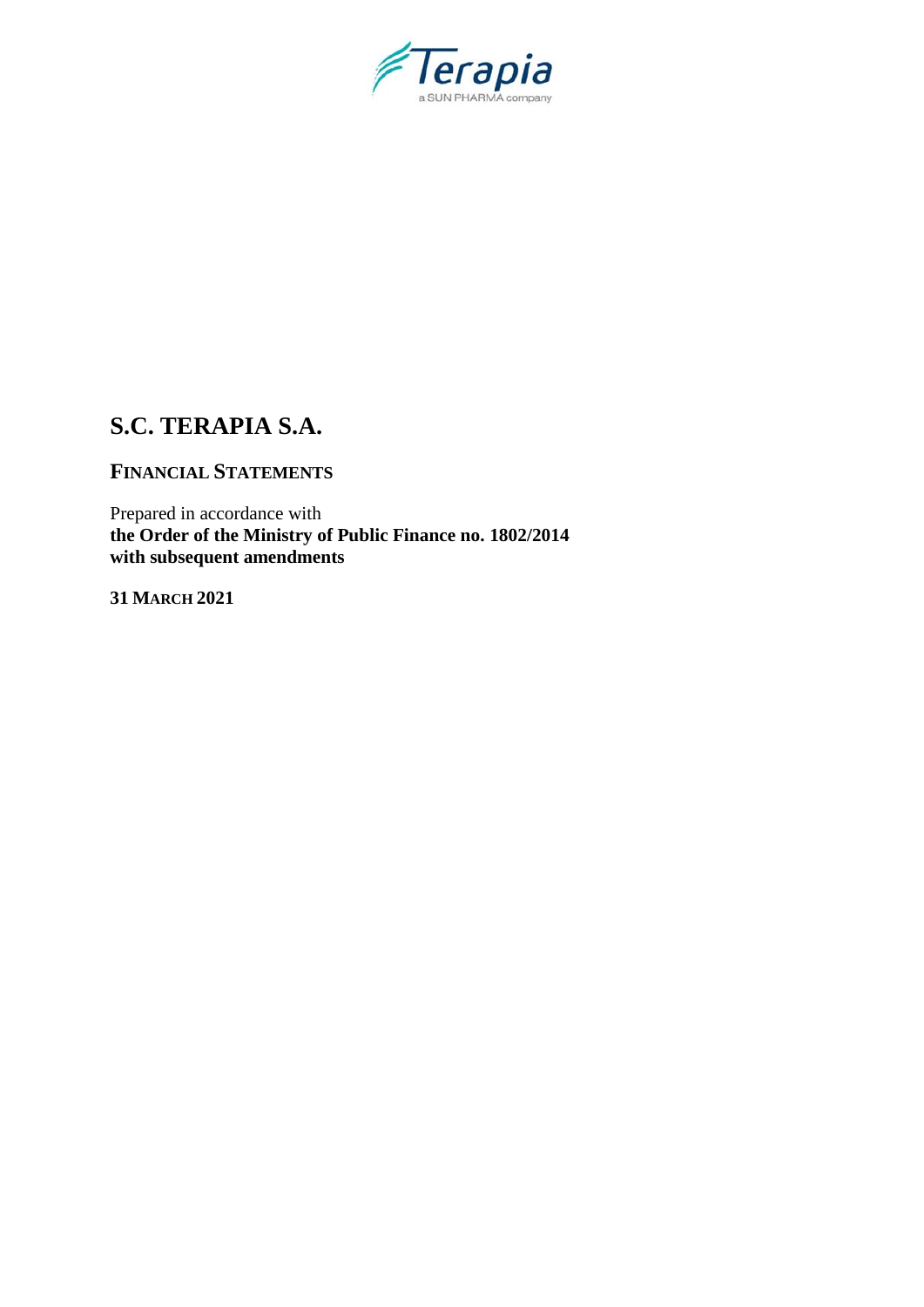# **TABLE OF CONTENTS**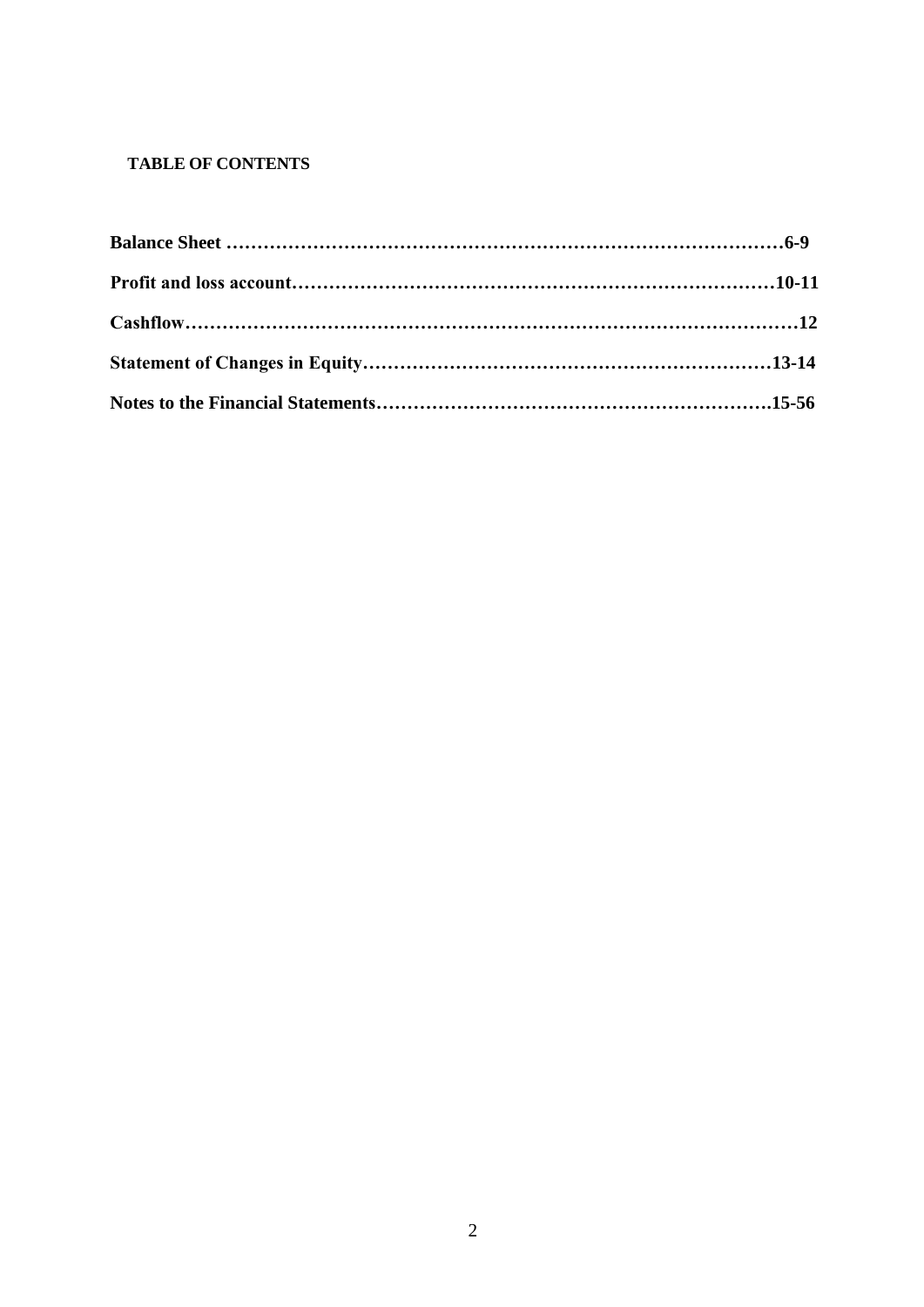#### **INDEPENDENT AUDITOR'S REPORT**

To: The shareholders of Terapia SA

Adress: Fabricii street, no.124,Cluj Napoca

#### *Opinion*

- 1. We have audited the financial statements of **TERAPIA SA** ("the Company") which comprise the statement of financial position as at March 31, 2021, the statement of comprehensive income, statement of changes in equity and statement of cash flows for the year then ended, and notes to the financial statements, including a summary of significant accounting policies.
- 2. The aforementioned financial statements refer to:

| $\triangleright$ Net assets/Total equity and reserves: | RON 595.725.849 |
|--------------------------------------------------------|-----------------|
| Net result of the year (profit):                       | RON 173.098.449 |

3. In our opinion, the accompanying financial statements present fairly, in all material respects, the financial position of the Company as at March 31, 2021 and its financial performance for the year then ended in accordance with the Order of the Minister of Public Finance no. 1802/2014, with subsequent amendments ("OMFP 1802/2014").

#### *Basis for Opinion*

4. We conducted our audit in accordance with the International Standards on Auditing (ISA) and Law 162/2017 ("the Law"). Our responsibilities under those standards are further described in the "Auditors' Responsibilities for the Audit of the Financial Statements" section of our report. We are independent of the Company in accordance with the Code of Ethics for the Professional Accountants issued by the International Ethics Standards Board for Accountants, in accordance with the ethical requirements that are relevant to our audit of the financial statements in Romania, including the Law and we have fulfilled our other ethical responsibilities in accordance with these requirements and the IESBA Code. We believe that the audit evidence we have obtained is sufficient and appropriate to provide a basis for our opinion.

#### *Other matters*

5. This report of the independent auditor is addressed exclusively to the Shareholders of the Company as a whole. Our audit was conducted in order to be able to report to the shareholders of the Company those aspects that we must report in a financial audit report, and not for other purposes. To extent permitted by law, we do not accept and assume no responsibility except to the Company and its shareholders, as a whole, for our audit, for this report or for the opinion formed.

#### *Other Information – Administrator's Report*

6. The administrators are responsible for preparation and presentation of other information. The other information comprises the Administrator's Report, but does not include the financial statements and our auditor's report thereon.

Our opinion on the financial statements does not cover the other information and we do not express any form of assurance conclusion thereon.

In connection with our audit of the financial statements, our responsibility is to read the other information and, in doing so, consider whether the other information is materially inconsistent with the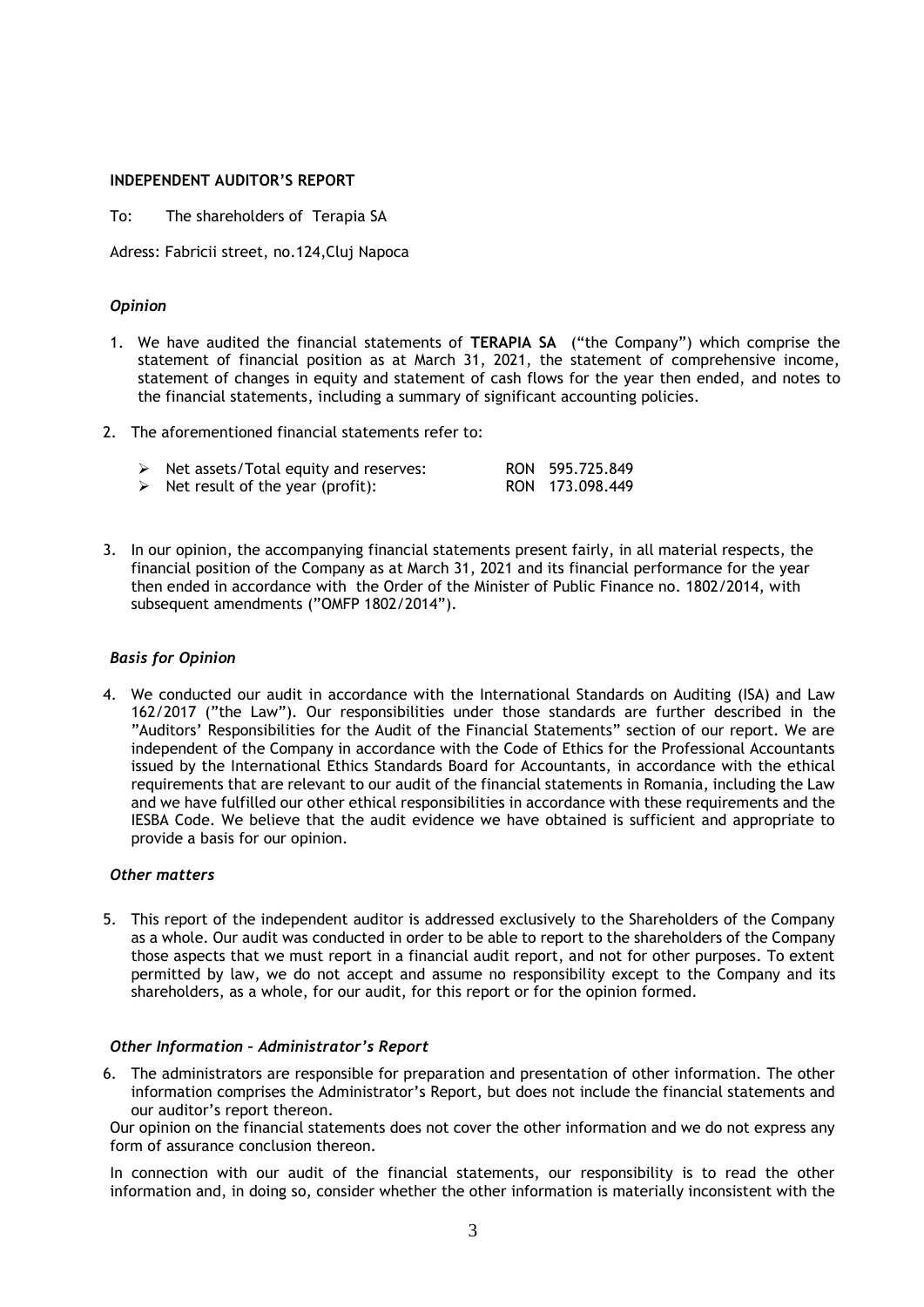financial statements or our knowledge obtained in the audit or otherwise appears to be materially misstated.

With regards to the Administrator's Report, we have read and report whether it was prepared, in all material respects, in accordance with the OMFP 1802/2014, articles 489-492.

Based exclusively on the activities that should be done during the audit of the financial statements, in our opinion:

a) Information presented in the Administrators' Report for the financial period for which the financial statements have been prepared, is in accordance, in all material respects, with financial statements;

b) The Administrators' Report has been prepared, in all material respects, in accordance with OMFP 1802/2014, articles 489-492.

Besides this, based on our knowledge and understanding of the Company and its environment gained during the audit of financial statements for the year ended at 31 March 2021, we shall report whether we identified any information included into Administrators' Report that is material misstated. We have nothing to report in this regard.

#### *Responsibilities of Management and Those charged with Governance for the Financial Statements*

7. Management is responsible for the preparation of the financial statements in accordance with OMFP 1802/2014, and for such internal control as management determines is necessary to enable the preparation of financial statements that are free from material misstatement, whether due to fraud or error.

8. In preparing the financial statements, management is responsible for assessing the Company's ability to continue as going concern, disclosing, as applicable, matters related to going concern and using the going concern basis of accounting unless management intends to liquidate the Company's or to cease operations, or has no realistic alternative but to do so.

9. Those charged with governance are responsible for overseeing the Company's financial reporting process.

#### *Auditor's responsibilities for the audit of the financial statements*

- 10. Our objectives are to obtain reasonable assurance about whether the financial statements as a whole are free from material misstatement, whether due to fraud or error, and to issue an auditor's report that includes our opinion. Reasonable assurance is a high level of assurance, but is not a guarantee that an audit conducted in accordance with ISAs will always detect a material misstatement when it exists. Misstatements can arise from fraud or error and are considered material if, individually or in the aggregate, they could reasonably be expected to influence the economic decision of users taken on the basis of these financial statements.
- 11. As part of an audit in accordance with the audit standards adopted by the Romanian Chamber of Financial Auditors, which are based on International Standards on Auditing, we exercise professional judgment and maintain professional skepticism throughout the audit. We also:
	- (a) Identify and assess the risks of material misstatement of the financial statements, whether due to fraud or error, design and perform audit procedures responsive to those risks, and obtain audit evidence that is sufficient and appropriate to provide a basis for our opinion. The risk of not detecting a material misstatement resulting from fraud is higher than for one resulting from error, as fraud may involve collusion, forgery, intentional omissions, misrepresentations, or the override of internal control;
	- (b) Obtain an understanding of internal control relevant to the audit in order to design audit procedures that are appropriate in the circumstances, but not for the purpose of expressing an opinion on the effectiveness of the Company's internal control;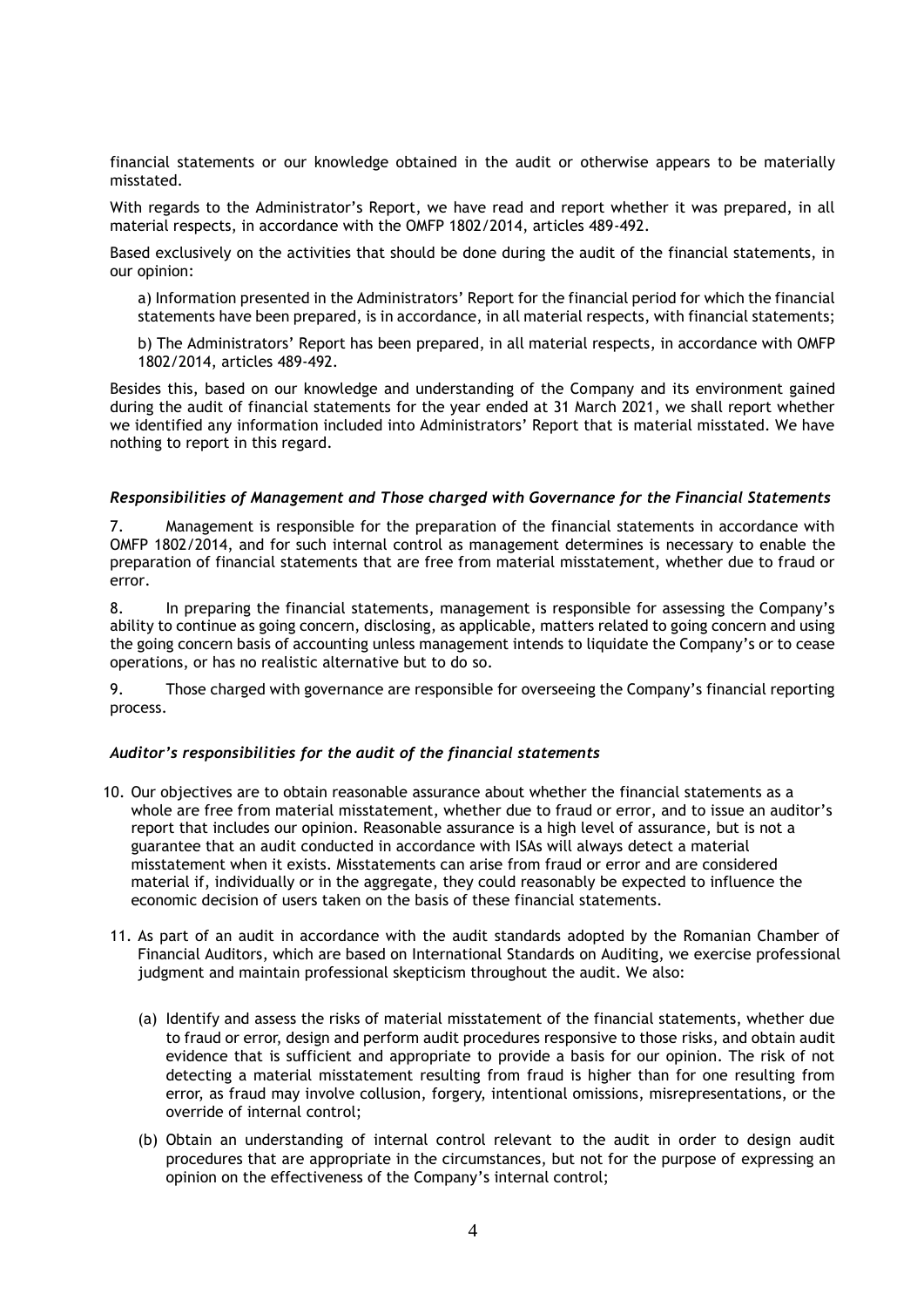- (c) Evaluate the appropriateness of accounting policies used and the reasonableness of accounting estimates and related disclosures made by management;
- (d) Conclude on the appropriateness of management's use of the going concern basis of accounting and, based on the audit evidence obtained, whether a material uncertainty exists related to events or conditions that may cast significant doubt on the Company's ability to continue as a going concern. If we conclude that a material uncertainty exists, we are required to draw attention in our auditor's report to the related disclosures in the financial statements or, if such disclosures are inadequate, to modify our opinion. Our conclusions are based on the audit evidence obtained up to the date of our auditor's report. However, future events or conditions may cause the Company to cease to continue as a going concern.
- (e) Evaluate the overall presentation, structure and content of the financial statements, including the disclosures, and whether the financial statements represent the underlying transactions and events in a manner that achieves fair presentation.
- 12. We communicate with those charged with governance regarding, among other matters, the planned scope and timing of the audit and significant audit findings, including any significant deficiencies in internal control that we identify during our audit;

On behalf of

**BDO AUDIT SRL**

Authorized by the Authority for Public Supervision of Statutory Audit Activity (ASPAAS)

Under no. FA18

#### **Dan Apostol**

Authorized by the Authority for Public Supervision of Statutory Audit Activity (ASPAAS)

Under no. AF1671

 Cluj-Napoca, Romania 29.04.2021

**For stamp and signature please refer to the original Romanian version**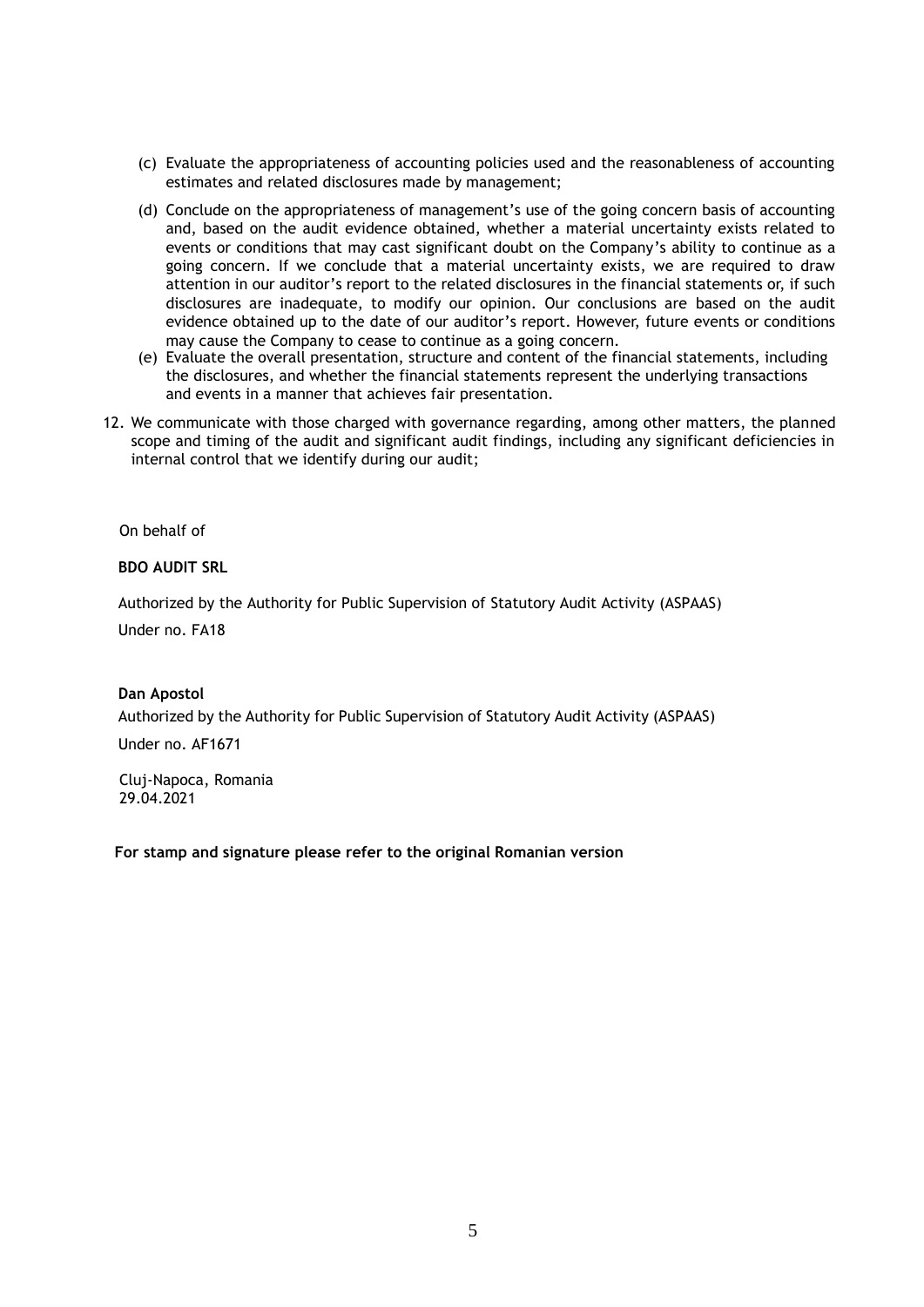# **Balance Sheet as at 31 March 2021 (in accordance with OMF 1802/2014)**

|                                                                                                                                                           |                   |                                                      | -RON-                                |  |
|-----------------------------------------------------------------------------------------------------------------------------------------------------------|-------------------|------------------------------------------------------|--------------------------------------|--|
|                                                                                                                                                           |                   | <b>Balance as of</b>                                 |                                      |  |
| <b>Element</b> name                                                                                                                                       | <b>Row</b><br>no, | <b>The</b><br>beginning<br>of the year<br>01.04.2020 | The end of the<br>year<br>31.03.2021 |  |
| A                                                                                                                                                         | B                 | 2                                                    | 3                                    |  |
| <b>A. NON-CURRENT ASSETS</b>                                                                                                                              |                   |                                                      |                                      |  |
| <b>I. INTANGIBLE ASSETS</b>                                                                                                                               |                   |                                                      |                                      |  |
| 1. Set-up costs (account 201-2801)                                                                                                                        | 01                |                                                      |                                      |  |
| 2. Development costs (account 203-2803-2903)                                                                                                              | 02                |                                                      |                                      |  |
| 3. Concessions, patents, licenses, trademarks, similar rights and assets and other<br>intangible assets (account 205+208-2805-2808-2905-2908)             | 03                | 91,934,689                                           | 68,011,327                           |  |
| 4. Goodwill (account 2071-2807)                                                                                                                           | 04                |                                                      |                                      |  |
| 5. Intangible assets for exploration and evaluation of mineral resources (account<br>206-2806-2906)                                                       | 05                |                                                      |                                      |  |
| 6. Advance payments (account 4094)                                                                                                                        | 06                |                                                      |                                      |  |
| <b>TOTAL:</b> (row 01 to 06)                                                                                                                              | 07                | 91,934,689                                           | 68,011,327                           |  |
| <b>II. TANGIBLE ASSETS</b>                                                                                                                                |                   |                                                      |                                      |  |
| 1. Freehold land and buildings (account 211+212-2811-2812-2911-2912)                                                                                      | 08                | 141,001,292                                          | 167,910,398                          |  |
| 2. Plant and machinery (account 213+223--2813-2913)                                                                                                       | 09                | 42,172,477                                           | 39,786,416                           |  |
| 3. Other plant, machinery and fixtures (account 214+224-2814-2914)                                                                                        | 10                | 1,612,211                                            | 2,496,303                            |  |
| 4. Real estate investments (account 215-2815-2915)                                                                                                        | 11                |                                                      |                                      |  |
| 5. Tangible fixed assets in progress (account 231-2931)                                                                                                   | 12                | 2,709,888                                            | 2,242,899                            |  |
| 6. Real estate investments in progress (account 235-2935)                                                                                                 | 13                |                                                      |                                      |  |
| 7. Tangible assets for exploration and evaluation of mineral resources (account<br>216-2816-2916)                                                         | 14                |                                                      |                                      |  |
| 8. Productive biological assets (account 217+227-2817-2917)                                                                                               | 15                |                                                      |                                      |  |
| 4. Advance payments (account 4093)                                                                                                                        | 16                | 774,292                                              | 388,705                              |  |
| <b>TOTAL:</b> (row 08 to 16)                                                                                                                              | 17                | 188,270,160                                          | 212,824,721                          |  |
| <b>III. LONG-TERM FINANCIAL INVESTMENTS</b>                                                                                                               |                   |                                                      |                                      |  |
| 1. Investments in subsidiaries (account 261-2961)                                                                                                         | 18                |                                                      |                                      |  |
| 2. Loans to subsidiaries (account $2671+2672-2964$ )                                                                                                      | 19                |                                                      |                                      |  |
| 3. Investments in associates and jointly controlled entities (account 262+263-<br>2962)                                                                   | 20                |                                                      |                                      |  |
| 4. Loans granted to entities related to the company on the grounds of investments<br>in associates and jointly controlled (account $2673 + 2674 - 2965$ ) | 21                |                                                      |                                      |  |
| 5. Investments owned as assets (account $265+266-2963$ )                                                                                                  | 22                |                                                      |                                      |  |
| 6. Other loans (account $2675+2676+2677+2678+2679-2966-2968$ )                                                                                            | 23                | 36,442                                               | 36,197                               |  |
| <b>TOTAL:</b> (row 18 to 23)                                                                                                                              | 24                | 36,442                                               | 36,197                               |  |
| TOTAL NON-CURRENT ASSETS (row 07+17+24)                                                                                                                   | 25                | 280,241,291                                          | 280, 872, 245                        |  |
| <b>B. CURRENT ASSETS</b>                                                                                                                                  |                   |                                                      |                                      |  |
| <b>I. INVENTORIES</b>                                                                                                                                     |                   |                                                      |                                      |  |
| 1. Raw materials and consumables (account $301+321+302+322+303+323+/-$<br>308+351+358+381+328+/-388-391-392-3951-3958-398)                                | 26                | 21,522,335                                           | 24,665,137                           |  |
| 2. Work in progress (account 331+332+341+/-348-393-3941-3952)                                                                                             | 27                | 3,417,979                                            | 3,976,848                            |  |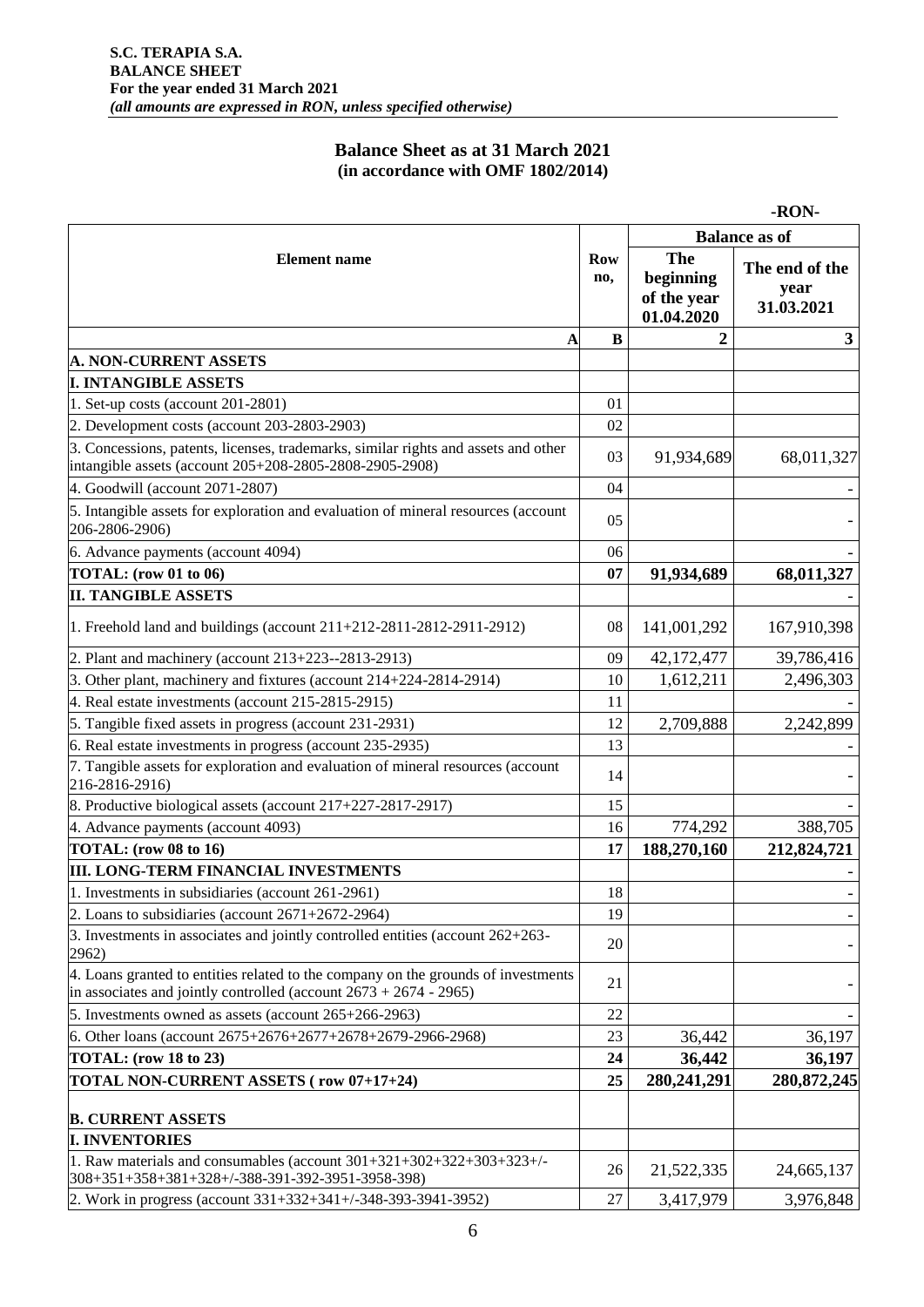|                                                                                                                                                      |                   | <b>Balance as of</b>                                 |                                      |  |
|------------------------------------------------------------------------------------------------------------------------------------------------------|-------------------|------------------------------------------------------|--------------------------------------|--|
| <b>Element</b> name                                                                                                                                  | <b>Row</b><br>no, | <b>The</b><br>beginning<br>of the year<br>01.04.2020 | The end of the<br>year<br>31.03.2021 |  |
| A                                                                                                                                                    | B                 | 2                                                    | $\mathbf{3}$                         |  |
| 3. Finished goods and merchandise<br>(account 345+346+/-348+354+356+357 +361+326+/-368+371+327+/-378-3945-<br>3946-3953-3954-3956-3957-396-397-4428) | 28                | 59, 191, 275                                         | 74,428,040                           |  |
| 4. Advance payments for the acquisition of inventories (account 4091)                                                                                | 29                | 1,479,264                                            | 1,567,208                            |  |
| TOTAL (row 26 to 29)                                                                                                                                 | 30                | 85,610,853                                           | 104,637,233                          |  |
| <b>II. RECEIVABLES</b>                                                                                                                               |                   |                                                      |                                      |  |
| 1. Trade receivables<br>$(\text{account } 2675 + 2676 + 2678 + 2679 - 2966 - 2968 + 4092 + 411 + 413 + 418 - 491)$                                   | 31                | 282,447,788                                          | 272,407,250                          |  |
| 2. Receivables from non-consolidated associated companies<br>(account 451-495)                                                                       | 32                | 28,318,199                                           | 32,874,414                           |  |
| 3. Receivables from other equity investments (account 453-495)                                                                                       | 33                |                                                      |                                      |  |
| 4. Other receivables (account 425+4282+431+437+4382+441+4424+<br>4428+444+445+446+447+4482+4582+461+473-496+5187)                                    | 34                | 11,004,092                                           | 10,301,124                           |  |
| 5. Subscribed and not paid in share capital (account 456-495)                                                                                        | 35                |                                                      |                                      |  |
| Receivables representing dividends distributed during the financial year (account<br>463)                                                            | 36                |                                                      |                                      |  |
| TOTAL (row 31 to 35)                                                                                                                                 | 37                | 321,770,079                                          | 315,582,788                          |  |
| <b>III. SHORT TERM INVESTMENTS</b>                                                                                                                   |                   |                                                      |                                      |  |
| 1. Investments in subsidiaries (account 501-591)                                                                                                     | 38                |                                                      |                                      |  |
| 2. Other short term investments<br>$(\text{account } 505 + 506 + 508 - 595 - 596 - 598 + 5113 + 5114)$                                               | 39                | 4,394,252                                            | 45,000,000                           |  |
| <b>TOTAL</b> (row 37 to 38)                                                                                                                          | 40                | 4,394,252                                            | 45,000,000                           |  |
| IV. PETTY CASH AND BANK ACCOUNT BALANCES<br>$(\text{account } 5112 + 512 + 531 + 532 + 541 + 542)$                                                   | 41                | 2,552,974                                            | 17,635,202                           |  |
| CURRENT ASSETS - TOTAL (row 30+36+39+40)                                                                                                             | 42                | 414,328,158                                          | 482, 855, 223                        |  |
|                                                                                                                                                      |                   |                                                      |                                      |  |
| C. ACCRUED EXPENSES (account 471) (row 43+44)                                                                                                        | 43                | 900,143                                              | 1,188,717                            |  |
| Amounts taken over a period of up to 1 year                                                                                                          | 44                | 900,143                                              | 1,188,717                            |  |
| Amounts taken over a period of more than 1 year                                                                                                      | 45                |                                                      |                                      |  |
| D. LIABILITIES: AMOUNTS DUE WITHIN ONE YEAR                                                                                                          |                   |                                                      |                                      |  |
| 1. Debenture loans (account $161+1681-169$ )                                                                                                         | 46                |                                                      |                                      |  |
| 2. Amounts owed to credit institutions<br>(account $1621+1622+1624+1625+1627+1682+5191+5192+5198$ )                                                  | 47                | 23,175                                               |                                      |  |
| 3. Advance payments received for orders (account 419)                                                                                                | 48                | 309,421                                              | 4,793                                |  |
| 4. Trade debts – suppliers (account $401+404+408$ )                                                                                                  | 49                | 53,052,225                                           | 50,466,590                           |  |
| 5. Bills of exchange payable (account $403+405$ )                                                                                                    | 50                |                                                      |                                      |  |
| 6. Amounts due to non-consolidated associated companies<br>$(\text{account } 1661 + 1685 + 2691 + 451)$                                              | 51                | 155,310,499                                          | 24, 545, 515                         |  |
| 7. Amounts due to other equity investments<br>$(\text{account } 1663 + 1686 + 2692 + 453)$                                                           | 52                |                                                      |                                      |  |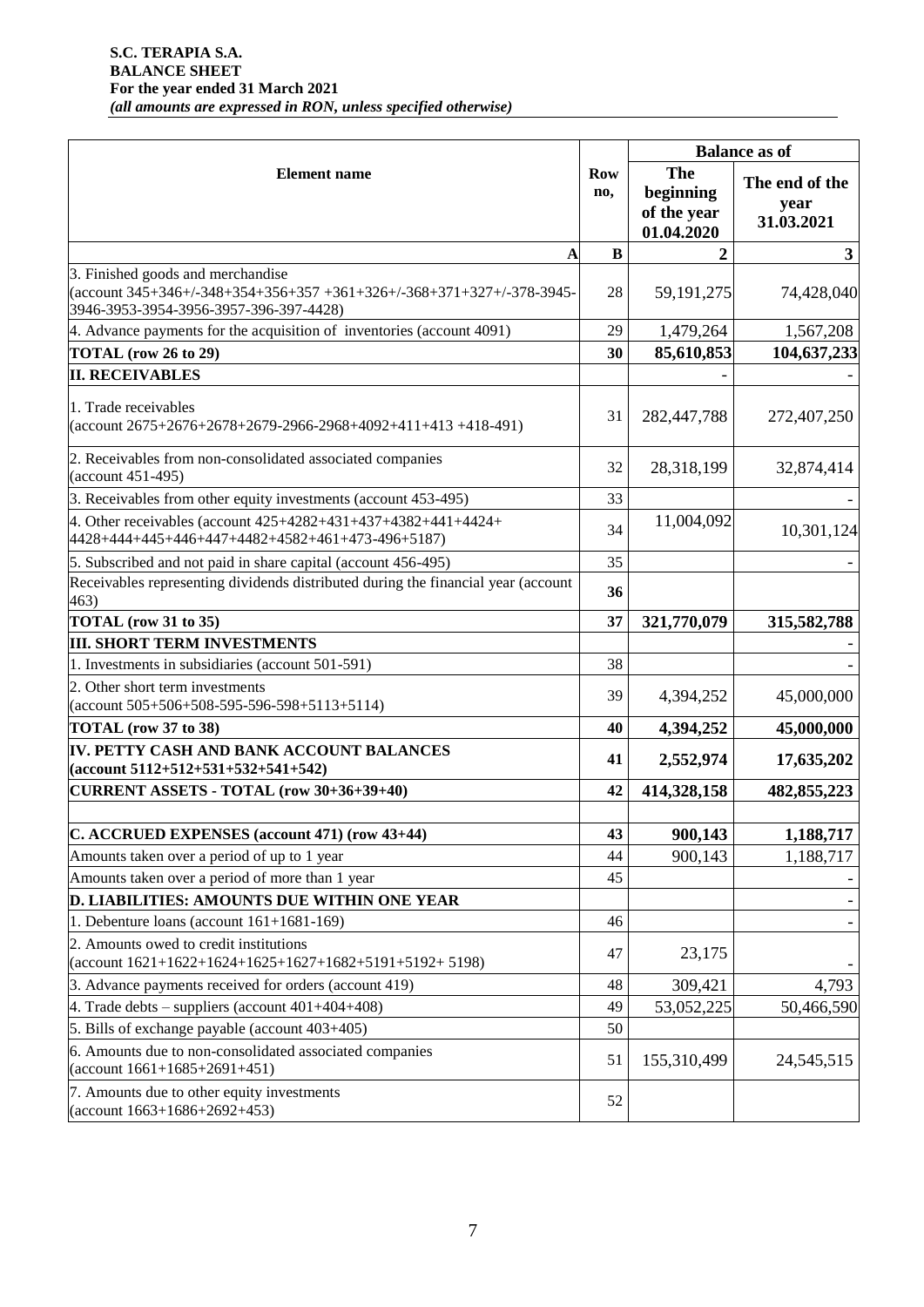|                                                                                                                                                                                                                                                                      |                   | <b>Balance as of</b>                          |                                      |  |
|----------------------------------------------------------------------------------------------------------------------------------------------------------------------------------------------------------------------------------------------------------------------|-------------------|-----------------------------------------------|--------------------------------------|--|
| <b>Element</b> name                                                                                                                                                                                                                                                  | <b>Row</b><br>no, | The<br>beginning<br>of the year<br>01.04.2020 | The end of the<br>year<br>31.03.2021 |  |
| A                                                                                                                                                                                                                                                                    | B                 | 2                                             | 3                                    |  |
| 8. Other liabilities, including tax and social security contributions liabilities<br>(account $1623+1626+167+1687+2693+421+$<br>423+424+426+427+4281+431+437+4381+441+4423+<br>4428+444+446+447+4481+455+456+457+4581+<br>462+473+509+5186+5193+5194+5195+5196+5197) | 53                | 63,300,456                                    | 60,115,466                           |  |
| <b>TOTAL:</b> (row 45 to 52)                                                                                                                                                                                                                                         | 54                | 271,995,776                                   | 135, 132, 364                        |  |
| E. NET CURRENT ASSETS/NET CURRENT LIABILITIES<br>$(row 41+43-53-70-73-76)$                                                                                                                                                                                           | 55                | 142,450,352                                   | 348, 143, 284                        |  |
| <b>F. TOTAL ASSETS LESS CURRENT LIABILITIES</b><br>$(row 25+44+54)$                                                                                                                                                                                                  | 56                | 422,691,643                                   | 629,015,529                          |  |
|                                                                                                                                                                                                                                                                      |                   |                                               |                                      |  |
| <b>G. LIABILITIES: AMOUNTS DUE AFTER ONE YEAR</b>                                                                                                                                                                                                                    | 57                |                                               |                                      |  |
| 1. Debenture loans (account $161+1681-169$ )<br>2. Amounts payable to credit institutions<br>$(\text{account } 1621 + 1622 + 1624 + 1625 + 1627 + 1682 + 5191 + 5192 + 5198)$                                                                                        | 58                |                                               |                                      |  |
| 3. Advance payments received for orders (account 419)                                                                                                                                                                                                                | 59                |                                               |                                      |  |
| 4. Trade debts – suppliers (account $401+404+408$ )                                                                                                                                                                                                                  | 60                |                                               |                                      |  |
| 5. Bills of exchange payable (account 403+405)                                                                                                                                                                                                                       | 61                |                                               |                                      |  |
| 6. Amounts due to non-consolidated associated companies<br>$(\text{account } 1661 + 1685 + 2691 + 451)$                                                                                                                                                              | 62                |                                               |                                      |  |
| 7. Amounts due to other equity investments<br>(account $1663+1686+2692+453$ )                                                                                                                                                                                        | 63                |                                               |                                      |  |
| 8. Other liabilities, including tax and social security contributions liabilities<br>(account $1623+1626+167+1687+2693+421+$<br>423+424+426+427+4281+431+437+4381+441+4423+<br>4428+444+446+447+4481+455+456+457+4581+<br>462+473+509+5186+5193+5194+5195+5196+5197) | 64                |                                               |                                      |  |
| <b>TOTAL:</b> (row 56 to 63)                                                                                                                                                                                                                                         | 65                |                                               |                                      |  |
|                                                                                                                                                                                                                                                                      |                   |                                               |                                      |  |
| <b>H. ACCRUED LIABILITIES</b>                                                                                                                                                                                                                                        |                   |                                               |                                      |  |
| 1. Accrued for employee benefits (account 1515+1517)                                                                                                                                                                                                                 | 66                | 2,345,023                                     | 3,415,385                            |  |
| 2. Accrued taxes payable (account 1516)                                                                                                                                                                                                                              | 67                | 8,553,294                                     | 10,133,115                           |  |
| 3. Other accrued liabilities and provisions<br>$(\text{account } 1511 + 1512 + 1513 + 1514 + 1518)$                                                                                                                                                                  | 68                | 13,841,915                                    | 13,841,915                           |  |
| TOTAL ACCRUED LIABILITIES & PROVISIONS (row 65 to 67)                                                                                                                                                                                                                | 69                | 24,740,232                                    | 27,390,415                           |  |
| <b>I. DEFERRED INCOME</b>                                                                                                                                                                                                                                            |                   |                                               |                                      |  |
| 1. Investment subsidies (account 475) (row $70+71$ )                                                                                                                                                                                                                 | 70                | 7,449,730                                     | 6,667,557                            |  |
| Amounts to be retaken in a period under a year (account 475)                                                                                                                                                                                                         | 71                | 782,173                                       | 768,292                              |  |
| Amounts to be retaken in a period over a year (account 475)                                                                                                                                                                                                          | 72                | 6,667,557                                     | 5,899,265                            |  |
| 2. Deferred income (account 472) - total (row 73+74) of which:                                                                                                                                                                                                       | 73                |                                               |                                      |  |
| Amounts to be retaken in a period under a year (account 472)                                                                                                                                                                                                         | 74                |                                               |                                      |  |
| Amounts to be retaken in a period over a year (account 472)                                                                                                                                                                                                          | 75                |                                               |                                      |  |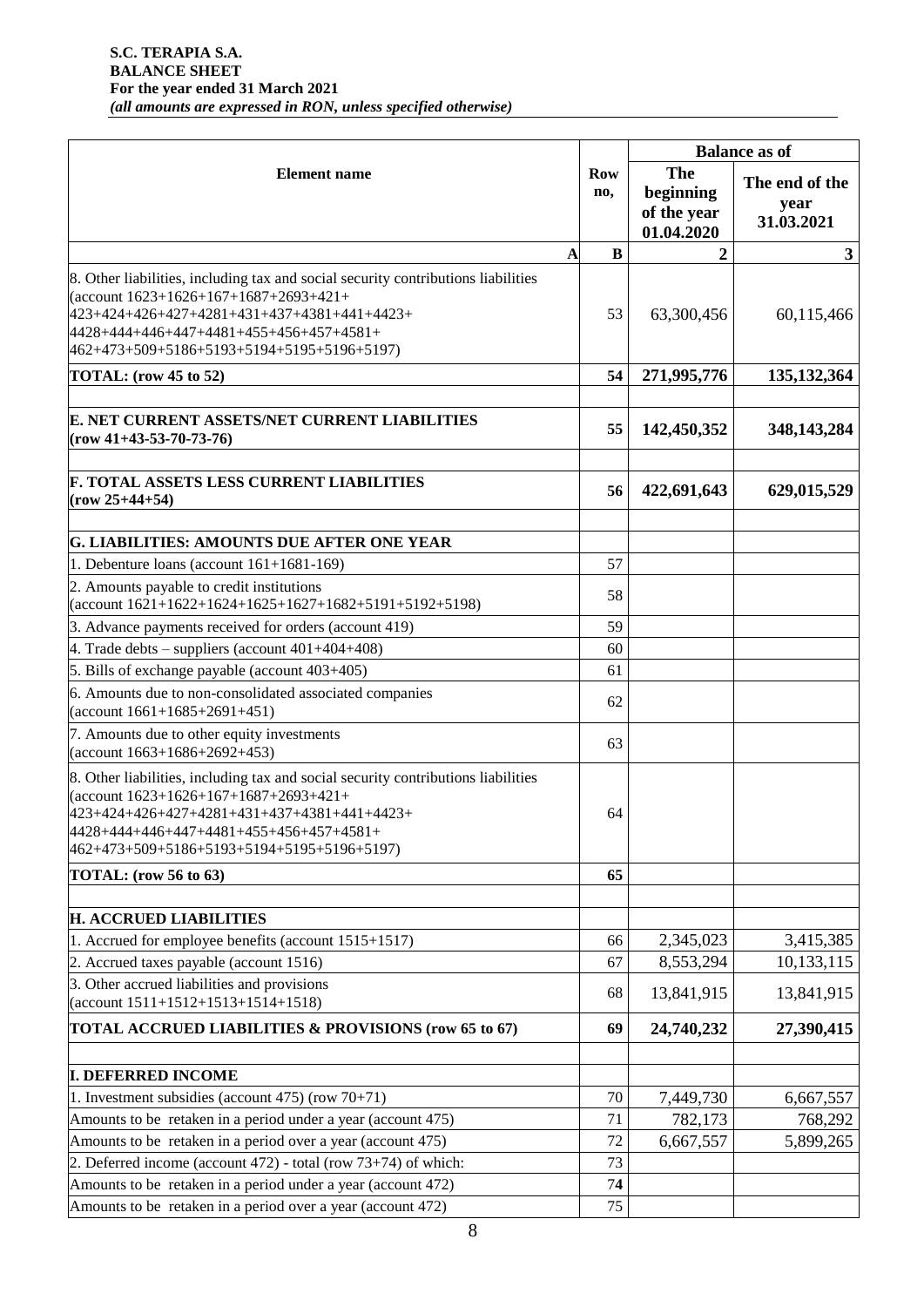|                                                                                                 |                                                            |                                               |                                      | <b>Balance as of</b> |                         |  |
|-------------------------------------------------------------------------------------------------|------------------------------------------------------------|-----------------------------------------------|--------------------------------------|----------------------|-------------------------|--|
| <b>Element</b> name                                                                             | <b>Row</b><br>no,                                          | The<br>beginning<br>of the year<br>01.04.2020 | The end of the<br>year<br>31.03.2021 |                      |                         |  |
|                                                                                                 |                                                            | A                                             | B                                    | $\overline{2}$       | $\overline{\mathbf{3}}$ |  |
| 3. Deferred income related to assets received from customers transfer (ct.478)<br>$(row 76+77)$ |                                                            |                                               | 76                                   |                      |                         |  |
| Amounts to be retaken in a period under a year (account 478)                                    |                                                            |                                               | 77                                   |                      |                         |  |
| Amounts to be retaken in a period over a year (account 478)                                     |                                                            |                                               | 78                                   |                      |                         |  |
| Negative goodwill (account 2075)                                                                |                                                            |                                               | 79                                   |                      |                         |  |
| TOTAL (row 69+72+75+78)                                                                         |                                                            |                                               | 80                                   | 7,449,730            | 6,667,557               |  |
| <b>J. CAPITAL AND RESERVES</b>                                                                  |                                                            |                                               |                                      |                      |                         |  |
| <b>I. CAPITAL</b>                                                                               |                                                            |                                               |                                      |                      |                         |  |
| 1. Subscribed and paid in capital (account 1012)                                                |                                                            |                                               | 81                                   | 24,993,398           | 24,993,398              |  |
| 2. Subscribed and not paid in capital (account 1011)                                            |                                                            |                                               | 82                                   |                      |                         |  |
| 3. Patrimony (autonomous companies) (account 1015)                                              |                                                            |                                               | 83                                   |                      |                         |  |
| 4. Patrimony of national research and development institutes (account 1018)                     |                                                            |                                               | 84                                   |                      |                         |  |
| 5. Other equity (account 1031)                                                                  |                                                            |                                               | 85                                   |                      |                         |  |
| TOTAL (row 80 to 84)                                                                            |                                                            |                                               | 86                                   | 24,993,398           | 24,993,398              |  |
| II. PREMIUMS RELATED TO CAPITAL (account 104)                                                   |                                                            |                                               | 87                                   | 372,839              | 372,839                 |  |
| <b>III. REVALUATION RESERVE (account 105)</b>                                                   |                                                            |                                               | 88                                   | 110,108,062          | 139,928,192             |  |
| <b>IV. OTHER RESERVES</b>                                                                       |                                                            |                                               |                                      |                      |                         |  |
| 1. Legal reserve (account 1061)                                                                 |                                                            |                                               | 89                                   | 8,617,940            | 8,617,940               |  |
| 2. Statutory or contractual capital reserve (account 1063)                                      |                                                            |                                               | 90                                   |                      |                         |  |
| 3. Other reserves (account 1068)                                                                |                                                            |                                               | 91                                   | 36,192,698           | 39,329,916              |  |
| TOTAL (row 88 to 90)                                                                            |                                                            |                                               | 92                                   | 44,810,638           | 47,947,856              |  |
| Own shares (account 109)                                                                        |                                                            |                                               | 93                                   |                      |                         |  |
| Gains on own equity instruments (account 141)                                                   |                                                            |                                               | 94                                   |                      |                         |  |
| Losses on own equity instruments (account 149)                                                  |                                                            |                                               | 95                                   | 782,785              | 782,785                 |  |
| V. PROFIT / (LOSS) BROUGHT                                                                      | <b>Balance C</b>                                           |                                               | 96                                   | 67,728,135           | 213,305,119             |  |
| FORWARD<br>$(\text{account } 117)$                                                              | <b>Balance D</b>                                           |                                               |                                      |                      |                         |  |
| VI. PROFIT / (LOSS) FOR THE                                                                     | <b>Balance C</b>                                           |                                               | 98                                   | 144,471,423          | 173,098,449             |  |
| YEAR (account 121)                                                                              | <b>Balance D</b>                                           |                                               | 99                                   |                      |                         |  |
| Profit appropriation (account 129)                                                              |                                                            |                                               | 100                                  | 417,856              | 3,137,220               |  |
| TOTAL EQUITY (row 85+86+87+91-92+93-94+95-96+97-98-99)                                          |                                                            |                                               | 101                                  | 391,283,854          | 595,725,849             |  |
| Public patrimony (account 1016)                                                                 |                                                            |                                               | 102                                  |                      |                         |  |
| Private patrimony (account 1017)                                                                |                                                            |                                               | 103                                  |                      |                         |  |
|                                                                                                 | TOTAL CAPITAL (row 100+101+102) (row 25+41+42-53-64-68-79) |                                               |                                      |                      |                         |  |

# **ADMINISTRATOR, ECONOMIC DIRECTOR,**

Dragoș Eugen Damian Bogdan Lucian Crăciunaș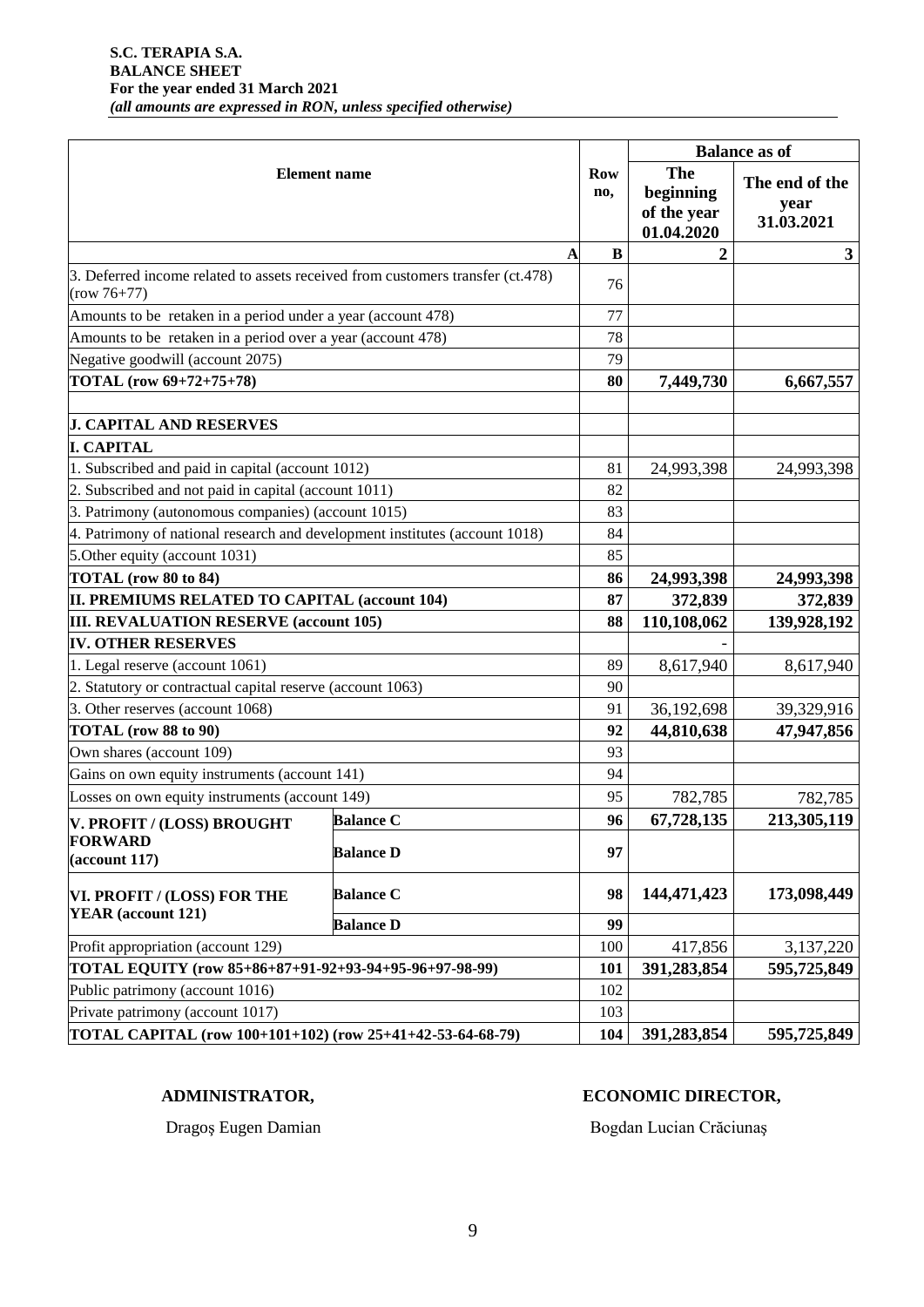| <b>INDICES</b>                                                                            |          | Row<br><b>Financial year</b> |                |  |
|-------------------------------------------------------------------------------------------|----------|------------------------------|----------------|--|
|                                                                                           | no,      | <b>Previous</b>              | <b>Current</b> |  |
| A                                                                                         | B        | 1                            | $\mathbf{2}$   |  |
| 1. Net turnover (row $02 + 03 - 04 + 05 + 06$ )                                           | 01       | 764,249,439                  | 785,457,005    |  |
| Sales of produced goods                                                                   |          |                              |                |  |
| (account $701+702+703+704+705+706+708$ )                                                  | 02       | 497,093,400                  | 502,790,873    |  |
| Sales of goods purchased for resale (account 707)                                         | 03       | 464,729,667                  | 491,805,068    |  |
| Trade discounts granted (account 709)                                                     | 04       | 197,573,628                  | 209,138,936    |  |
| Interest income of entities cancelled from the General Register                           |          |                              |                |  |
| and which have leasing contracts in progress (account766)                                 | 05       |                              |                |  |
| Subsidies related to the net turnover (account 7411))                                     | 06       |                              |                |  |
| 2. Inventories variation (account 711)<br>Balance C                                       | 07       | 5,070,288                    | 9,496,353      |  |
| <b>Balance D</b>                                                                          | 08       |                              |                |  |
| 3. Own production capitalized (account 721+722)                                           | 09       |                              |                |  |
| 4. Income from revaluation of tangible assets (account 755)                               | 10       | 1,317                        | 539,439        |  |
| 5. Real estate investments production income (account 725)                                | 11       |                              |                |  |
| 6. Income from subsidies (account                                                         |          |                              |                |  |
| 7412+7413+7414+7415+7416+7417+7419)                                                       | 12       |                              | 83,792         |  |
| 7. Other operating income (account 751+758+7815)                                          | 13       | 1,352,184                    | 2,914,492      |  |
| out of which income from negative goodwill<br>$\bar{\phantom{a}}$                         | 14       |                              |                |  |
| out of which income from investment subsidies                                             | 15       | 805,817                      | 782,173        |  |
| TOTAL OPERATING REVENUES (row 01+07-                                                      |          |                              |                |  |
| $08+09+10+11+12+13$                                                                       | 16       | 770,673,228                  | 798,491,081    |  |
| 8.a) Expenses related to raw materials and consumables                                    |          |                              |                |  |
| (account $601+602$ )                                                                      | 17       | 76,499,900                   | 77,427,957     |  |
| Other material expenses (account 603+604+606+608)                                         | 18       | 5,992,750                    | 4,610,158      |  |
| b) Other utilities expenses (electricity, heating and water)                              |          | 4,720,491                    | 4,597,607      |  |
| (account 605-7413)                                                                        | 19       |                              |                |  |
| Expenses regarding goods for resale (account 607)                                         | 20       | 184,561,973                  | 198,204,991    |  |
| Trade discounts received (account 609)                                                    | 21       | 8,977,470                    | 160,261        |  |
| 9. Personnel expenses (row 23+24)                                                         | 22       | 91,199,729                   | 95,393,378     |  |
| a) Salaries (account 641+642+643+644)                                                     | 23       | 89,242,727                   | 93,349,905     |  |
| b) Expenses related to social security contributions                                      |          | 1,957,002                    | 2,043,473      |  |
| $(\text{account } 645)$                                                                   | 24       |                              |                |  |
| 10.a) Value adjustment related to tangible and intangible assets<br>$(rd.26-27)$          | 25       | 37, 275, 533                 | 36,846,460     |  |
| a.1) Expenses (account 6811+6813+6817)                                                    | 26       | 37, 275, 533                 | 36,846,460     |  |
| a.2) Revenues (account 7813)                                                              | 27       |                              |                |  |
| b) Value adjustment for current assets (row 29-30)                                        | 28       | (2,898,780)                  | 2,057,699      |  |
|                                                                                           |          |                              |                |  |
| $b.1$ ) Expenses (account $654+6814$ )                                                    | 29<br>30 | 20,291,682                   | 8,146,760      |  |
| $b.2$ ) Revenues (account $754+7814$ )                                                    |          | 23,190,462                   | 6,089,061      |  |
| 11. Other operating expenses (row 32 la 38)                                               |          | 206,976,299                  | 179,052,736    |  |
| 11.1. Third party services expenses (account<br>$611+612+613+614+621+623+624+625+627+628$ | 32       | 127,876,256                  | 130,892,030    |  |
| 11.2 Other taxes, duties and similar expenses (account                                    |          |                              |                |  |
| $635+6586$                                                                                | 33       | 70,466,734                   | 38,542,672     |  |
| 11.3 Compensations, gifts and assets disposed (account 652)                               | 34       | 900,278                      | 828,777        |  |
| 11.4 Expenses from revaluation of tangible assets (account 655)                           | 35       | 85,929                       | 139,815        |  |
| 11.5 expenses related to calamities and other similar events                              | 36       |                              |                |  |
| 11.6 Other expenses (account 651+6581+6582+6583+6588)                                     | 37       | 7,647,102                    | 8,649,442      |  |

# **Profit and loss account for the year ended 31 March 2021 (in accordance to OMF 1802/2014)**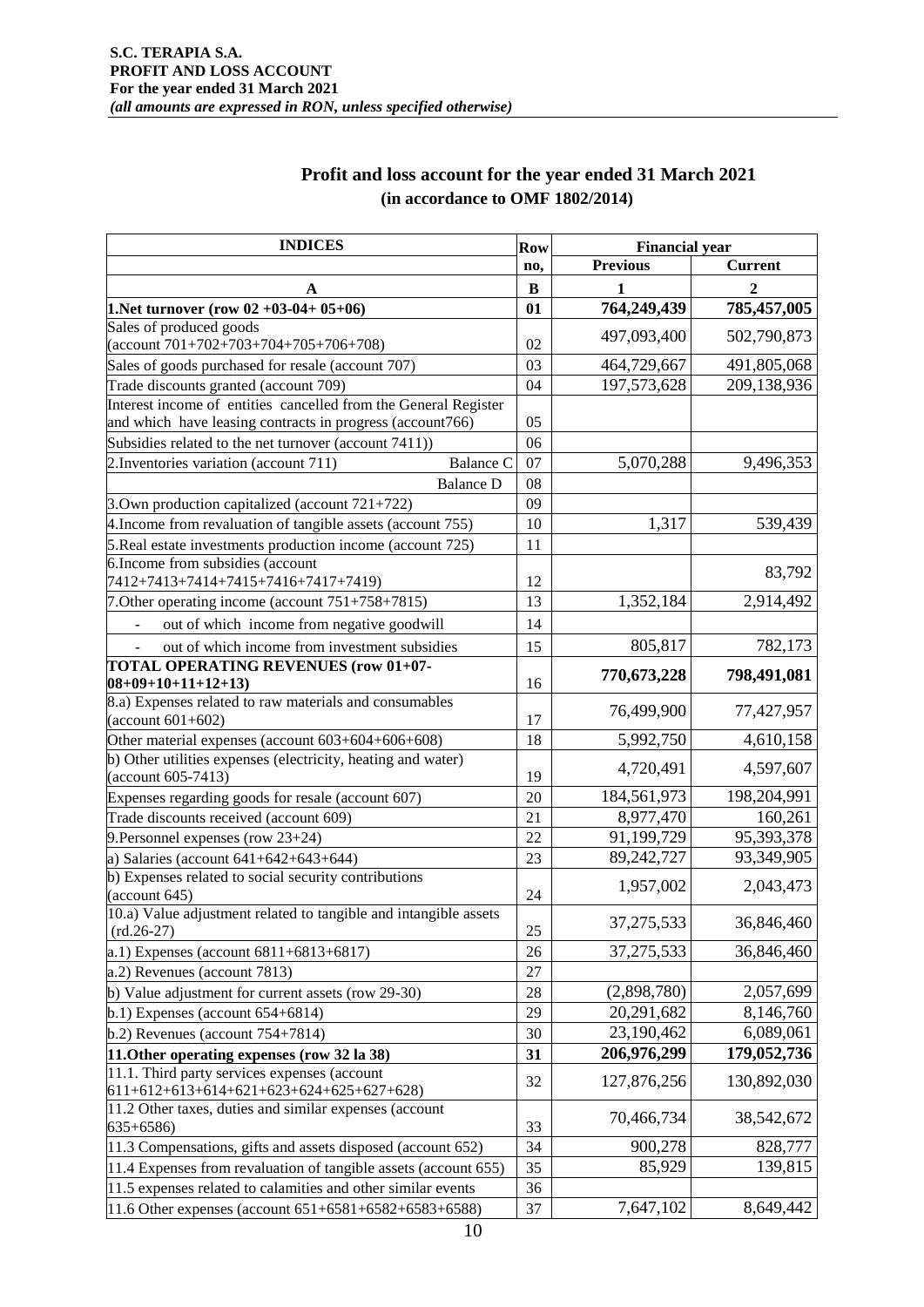#### **S.C. TERAPIA S.A. PROFIT AND LOSS ACCOUNT For the year ended 31 March 2021** *(all amounts are expressed in RON, unless specified otherwise)*

| <b>INDICES</b>                                                     | <b>Row</b> | <b>Financial year</b> |                |  |
|--------------------------------------------------------------------|------------|-----------------------|----------------|--|
|                                                                    | no,        | <b>Previous</b>       | <b>Current</b> |  |
| $\mathbf A$                                                        | B          | 1                     | $\overline{2}$ |  |
| Expenses related to refinancing interests of entities cancelled    |            |                       |                |  |
| from the General Register and which still have leasing contracts   |            |                       |                |  |
| in progress (account 666)                                          | 38         |                       |                |  |
| Adjustments related to provisions (rd.40-41)                       | 39         | 1,399,515             | 2,650,183      |  |
| Expenses (account 6812)                                            | 40         | 1,878,125             | 3,756,490      |  |
| Revenues (account 7812)                                            | 41         | 478,610               | 1,106,307      |  |
| TOTAL OPERATING EXPENSES (row 17 to 20-                            |            | 596,749,940           | 600,680,908    |  |
| $21+22+25+25+31+39$                                                | 42         |                       |                |  |
| <b>OPERATING PROFIT OR LOSS:</b>                                   |            |                       |                |  |
| Profit(row 16-42)                                                  | 43         | 173,923,288           | 197,810,173    |  |
| $Loss(row 42-16)$                                                  | 44         |                       |                |  |
| 12. Revenues from investments (account 7611+7612+7613)             | 45         |                       |                |  |
| - from which, income earned from affiliated entities               | 46         |                       |                |  |
| 13. Interest income (account 766)                                  | 47         | 1,960,318             | 299,312        |  |
| - from which, income from associates                               | 48         |                       |                |  |
| 14. Revenues from subsidies for interest due (account 7418)        | 49         |                       |                |  |
| 15. Other financial income (account $762+764+765+767+768$ )        | 50         | 19,034,845            | 17,561,167     |  |
| - from which, income from other financial assets                   | 51         |                       |                |  |
| TOTAL FINANCIAL REVENUES (ROW 45+47+49+50)                         | 52         | 20,995,163            | 17,860,479     |  |
| 16. Value adjustments regarding financial assets and current asset |            |                       |                |  |
| investments (row 54-55)                                            | 53         |                       |                |  |
| - expenses (account 686)                                           | 54         |                       |                |  |
| - income (account 786)                                             | 55         |                       |                |  |
| 17. Interest expense (account 666)                                 | 56         | 198,539               | 362,089        |  |
| - from which, expenses related to associated companies             | 57         |                       |                |  |
| Other financial expenses (account 663+664+665+667+668)             | 58         | 28,371,041            | 15,701,887     |  |
| TOTAL FINANCIAL EXPENSES (row 53+56+58)                            | 59         | 28,569,580            | 16,063,976     |  |
| <b>FINANCIAL PROFIT OR LOSS</b>                                    |            |                       |                |  |
| <b>Profit (row 52-59)</b>                                          | 60         |                       | 1,796,503      |  |
| Loss (row $59-52$ )                                                | 61         | 7,574,416             |                |  |
| TOTAL REVENUES (row 16+52)                                         | 62         | 791,668,391           | 816,351,560    |  |
| TOTAL EXPENSES (row 42+59)                                         | 63         | 625,319,520           | 616,744,884    |  |
| <b>18. PROFIT OR LOSS BEFORE TAX</b>                               |            |                       |                |  |
| Profit (row 62-63)                                                 | 64         | 166,348,871           | 199,606,676    |  |
| Loss (row 63-62)                                                   | 65         |                       |                |  |
| 19. INCOME TAX (account 691)                                       | 66         | 21,877,448            | 26,508,227     |  |
| Taxes specific to certain activities (695)                         | 67         |                       |                |  |
| 20. Other tax expenses not included above (account 698)            | 68         |                       |                |  |
| <b>21.NET PROFIT OR LOSS FOR THE YEAR</b>                          |            |                       |                |  |
| Profit (row 64-65-66-67)                                           | 69         | 144,471,423           | 173,098,449    |  |
| Loss (row $65+66+67-64$ )                                          | 70         |                       |                |  |

# **ADMINISTRATOR, ECONOMIC DIRECTOR,**

Dragoș Eugen Damian Bogdan Lucian Crăciunaș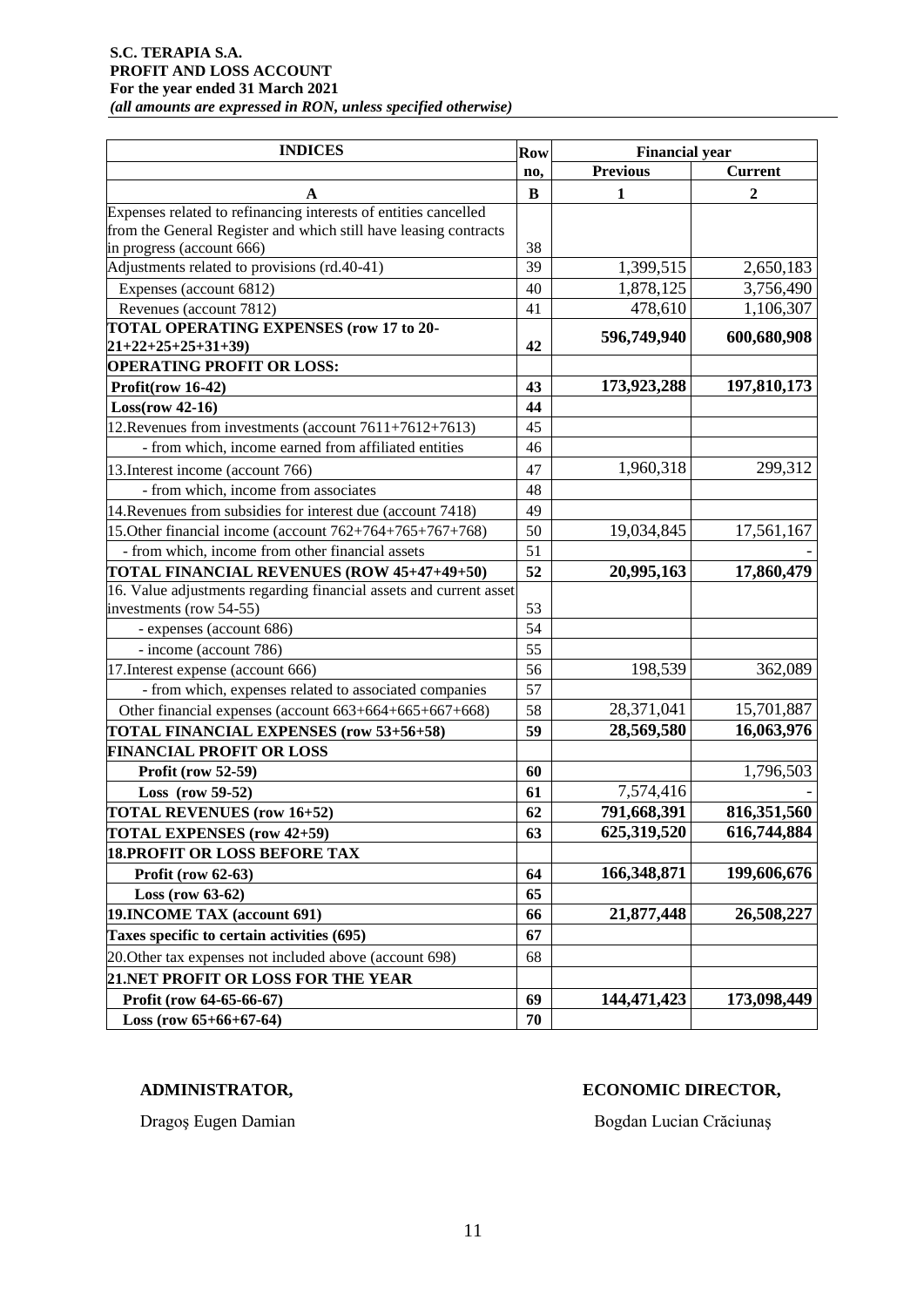#### **S.C. TERAPIA S.A. CASHFLOW STATEMENT**  for the year ended 31 March **2021** *(all amounts are expressed in RON, unless specified otherwise)*

# **Cash flow Statement**

| for the year ended 31 March 2021 |  |  |  |
|----------------------------------|--|--|--|
|----------------------------------|--|--|--|

|                                                                          | 12 month<br>period ended | 12 month<br>period ended |  |
|--------------------------------------------------------------------------|--------------------------|--------------------------|--|
|                                                                          | at 31.03.2020            | at 31.03.2021            |  |
| <b>OPERATING ACTIVITIES</b>                                              |                          |                          |  |
| Net profit before taxation and extraordinary items                       | 166,348,871              | 199,606,676              |  |
| Adjustments for:                                                         |                          |                          |  |
| Loss / profit on disposal of fixed assets                                | (8, 183)                 | 84,669                   |  |
| Impairment, depreciation and amortization                                | 37,275,533               | 36.823,591               |  |
| Movement in provisions for fixed assets                                  | 84,612                   | (376, 755)               |  |
| Movements in provisions                                                  | 1,399,515                | 2,650,183                |  |
| Net loss/profit from interest                                            | (1,761,780)              | 62,777                   |  |
| Movements in provision for current assets                                | (2,898,780)              | 2,057,699                |  |
| Income from subsidies and unclame dividends                              | (805, 817)               | (782, 173)               |  |
| Income from short-term financial investments                             | (953, 495)               |                          |  |
| The effect of foreign exchange rate changes on short-term financial      |                          |                          |  |
| investments                                                              | (183, 057)               |                          |  |
| (Profit)/loss from exchange rates on loans received from group companies | (1,650,000)              | (1,508,698)              |  |
|                                                                          |                          |                          |  |
| Operating profit before changes in working capital                       | 196,847,419              | 238,617,969              |  |
| Decrease/(Increase) in trade and other receivables                       | (74, 745, 821)           | 6,108,506                |  |
| Decrease/(Increase) in inventories                                       | (11, 613, 478)           | (21, 293, 624)           |  |
| (Decrease) / Increase in trade and other liabilities                     | 47,130,199               | (77, 155, 364)           |  |
| Interest paid                                                            | (442)                    | (528,069)                |  |
| Corporate income tax paid                                                | (25,916,124)             | (18,609,744)             |  |
| <b>Cash generated from operating activities</b>                          | 131,701,754              | 127,139,674              |  |
| <b>INVESTMENT ACTIVITIES</b>                                             |                          |                          |  |
| Payments for the acquisition of tangible and intangibles assets          | (3,605,985)              | (5,820,417)              |  |
| Proceeds from the disposal of fixed assets                               | 9,500                    | 1,260                    |  |
| Payments for the acquisition of short-term financial investments         | (4, 394, 252)            | (45,000,000)             |  |
| Proceeds from sales of short-terms financial investments                 | 79,966,533               | 4,394,252                |  |
| Interest received                                                        | 1,957,917                | 296,812                  |  |
| <b>Cash generated from investing activities</b>                          | 73,933,713               | (46, 128, 093)           |  |
| <b>FINANCING ACTIVITIES</b>                                              |                          |                          |  |
| Loan repayment                                                           | (43,263,000)             | (64, 481, 000)           |  |
| Dividends paid                                                           | (291, 896, 592)          | (1,448,353)              |  |
| Loans received                                                           | 110,887,500              |                          |  |
| <b>Cash generated from financing activities</b>                          | (224, 272, 092)          | (65, 929, 353)           |  |
|                                                                          |                          |                          |  |
| Increase / (decrease) in cash and cash equivalent                        | (18, 636, 626)           | 15,082,228               |  |
| Cash and cash equivalent at 1 April                                      | 21,189,601               | 2,552,974                |  |
| Cash and cash equivalents at 31 March                                    | 2,552,974                | 17,635,202               |  |

 **ADMINISTRATOR, ECOMOMIC DIRECTOR,**

Dragoș Eugen Damian Bogdan Lucian Crăciunaș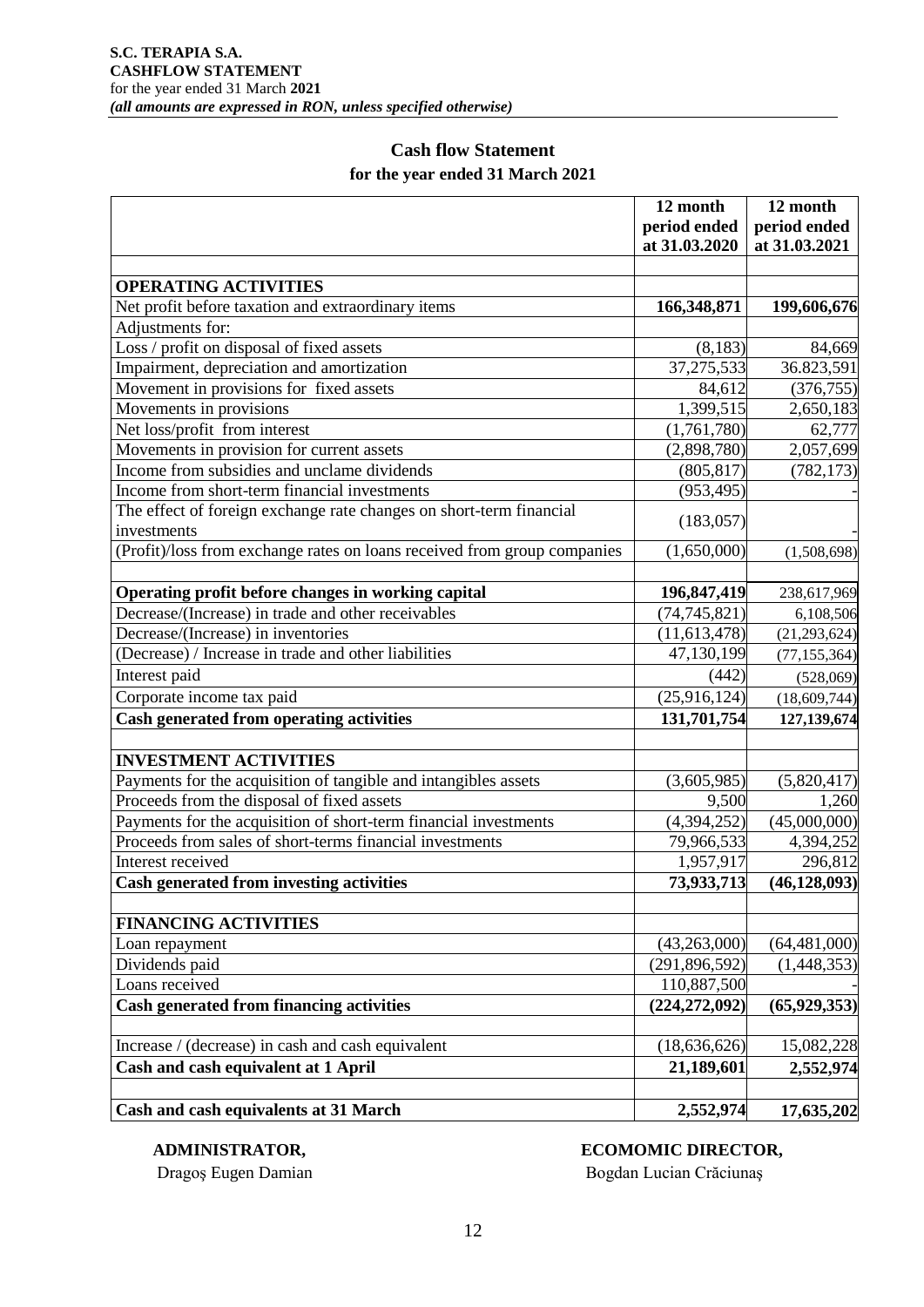#### **S.C. TERAPIA S.A. STATEMENT OF CHANGES IN EQUITY for the year ended 31 March 2021** *(all amounts are expressed in RON, unless specified otherwise)*

# **Statement of Changes in Equity for the year ended 31 March 2021**

| Elements of shareholders' equity                                                  |                      | <b>Balance as</b> | <b>Increase</b>        |                  | <b>Decrease</b>        |                  |                                    |
|-----------------------------------------------------------------------------------|----------------------|-------------------|------------------------|------------------|------------------------|------------------|------------------------------------|
|                                                                                   |                      | at<br>01.04.2020  | TOTAL,<br>out of which | From<br>transfer | TOTAL,<br>out of which | From<br>transfer | <b>Balance as at</b><br>31.03.2021 |
| 0                                                                                 |                      | 1                 | $\overline{2}$         | 3                | 4                      | 5                | 6                                  |
| Share capital                                                                     |                      | 24,993,398        |                        |                  |                        |                  | 24,993,398                         |
| Share premium                                                                     |                      | 372,838           |                        |                  |                        |                  | 372,839                            |
| Revaluation reserve                                                               |                      | 110,108,062       | 31,343,546             |                  | 1,523,416              | 1,523,417        | 139,928,192                        |
| Legal reserve                                                                     |                      | 8,617,940         |                        |                  |                        |                  | 8,617,940                          |
| Other reserves                                                                    |                      | 36,192,698        | 3,137,220              | 3,137,220        |                        |                  | 39,329,917                         |
| Retained earnings<br>representing undistributed                                   | Cr<br><b>Balance</b> | 12,222,953        | 144,053,567            | 144,053,567      | $\overline{a}$         |                  | 156,276,519                        |
| accumulated profit or<br>accumulated losses                                       | Dr<br>Balance        |                   |                        |                  |                        |                  |                                    |
| Effect of first time<br>adoption of IFRS, except<br>for IAS 29                    | Cr<br><b>Balance</b> | 5,935,237         |                        |                  |                        |                  | 5,935,237                          |
|                                                                                   | Dr<br>Balance        |                   |                        |                  |                        |                  |                                    |
| Retained result from<br>correction of accounting                                  | Cr<br>Balance        | 664,608           |                        |                  |                        |                  | 664,609                            |
| errors                                                                            | Dr<br><b>Balance</b> |                   |                        |                  |                        |                  |                                    |
| Retained result<br>representing the                                               | Cr<br><b>Balance</b> | 53,686,650        | 1,523,417              | 1,523,417        |                        |                  | 55,210,067                         |
| revaluation reserve surplus                                                       | Dr<br><b>Balance</b> |                   |                        |                  |                        |                  |                                    |
| Retained result from the<br>application of accounting<br>regulations according to | Cr<br><b>Balance</b> |                   |                        |                  |                        |                  |                                    |
| the forth Directive of the<br>European Commission                                 | Dr<br>Balance        | 4,781,313         |                        |                  |                        |                  | 4,781,313                          |
| Profit or loss for the year                                                       | Cr<br><b>Balance</b> | 144,471,423       | 173,098,449            |                  | 144,471,423            | 144,471,423      | 173,098,449                        |
|                                                                                   | Dr<br>Balance        |                   |                        |                  |                        |                  |                                    |
| Profit distribution                                                               |                      | 417,856           | 3,137,220              | 3,137,220        | 417,856                | 417,856          | 3,137,220                          |
| Other losses related to                                                           | Cr<br>Balance        |                   | $\overline{a}$         |                  |                        |                  |                                    |
| equity instruments                                                                | Dr<br>Balance        | 782,784           |                        |                  |                        |                  | 782,785                            |
| <b>TOTAL</b>                                                                      |                      | 391,283,854       | 350,018,979            | 145,576,984      | 145,576,983            | 145,576,984      | 595,725,849                        |

Equity amounting to RON 595,725,849 has increased during the year 2020 with the amount of RON 204,441,995. This evolution is due to:

- the net profit of the year amounting to RON 173,098,449;
- the increas of the revaluation reserve by the amount of RON 31,343,546 as result of the revaluation of fixed asstes prosses, at 31.03.2021.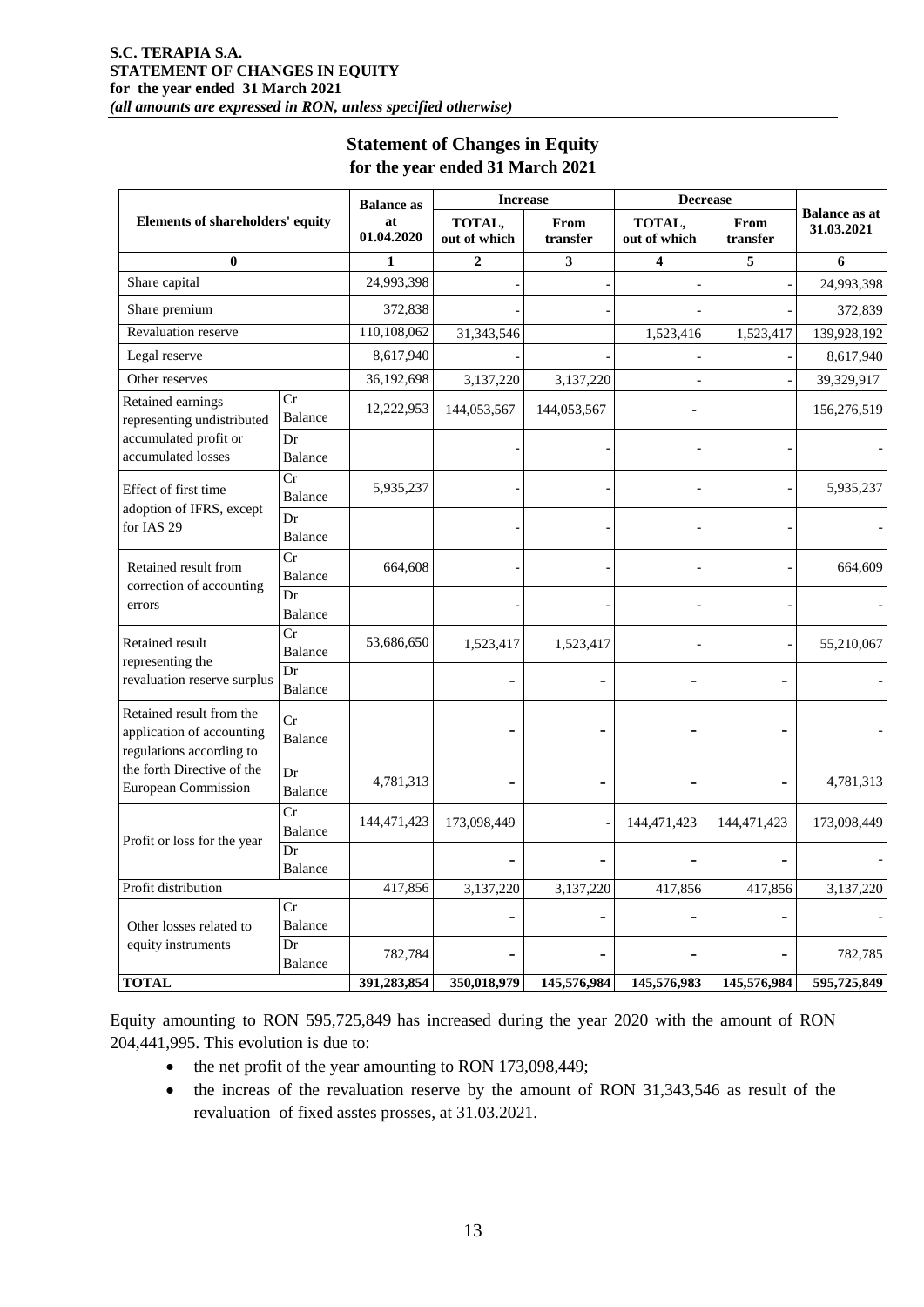#### **S.C. TERAPIA S.A. STATEMENT OF CHANGES IN EQUITY for the year ended 31 March 2021** *(all amounts are expressed in RON, unless specified otherwise)*

# **Statement of Changes in Equity for the year ended 31 March 2020**

| <b>Elements of shareholders' equity</b>                                           |                                          | <b>Balance as</b> | <b>Increase</b>        |                  | <b>Decrease</b>        |                  |                                    |
|-----------------------------------------------------------------------------------|------------------------------------------|-------------------|------------------------|------------------|------------------------|------------------|------------------------------------|
|                                                                                   |                                          | at<br>01.04.2019  | TOTAL,<br>out of which | From<br>transfer | TOTAL,<br>out of which | From<br>transfer | <b>Balance as at</b><br>31.03.2020 |
| $\bf{0}$                                                                          |                                          | 1                 | $\overline{2}$         | 3                | 4                      | 5                | 6                                  |
| Share capital                                                                     |                                          | 24,993,398        |                        |                  |                        |                  | 24,993,398                         |
| Share premium                                                                     |                                          | 372,838           |                        |                  |                        |                  | 372,838                            |
| Revaluation reserve                                                               |                                          | 111,729,676       |                        |                  | 1,621,614              | 1,621,614        | 110,108,062                        |
| Legal reserve                                                                     |                                          | 8,617,940         |                        |                  |                        |                  | 8,617,940                          |
| Other reserves                                                                    |                                          | 35,774,842        | 417,856                | 417,856          |                        |                  | 36,192,698                         |
| Retained earnings<br>representing undistributed                                   | $\overline{\text{Cr}}$<br><b>Balance</b> | 160,168,051       | 151,975,679            | 151,975,679      | 299,920,777            |                  | 12,222,953                         |
| accumulated profit or<br>accumulated losses                                       | Dr<br><b>Balance</b>                     |                   |                        |                  |                        |                  |                                    |
| Effect of first time<br>adoption of IFRS, except<br>for IAS 29                    | Cr<br><b>Balance</b>                     | 5,935,237         |                        |                  |                        |                  | 5,935,237                          |
|                                                                                   | Dr<br>Balance                            |                   |                        |                  |                        |                  |                                    |
| Retained result from<br>correction of accounting                                  | Cr<br><b>Balance</b>                     | 664,608           |                        |                  |                        |                  | 664,608                            |
| errors                                                                            | Dr<br><b>Balance</b>                     |                   |                        |                  |                        |                  |                                    |
| Retained result<br>representing the                                               | Cr<br><b>Balance</b>                     | 52,065,035        | 1,621,614              | 1,621,614        |                        |                  | 53,686,650                         |
| revaluation reserve surplus                                                       | Dr<br><b>Balance</b>                     |                   |                        |                  |                        |                  |                                    |
| Retained result from the<br>application of accounting<br>regulations according to | Cr<br><b>Balance</b>                     |                   |                        |                  |                        |                  |                                    |
| the forth Directive of the<br>European Commission                                 | Dr<br><b>Balance</b>                     | 4,781,313         |                        |                  |                        |                  | 4,781,313                          |
| Profit or loss for the year                                                       | Cr<br><b>Balance</b>                     | 157,787,302       | 144,471,423            |                  | 157,787,302            | 151,975,679      | 144,471,423                        |
|                                                                                   | Dr<br><b>Balance</b>                     |                   |                        |                  |                        |                  |                                    |
| Profit distribution                                                               |                                          | 5,811,622         | 417,856                | 417,856          | 5,811,622              |                  | 417,856                            |
| Other losses related to                                                           | Cr<br><b>Balance</b>                     |                   |                        |                  |                        |                  |                                    |
| equity instruments                                                                | Dr<br><b>Balance</b>                     | 782,784           |                        |                  |                        |                  | 782,784                            |
| <b>TOTAL</b>                                                                      |                                          | 546,733,209       | 298,068,716            | 153,597,293      | 453,518,071            | 153,597,293      | 391,283,854                        |

Equity amounting to RON 391,283,854 has reduced during the year 2019 with the amount of RON 155,449,355. This evolution is due to:

- the net profit of the year amounting to RON 144,471,423;
- the reduction of the retained earnings by the amount of RON 299,920,777 as a result of its distribution for the payment of dividends to the company's shareholders.

#### **ADMINISTRATOR, ECONOMIC DIRECTOR,**

Dragoș Eugen Damian Bogdan Lucian Crăciunaș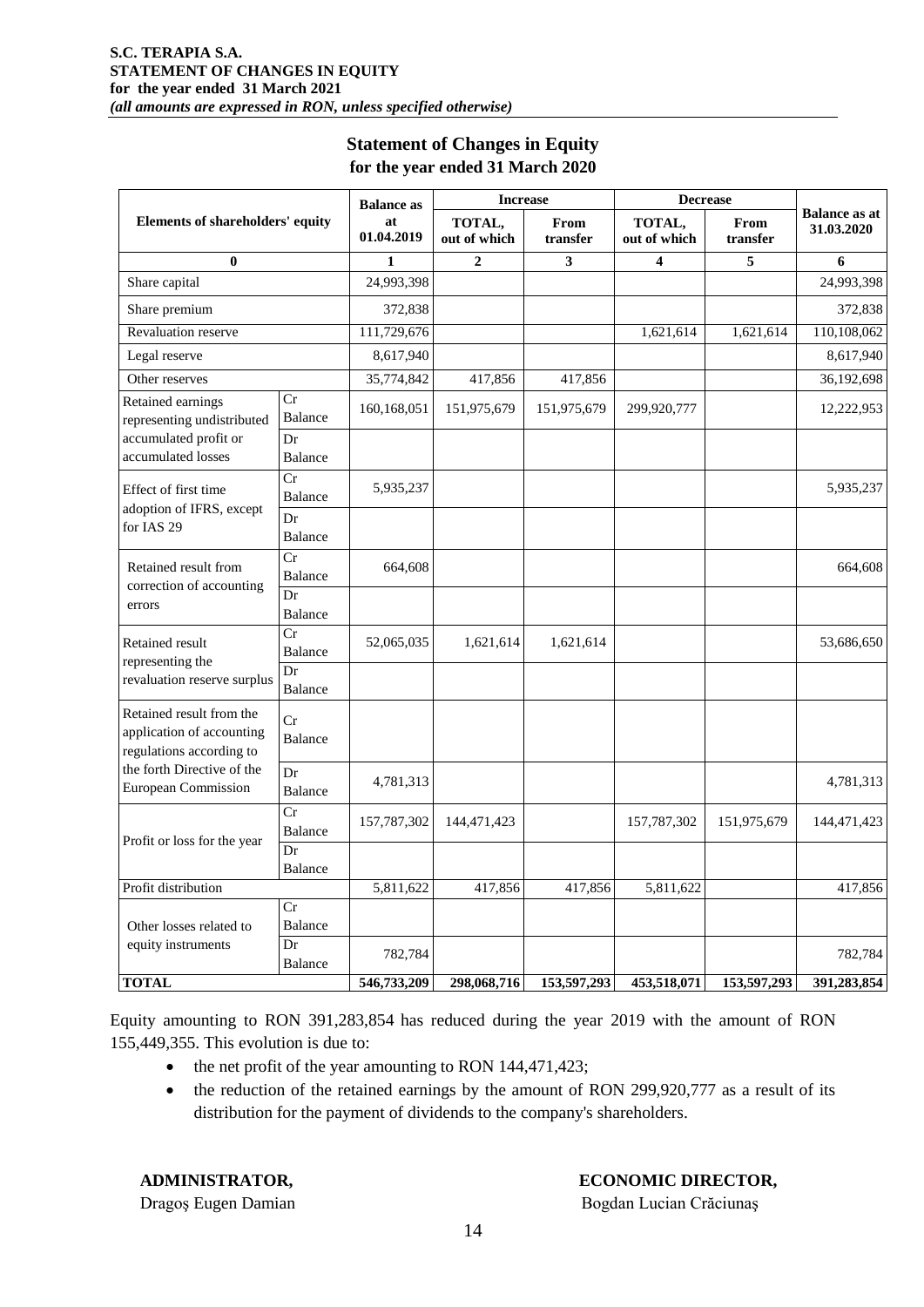# **Notes to the financial statements as of 31.03.2021**

These financial statements were prepared by SC Terapia SA (the "Company") for the year ended the 31 March 2021. These financial statements were prepared in accordance with the Law on Accounting no. 82/1991 republished, the Order of the Ministry of Public Finance no. 1802/2014 for approving the accounting regulations regarding the individual and consolidated annual financial statements ("OMFP 1802/2014").

For conformity, the references to the Order 1802/2014 have to be understood as comprising its subsequent amendments introduced by normative regulations of the Ministry of Public Finance.

SC Terapia SA opted for a financial year different than the calendar year, the financial year starts on 1 April and ends on 31 March.

These financial statements of SC Terapia SA are prepared for a financial year different than the calendar year and refer to the period 01.04.2020 - 31.03.2021.

# **NOTE 1: General information**

# **General information regarding the Company:**

SC Terapia SA is a Romanian Company, part of the Sun Pharmaceutical Industries Limited since 25 March 2015, engaged in the production of pharmaceutical products.

The Company's headquarters are located at 124 Fabricii Street, Cluj- Napoca, Romania.

The Company has the following branches:

- Cluj Napoca, B.dul Muncii no.  $10 \text{business offices}$ ;
- $\bullet$  Bucharest, Splaiul Unirii, no, 313 manufacturing site without operating activity;
- Pata Rat no. FN, county Cluj residual products warehouse;
- $\bullet$  Bucharest, B.dul Dimitrie Pompeiu no,  $9 9A$  –business offices;
- Other offices in: Iasi, Brasov, Timisoara, Constanta, Craiova, Galaţi.

The main shareholder is Sun Pharma (Netherlands) B.V., a limited liability company, organized under Dutch laws, with headquarters at Polarisavenue 87, 2132JH HOOFDDORP, Amsterdam, Netherlands, and is registered with the Trade Registry in Amsterdam under registration number 33254757.

Sun Pharma (Netherlands) B.V. is part of Sun Pharmaceutical Industries Limited since 25 March 2015.

The first consolidation is analysed at the level of Sun Pharma (Netherlands) B.V. which owns the majority of the share capital of Terapia SA.

The next level of consolidation is at Sun Pharmaceutical Industries Limited (Parent Company) Mumbai.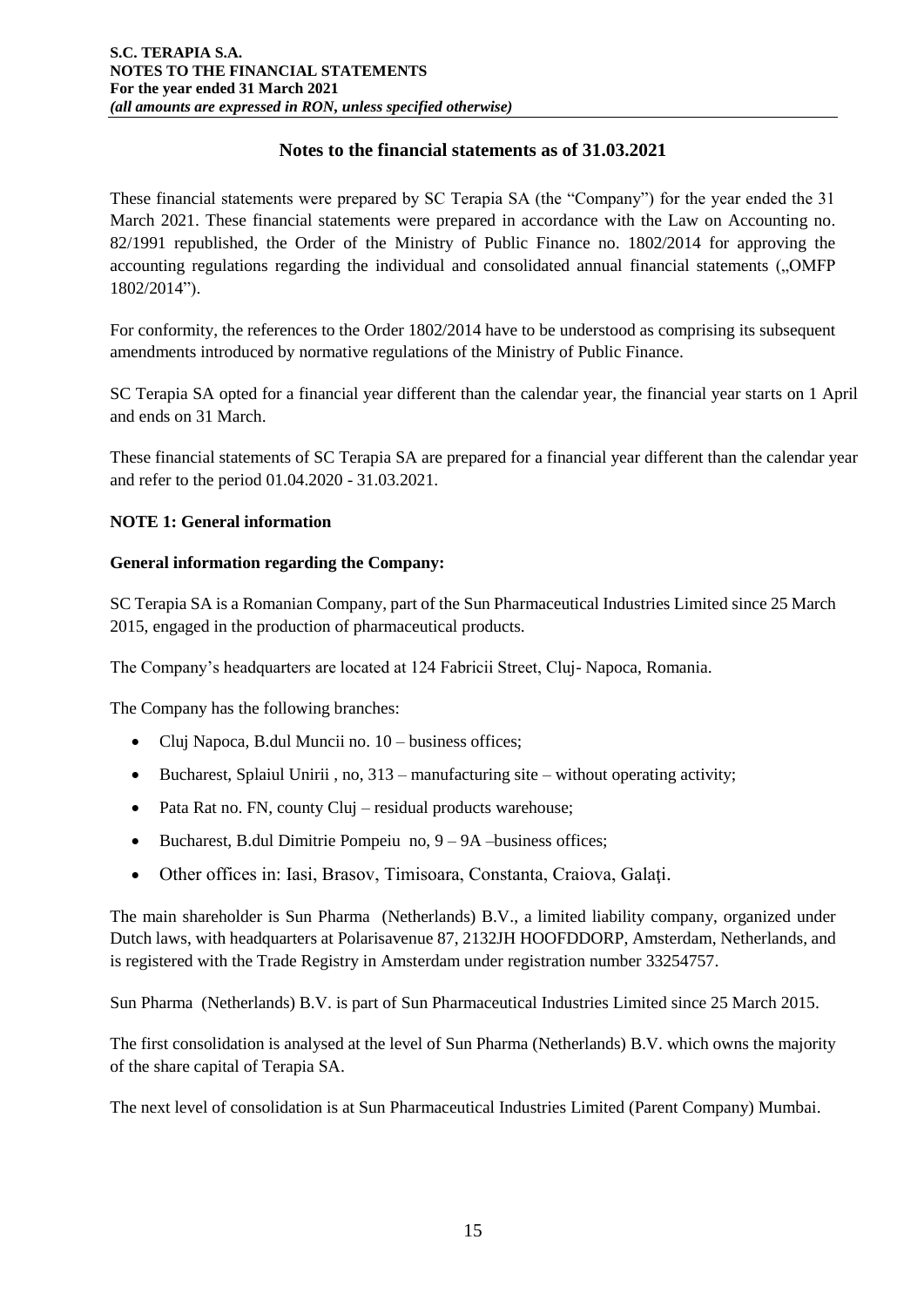#### **NOTE 1: General information (continued)**

#### **Management structure as of 31 March 2021:**

At the end of the year, the Company's Management consisted of the following individuals:

| <b>Position</b>           | <b>Name</b>               |
|---------------------------|---------------------------|
| General Manager           | Damian Dragos-Eugen       |
| <b>Financial Manager</b>  | Arora Hemant              |
| Human Resources Manager   | Kaupert Erika             |
| <b>Economic Manager</b>   | Crăciunaș Bogdan - Lucian |
| <b>Operations Manager</b> | Chiorean Adrian Alexandru |
| <b>Commercial Manager</b> | Ungureanu Bogdan Alin     |

# **Members of the Board of Directors as of 31 March 2021:**

| <b>Position</b> | <b>Name</b>              |
|-----------------|--------------------------|
| President       | Damian Dragos-Eugen      |
| Member          | Savla Prashant Lakhamshi |
| Member          | Mehta Harin Parmanand    |
| Member          | <b>Kaszas Mihaly</b>     |
| <b>Member</b>   | Shah Kalpesh Rashmikant  |

The audit fees for 2020 amount to RON 187,700, from which RON 53,474 are due for Statutory Financial Audit.

# **NOTE 2: Accounting principles, policies and methods**

# **A. ACCOUNTING PRINCIPLES**

The elements included in the annual financial statements are evaluated in compliance with the following general accounting principles, according to the accrual basis of accounting. These principles are outlined below:

- 1. The going concern principle this principle assumes that the Company will continue its normal operations, without initiating a dissolution procedure or significantly reducing its activity.
- 2. The consistency principle this principle assumes that the Company applies consistently the same rules and standards regarding assessment, recording into accounting and presentation of assets, liabilities and results, ensuring the comparability over time of the accounting information presented.
- 3. The prudence principle this principle that assumes that the Company in its assessment of the various accounting estimates made must follow a conservative approach and especially:
	- Only the realized profit up to the balance sheet date may be reflected in its results;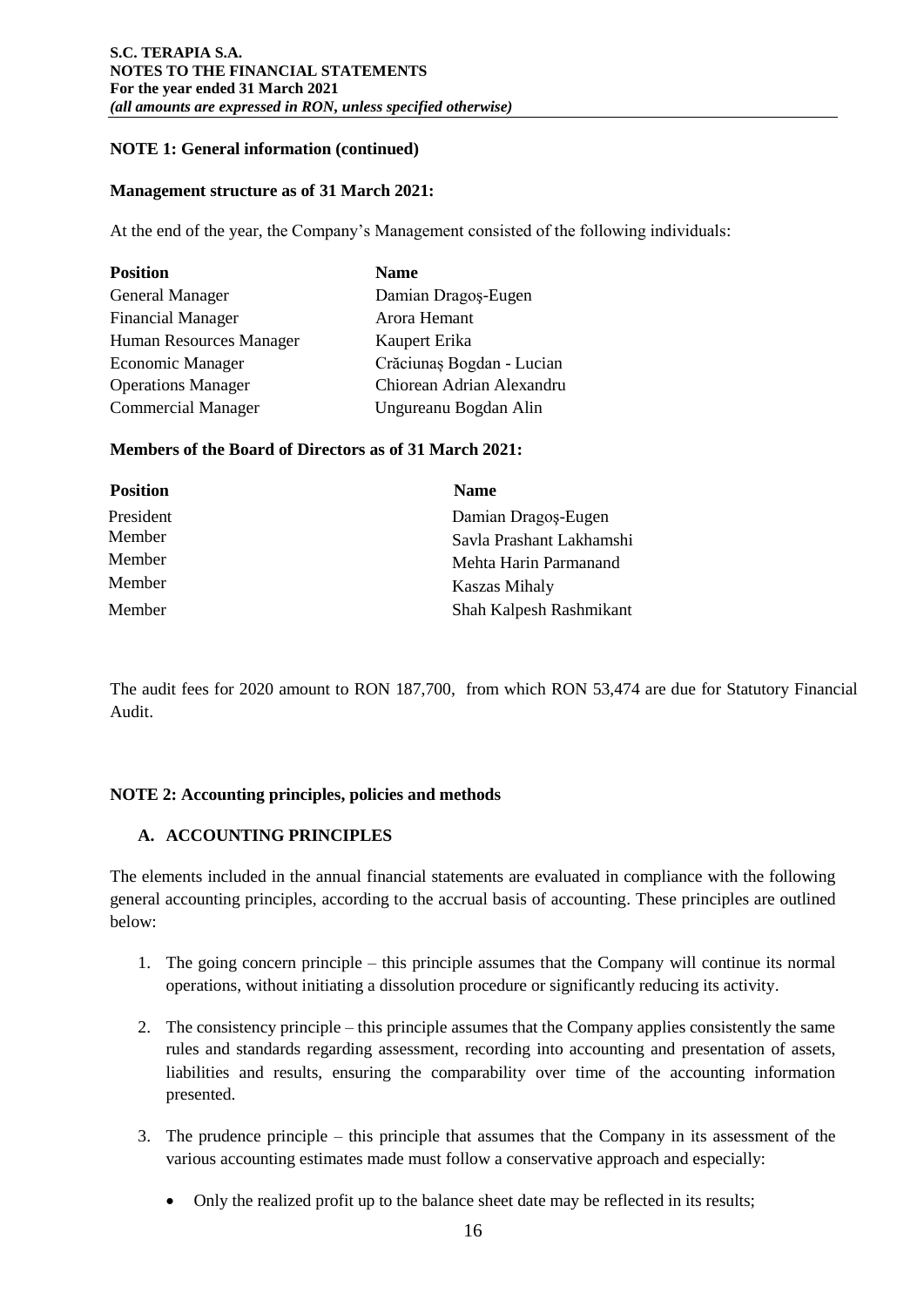- All known debts during the current financial year or during a preceding financial year must be taken into account, even if these become evident only between the balance sheet date and the financial statements issuance date;
- All foreseeable duties and potential losses that appeared during the current financial year or during a preceding financial year must be taken into account, even if these become evident only between the balance sheet date and the financial statements issuance date;
- All value adjustments caused by impairment must be taken into account, irrespective of whether the result for the financial year is a loss or a profit.
- 4. The accrual aacounting principle. Revenues and expenses related to the financial year are recognized, regardless of the date of collection or payment of these revenues or expenses.
- 5. The separate assessment principle of the assets and liabilities. According to this principle, separable assets or liabilities must be assessed separately.
- 6. The intangibility principle. The opening balance sheet for every financial year must correspond to the closing balance sheet of the previous financial year.
- 7. The non-compensation principle. Any compensation between individual assets and liabilities or between revenues and expenses is prohibited, possible compensations between receivables and payables of the entity towards the same entity may be effected, observing the relevant provisions of the laws, only after recording in the accounting records the entire value of the related revenues and expenses.
- 8. Accounting and presentation of balance sheet and income statement items taking into account the economic substance of the transaction or of the commitment. This requires that economic transactions to be accounted for in accordance with economic reality, putting out rights and obligations/liabilities, and risks associated with these operations.
- 9. The principle of valuation at acquisition cost or production cost. The items in the financial statements usually are assessed at acquisition cost or production cost. The accounting regulations provide situations where this principle can not be respected.
- 10. The materiality principle. Any element that has a significant value must be separately presented in the financial statements.

The financial statements were prepared and presented in accordance with the above mentioned principles.

# **B. SIGNIFICANT ACCOUNTING POLICIES**

### **Reference currency**

The financial statements are presented in RON.

Rounding of the amounts presented was made to plus or minus 1 RON based on two decimals.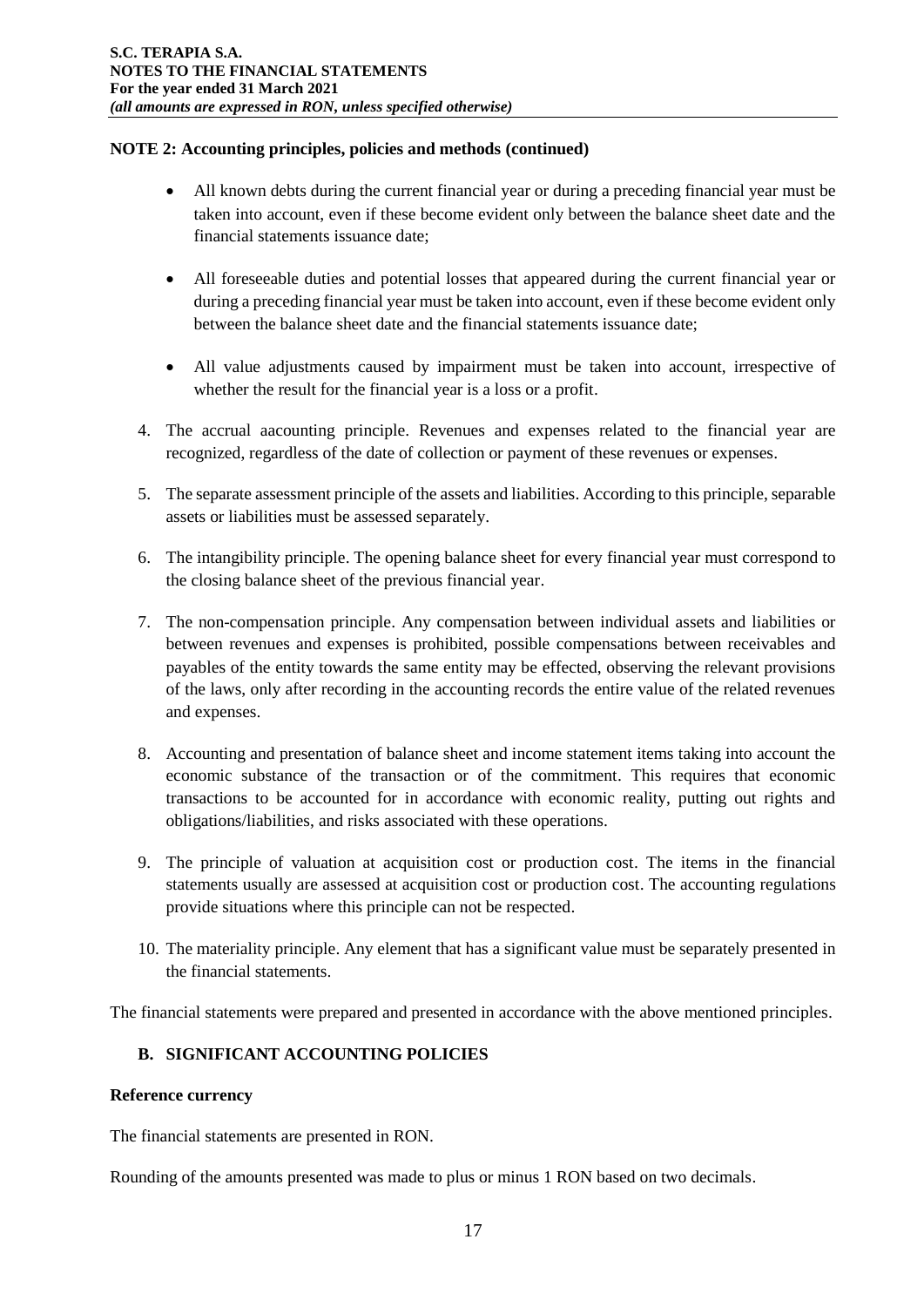### **Basis of preparation**

These standalone financial statements of the Terapia SA were prepared in accordance with the Order of the Ministry of Public Finance no. 1802/2014, modified and completed and in accordance with the Accounting Law 82/1991 (republished).

According to the requirements of OMF 1802/2014, these financial statements were prepared in accordance with the applicable requirements of the Romanian laws and regulations.

The source accounting records, on which these financial statements are based, are maintained in RON using the historic cost basis, except where specifically mentioned in the accounting policies on a fair value basis.

The company opted for a financial year different than the calendar year, the financial year begins on April 1 and ends on March 31. The Company prepared these financial statements for 12 months ended at 31.03.2021, using the trial balance which is in compliance with the regulations outlined above.

These financial statements comprise of:

- Balance sheet:
- Profit and loss account;
- Statement of changes in equity;
- Cash flow statement ;
- Explanatory notes.

# **Translation of amounts denominated in foreign currency**

Transactions denominated in foreign currency made by the Company are registered in RON at the rate of exchange in force at the date of the transaction.

Exchange rate differences resulting from these transactions and from the translation of assets and liabilities denominated in foreign currency are presented in the profit and loss account. These balances are translated into RON at the rate of exchange in force at the balance sheet date, as published by the National Bank of Romania.

As of 31.03.2021, the exchange rates for conversion of balances expressed in foreign currency were 1 USD  $= 4.1969$  RON, 1 EUR = 4.9251 RON, 1 GBP = 5.7864 RON, 1 CHF = 4.4513 RON, 1 PLN = 1.0562 RON şi 1 RUB = 0.0555 RON.

# **Comparative statements**

For each element of the balance sheet, profit and loss account and the related explanatory notes to the financial statements, where considered necessary, the values of the corresponding elements for the previous financial year are presented.

If the values for the prior period are not comparable with the ones of the current year, this aspect is presented and explained in the explanatory notes.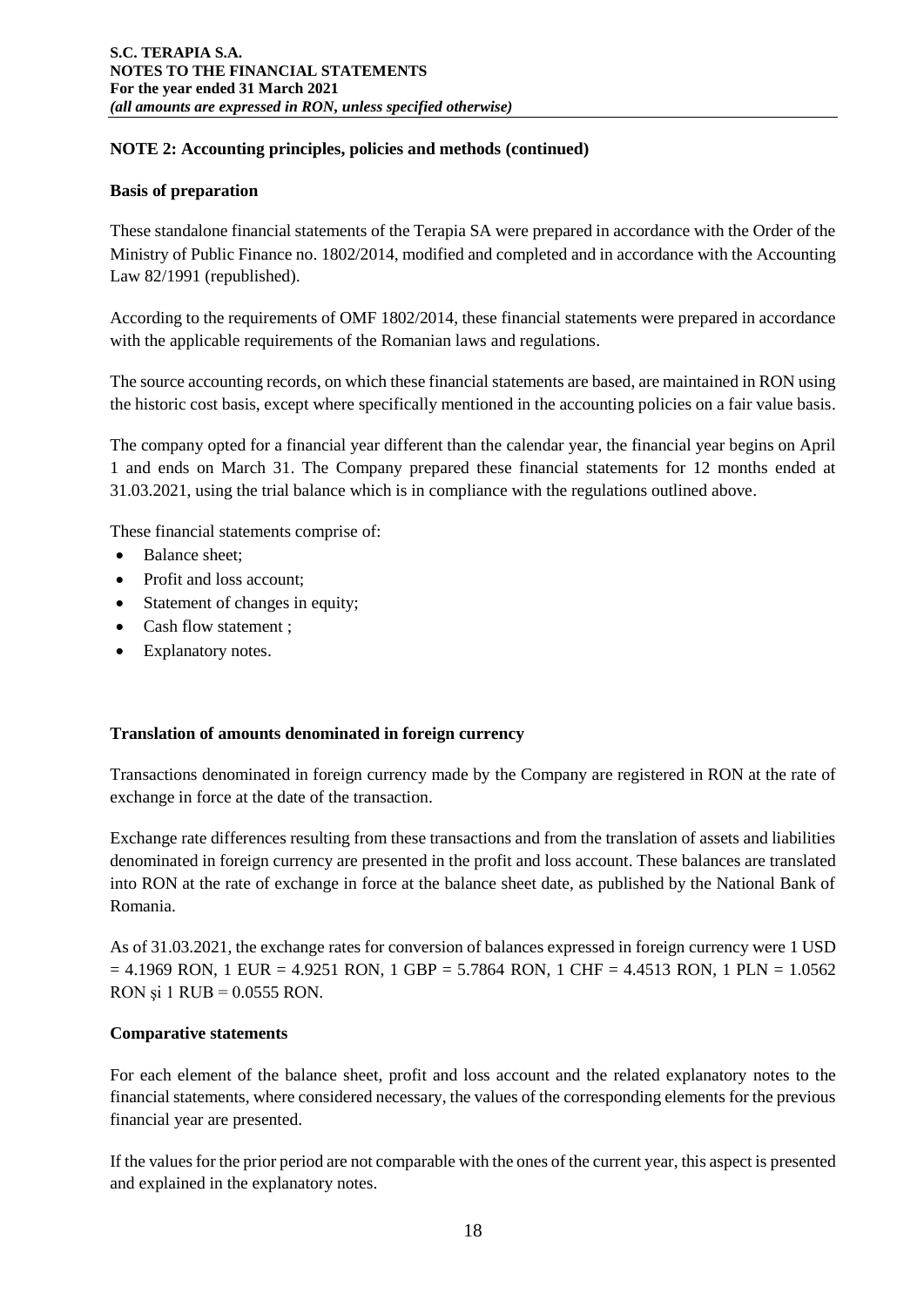#### **Tangible fixed assets**

Tangible fixed assets are initially recorded at their acquisition cost, production cost, contribution value or fair value, as the case may be, depending of the way of entrance into the company.

The Group recognizes as tangible fixed assets those assets which are intended for use on a continuing basis and which have an entry value established by law.

Tangible fixed assets are presented in the balance sheet at cost less accumulated depreciation and impairment, if applicable.

Revaluations are made with sufficient regularity such that the book value does not differ from the fair value at the balance sheet date.

Tangible fixed assets that are disposed in the year are eliminated from the balance sheet together with the corresponding accumulated depreciation.

Gains or losses resulting from the disposal of a tangible fixed asset are determined as the difference between the disposal proceeds and their unamortized value, including the disposal costs, and are presented in the profit and loss account under revenues or expenses, as applicable.

Subsequent expenses corresponding to a tangible fixed asset are generally recognized as an expense in the period in which they are incurred.

Significant improvements (modernizations) are capitalized if they extend the useful life of the asset, or significantly increase the estimated economic benefits to be derived from the use of these assets in the future.

Repairs and minor improvements are recognized in the profit and loss account as incurred.

Land and buildings owned by the company are presented at fair value which is equal with the market value. The accounting of land is held on two categories: land and land improvement.

Tangible assets in progress represent investments in progress carried out under the own administration or by contract. They are valued at the production costs or the acquisition cost, as the case may be.

The tangible assets in progress are included under the category of assets completed after taking over, commissioning or putting into operation thereof, as the case may be.

# **Depreciation**

The depreciation of tangible fixed assets is calculated using the straight-line method, starting from the month following their commissioning, so that the cost or the value of the assets may be expensed over their entire estimated useful lives.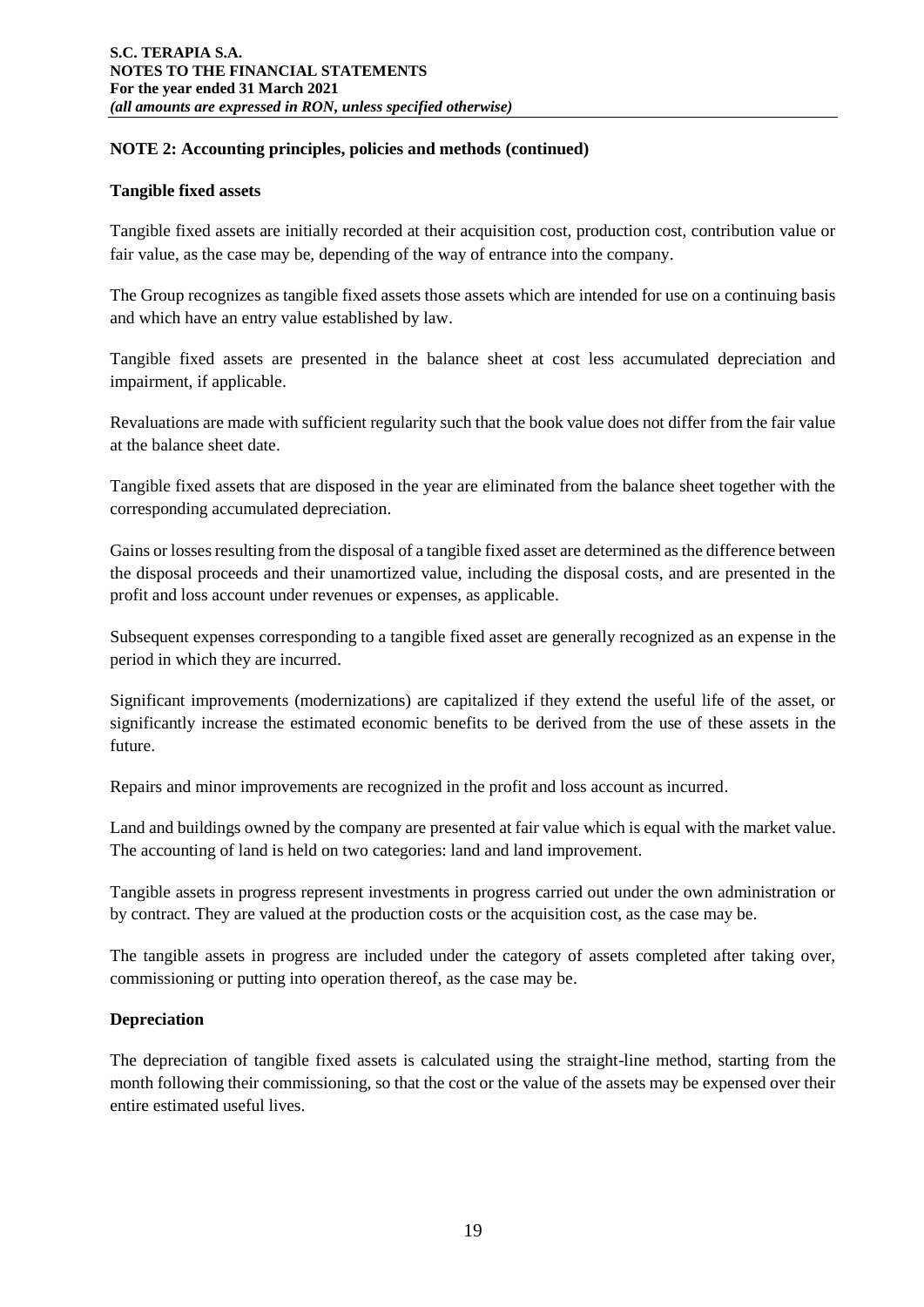The useful lives established for different tangible fixed assets categories are presented in the following table:

| Category                                     | <b>Years</b> |
|----------------------------------------------|--------------|
| <b>Buildings</b>                             | $10-50$      |
| Technological equipment                      | $3 - 20$     |
| Measurement, control, regulation devices and | $3 - 15$     |
| installations                                |              |
| Vehicles                                     | $3 - 15$     |
| Furniture, office equipment, other tangible  | $3-10$       |
| fixed assets                                 |              |

The depreciation period and the remaining useful lives of the tangible fixed assets are reviewed periodically in order to ensure that they are consistent with the estimated flow of the economic benefit resulting from their usage.

Land is not depreciated, Land improvements depreciate on a period of 10 years from the date of the reception.

#### **Revaluation**

Revaluation of tangible fixed assets is carried using their fair market value, as of the balance sheet date, by qualified valuation experts.

Revaluation is carried out on a regular basis, so that the accounting value of tangible fixed assets will not differ substantially from that which would be determined using their fair value as of the balance sheet date.

At the revaluation of a tangible asset, the accumulated depreciation at the revaluation date is eliminated from the asset gross book value and the net value, assessed further to the correction by the value adjustments, is recomputed at the asset revaluated value.

#### **Intangible assets**

Intangible assets are recognized when the realization of future economic benefits by the Company is probable and the asset's cost may be accurately assessed.

Intangible assets are initially recorded at their acquisition or production cost. Following initial recognition, intangible assets are presented in the balance sheet at their original cost, less accumulated amortization and impairment, if applicable.

An intangible asset reported initially as an expense will not be recognized afterwards as a part of the cost of an intangible asset.

Subsequent expenses corresponding to an intangible fixed asset and also the writing off or the demise of the intangible assets follow the rules of tangible assets.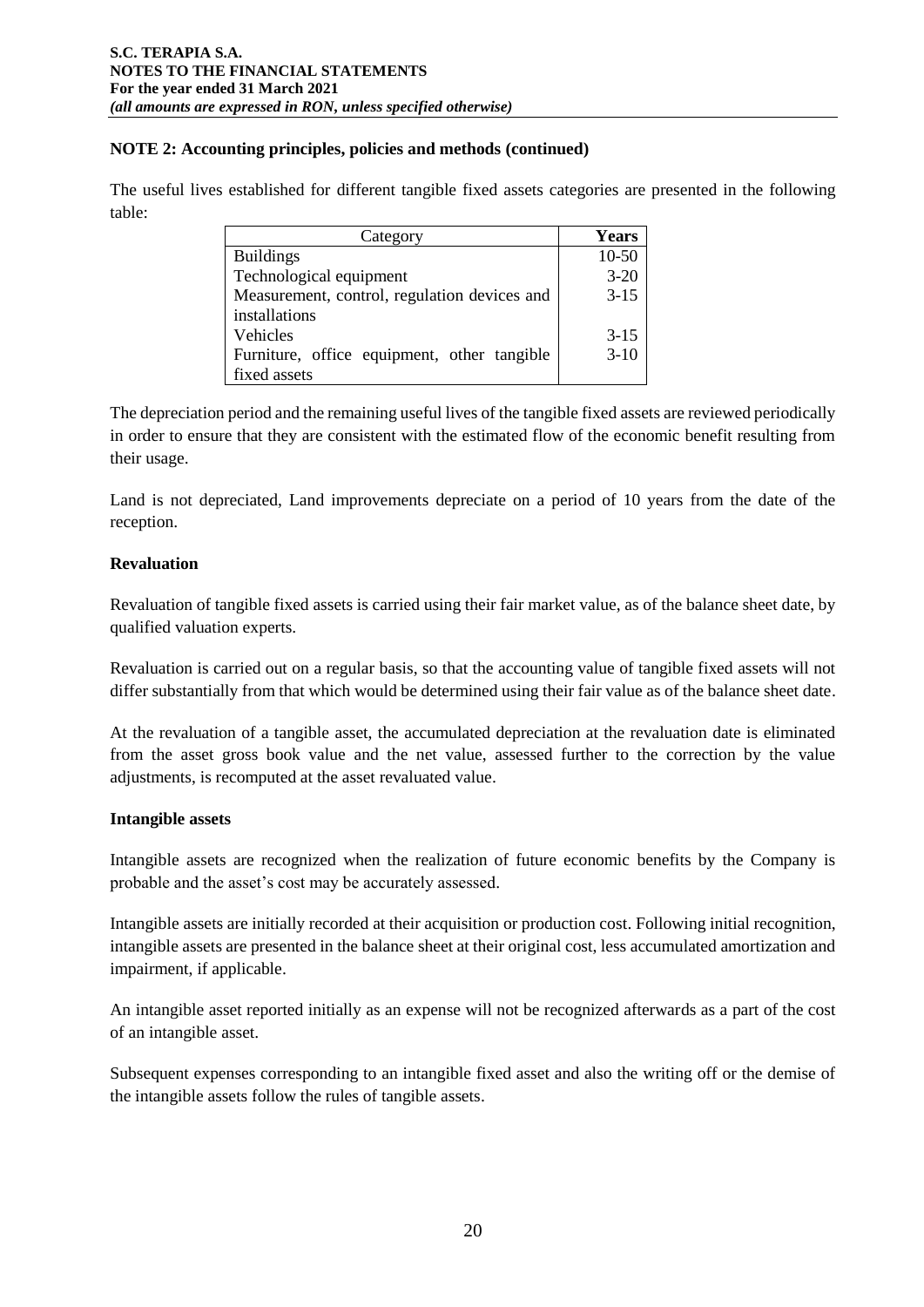Intangible assets comprise:

- set up costs;
- development costs;
- concessions, patents, licenses, trademarks, similar rights and assets, except for those created inside the entity;
- goodwill;
- other intangible assets;
- pre-payments.

The intangible assets of the Company include manufacturing patents (product dossiers) and software.

New software is capitalized at its acquisition cost, provided that the software component is not included with the cost of the respective hardware.

#### **Intangible assets depreciation**

Intangible assets are depreciated on a linear basis on the useful life time specified for each category of intangible assets. The useful life time is established for each category of intangible assets. The period and the depreciation method are reviewed at the end of each financial year.

The software is depreciated on a linear basis on the useful life time estimated, but no more than 3 years.

The fabrication licenses are depreciated on a linear basis on a period between one and five years depending on the value of the intangible asset, starting from the date of obtaining marketing authorization, as follows:

- 1 year for licenses worth up to \$10,000 per product;
- 2 years for licenses worth between \$ 10,001 and \$ 20,000 per product;
- 3 years for licenses worth between 20,001\$ and 30,000\$ per product;
- 4 years for licenses worth between 30,001\$ and 50,000\$ per product;
- 5 years for licenses with values exceeding \$ 50,001 per product.

The Company holds a Ketanov IP, purchased from a group company, which is depreciated over a period of 117 months according to the evaluation report made by an independent valuer.

The set up costs are depreciated on a maximum period of 5 years.

The development costs are depreciated on the contract period or on the utilization period, as the case may be.

The concessions are depreciated on the usage period established by the contract.

When the goodwill is treated as an asset – in the terms established by the applicable accounting regulations - we have to consider the following constraints:

a) goodwill is depreciated on a period of maximum five years;

b) nonetheless, in exceptional cases, when the life of the goodwill can not be estimated reliably, the entity can depreciate the goodwill in a systematic way over a period of up to 10 years.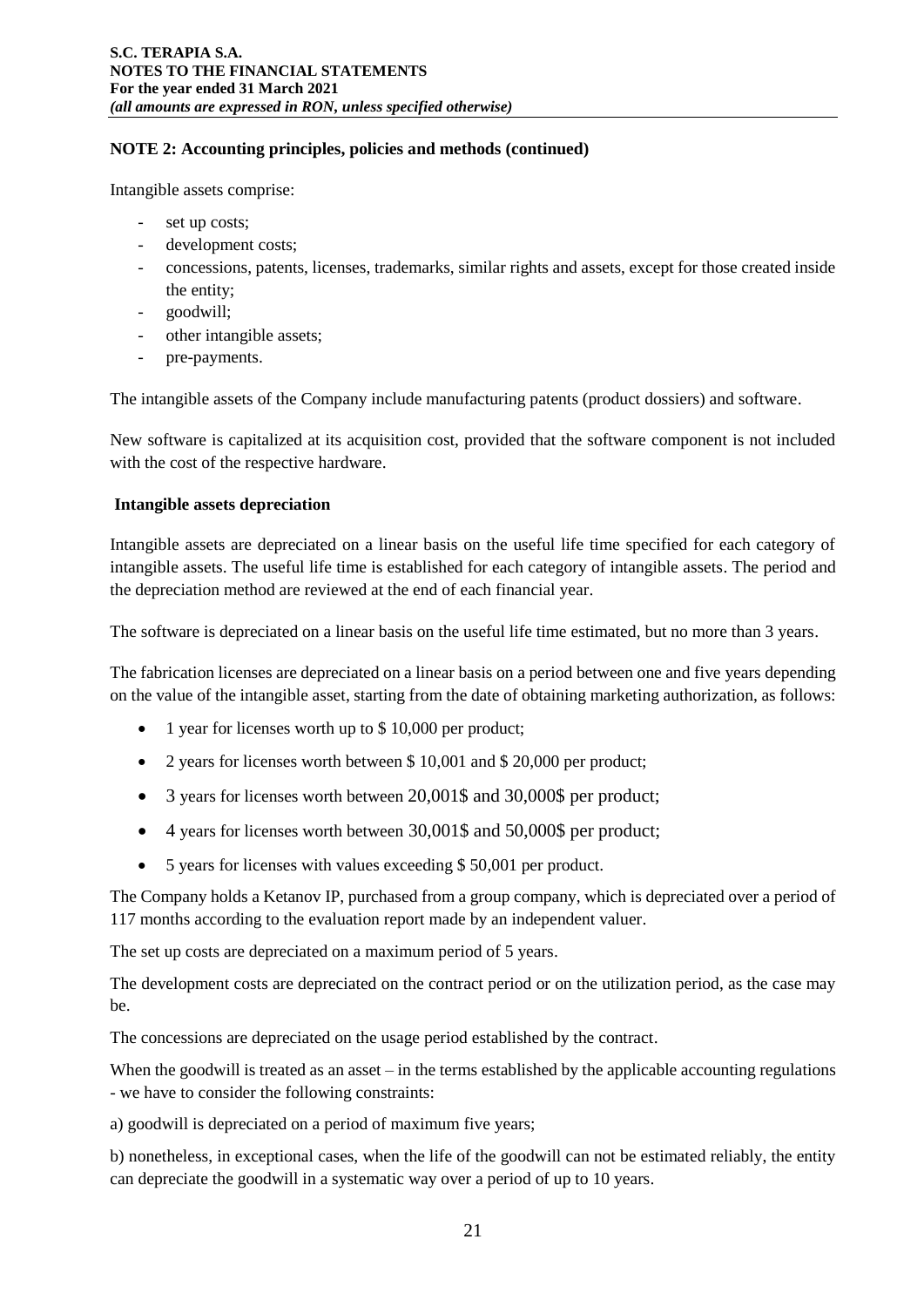Licenses and goodwill are tested for impairment at the end of each year.

#### **Financial investments**

The financial assets comprise the shares in affiliated companies, the loans granted to affiliated companies, the participating interests, the loans granted to companies with which the company in cause is connected in virtue of participating interests, other investments held as assets, other loans.

Warranties, deposits and any security filled by the entity to the third-parties are recognized to other receivables.

At balance sheet date, the company recognizes in financial assets, the other receivables with maturity less than 12 months, the difference is recognized in receivables.

The financial assets which are recognized as assets shall be evaluated at the acquisition cost or the value assessed by the contract of acquiring thereof.

Financial assets shall be disclosed in the balance sheet at the entry value, less the cumulated adjustments for the loss in value.

#### **CURRENT ASSETS**

#### **Acknowledgment and valuation of current assets**

An asset is classified as a current asset under the following conditions:

- a) is acquired or produced for own use or for sale in the normal operating cycle of the entity;
- b) is held, mainly, for the purpose of trading;
- c) is expected to be realized in a period of 12 months from the balance sheet date;
- d) is represented by non-restricted cash or cash equivalents.

Current assets must be valued at their acquisition cost or production cost, as the case may be, and respecting the paragraph below.

The adjustments in the value of current assets are made for the purpose of their presentation at the smallest market value or, under special circumstances, at another minimum value which can be assigned at the balance sheet date.

#### **Inventories**

At the entry in the company, the stocks are valued at the acquisition cost. The cost of stocks must include all costs related to the acquisition and processing, as well as other costs incurred to bring the stocks under the current shape and at the location where they are.

Raw materials and consumables are valued at acquisition cost.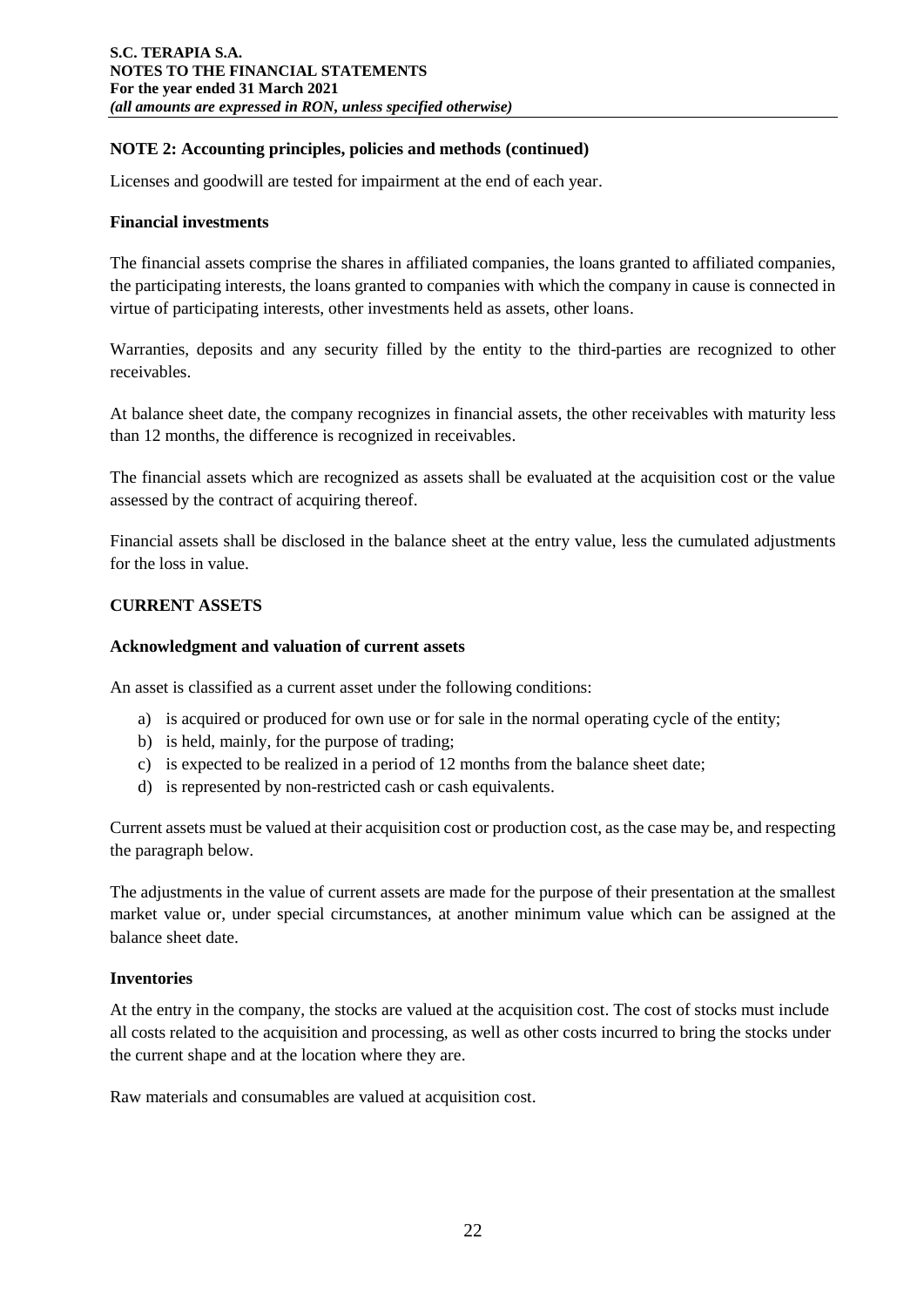The finished goods are registered during the month at standard cost. At the end of the reporting period it is being calculated the effective cost of production. The differences between the standard cost and the effective cost of the finished goods are registered in differences accounts so the finished goods are registered in the trial balance and the balance sheet at the effective cost.

The selling or the consumptions of the finished goods is done at the effective cost, using WAC (Weighted average cost) method. The differences for the articles that go out are established as the difference between the value of the products out at standard cost and the value of the products out at effective cost.

The semi-finished goods are registered during the month at standard cost. At the end of the reporting period the effective cost of semi-finished goods is being calculated; the procedure is similar with the one for finished goods.

Work in progress refers to the orders begun and unfinished at the end of the month. Work in progress is registered during the month at standard cost. At the end of the reporting period is calculated the effective production cost of each stage of manufacturing of each order that compose the work in progress. At the end of the month, the work in progress is recorded at effective production cost, similar to finished goods and semi-finished goods.

The standard cost consists of indirect costs on the product from the previous period, based on information obtained after the allocations of cost and current consumption of raw materials and packaging materials as manufacturing recipes.

The production cost of the finished goods and semi-finished goods contains:

- direct production costs (raw materials and consumables, according to the manufacturing recipes);

- indirect production costs which refer to any expenses that compete indirectly to obtain the finished goods, namely: salaries and related taxes, depreciation, maintenance and repair services, utilities, and other services provided by third parties.

The merchandise represents goods that are purchased with the purpose of being sold and are registered at acquisition cost.

Also, other assets can be presented in the inventories if they meet the requirements for recognition established by the accounting regulations.

At the selling or the consumption, the inventories are valued in accounting using the method "weighted average cost" (WAC).

At the balance sheet date the inventories are valued at net realizable value. For this purpose, when it is the case, in accounting are reflected the adjustments for depreciation of value.

The value of inventory write-offs is calculated as follows:

1. Expired & Near Expiry Stock

All those inventory items which are expired as on valuation date and which will expire in next 180 days will be provided at 100% of Stock Value.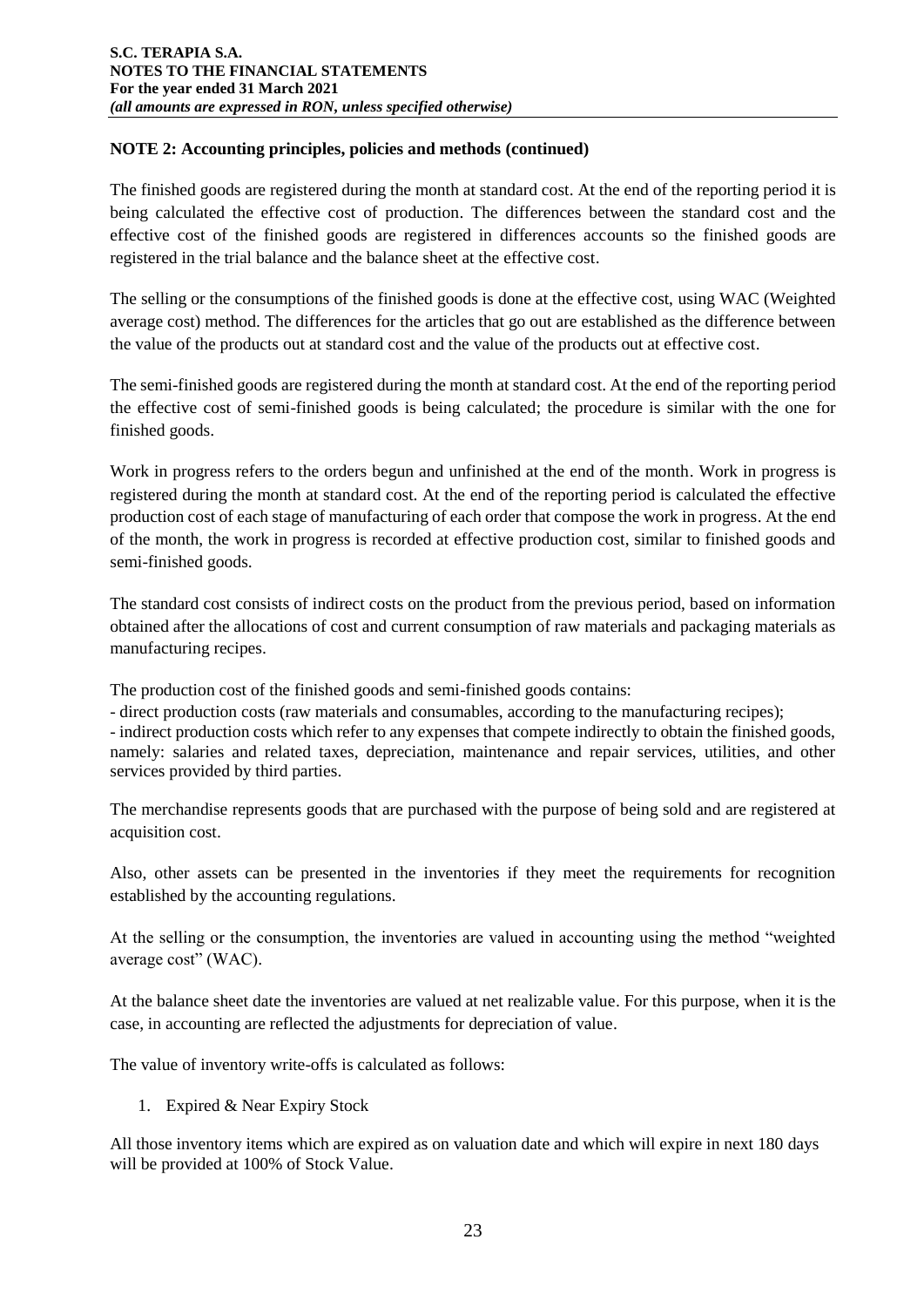2. Discarded & Rejected Stock

All those inventory items which are identified as discarded / rejected expired as on valuation date will be provided at 100% of Stock Value.

3. Non – Moving Stock

All those inventory items which are not consumed / sold during 365 days preceding the date of valuation will be identified based on Specific Identification Method and will be provided at 100% of Stock Value.

When the company's management considers that there exists a supplementary risk related to inventories, risk which is not covered by the adjustments mentioned above, a supplementary value adjustment will be recognised.

For finished goods and goods for resale a supplementary value adjustment is recognised, if it is needed, so that these inventories to be recognized at net realizable value.

As for purchased goods in foreign currency, that are accompanied by an invoice or a transfer document, for which the invoice will come afterwards, the exchange rate used for accounting registration is the one from the date of the reception of the goods.

The inventories are evidenced in synthetic accounts, on inventory categories. The analytic evidence is organized on a quantity-value base, on each article, on inventory categories and administrations.

# **Short term investments**

Short term investments include the titles owned to affiliate entities and other short term investments (bond purchased for realizing profit on a short term shares), short term bank deposits.

On initial recognition, the short term investments are valued at the acquisition cost (purchasing cost, or the value established in contracts).

Foreign currency short term bank deposits are booked at creation at the exchange rate communicated by the National Bank of Romania at the date of creation.

The liquidation of the foreign currency short term bank deposits is made at the exchange rate communicated by the National Bank of Romania at the liquidation date.

Upon exit from the entity the short term investments are valued using WAC.

If necessary, at the balance sheet date can be recorded in accounting adjustments for losses in value.

# **Cash and cash equivalents**

The bank accounts include: assets to be received such as checks and trade bills deposited with the banks, local and foreign currency liquidities, entity's check books, overdraft facilities granted in the bank current accounts and utilized at the end of the reporting period, as well as the interests related to liquid assets and bank credits in the current accounts.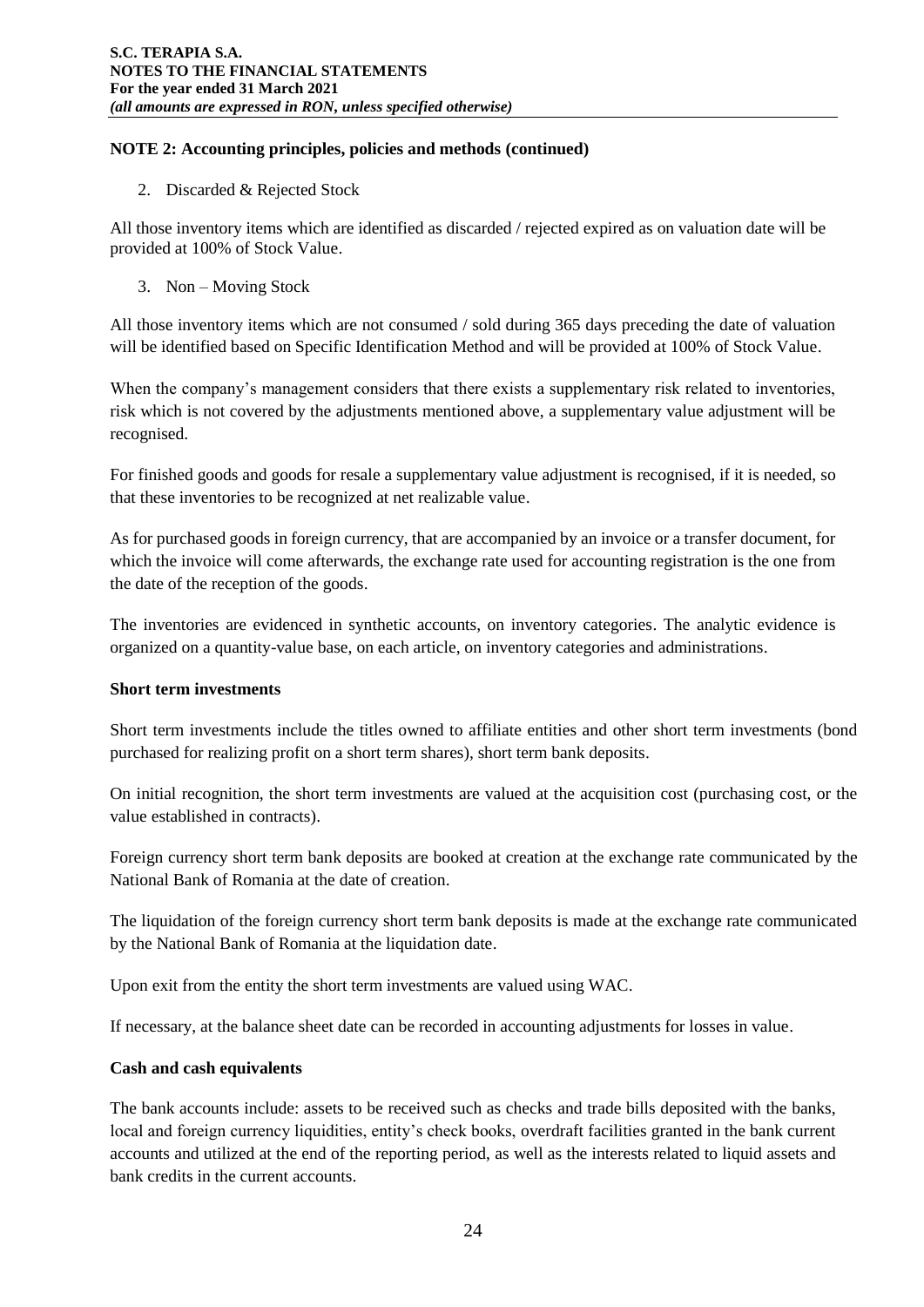The accounting of cash existing in the banks/entity's cashier desk as well as of its movement resulted from the receipts and payments made in cash, are kept separately in RON and foreign currency.

The current bank accounts are developed in the analytic on each individual bank.

The operations referring to the foreign currency amounts received and payments shall be recorded in accounting books at the rate of exchange of the dayin which the operations have been made, as communicated by the National Bank of Romania.

At the end of each month, the exchange rate differences resulting from the valuation of liquid assets in foreign currency and other treasury values, such as state bonds in foreign currency, letters of credit and short term deposits in foreign currency, communicated in the last banking day of each month by the National Bank of Romania, are recorded in the accounting books as financial revenues or expenses from currency exchange differences, as applicable.

# **Third parties**

The accounting system of third parties ensures the records of the debts and the receivables of the entity in its relation with the suppliers, the clients, the personnel, the social security, the state budget, the affiliated companies, the shareholders/partners, various debtors and creditors.

The operations regarding purchases or deliveries of commodities and products, works performed or services supplied, as well as other operations performed are recorded in the accounting books of suppliers and customers.

The accounting of settlements with the personnel comprises salary rights, raises, additional amounts, prizes from salary fund, indemnities for holidays as well as those for temporary work incapacity and other rights in cash and/or in kind owed by the entity to the personnel in consideration for the work supplied and which is to be borne, according to regulations in force, from the salary fund.

The accounting of settlements regarding social contributions comprises liabilities for the social security contribution, health insurance contribution and unemployment contribution.

The settlements with the state budget and special funds comprise: tax on profit/income, value added tax, income tax, subsidies to be received and other similar taxes, fees and payments.

The profit/income tax payable must be recognized as a debt within the unpaid amount. If the amount paid exceeds the amount due, then the surplus must be recognized as debenture.

The Company computes profit tax for the individuals financial statements prepared in accordance with the law in force, and in compliance with tax legislation in force.

The value added tax owed to the state budget shall be determined as the balance between the value of the chargeable tax related to the goods delivered or services performed (input VAT) and the value of the deductible tax for purchases of goods and services (output VAT).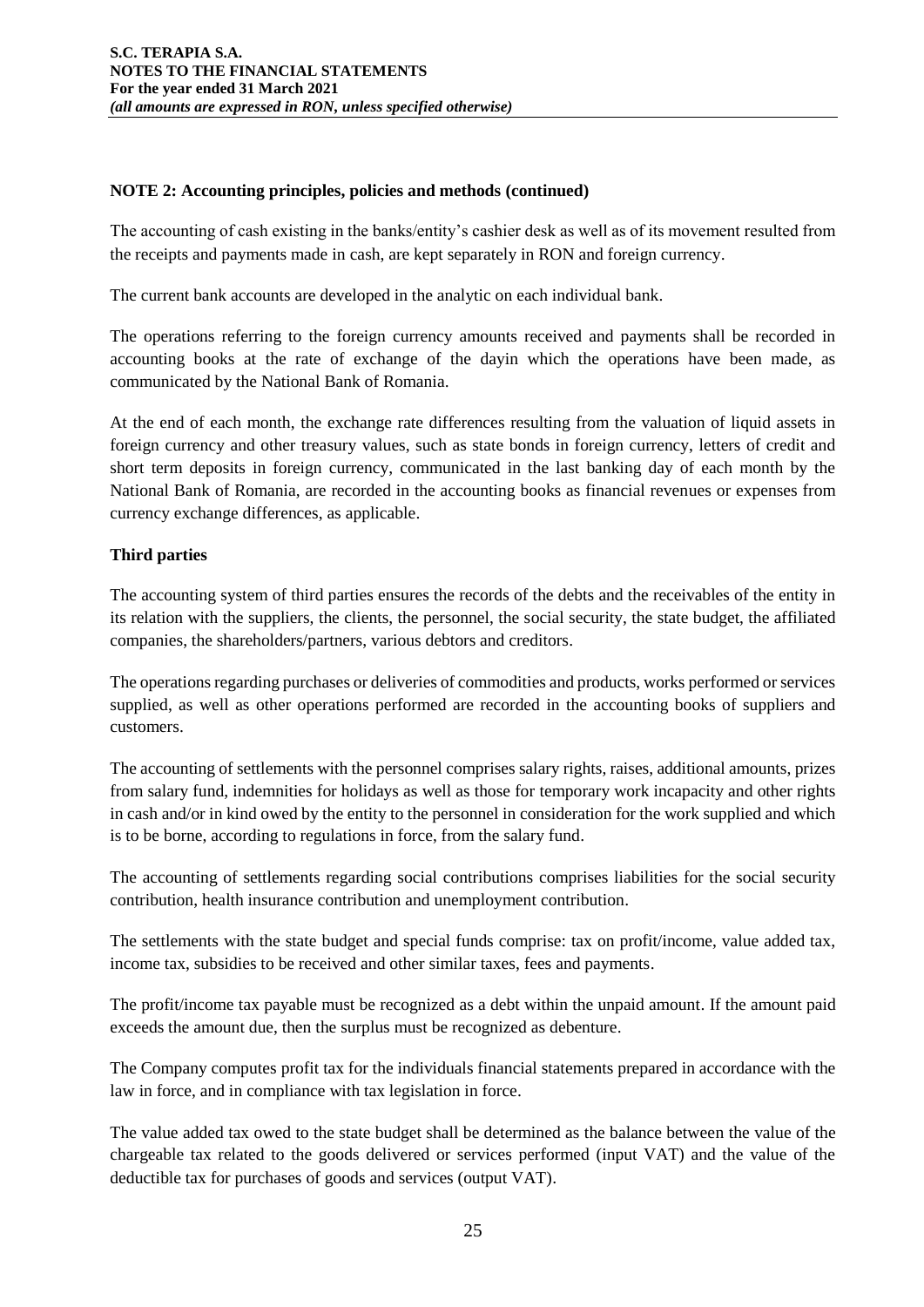Other taxes, fees, and payments owed to the state budget or to local budgets comprise: tax on buildings, tax on lands, dividends tax, tax on transportation means and other taxes and fees. These taxes are separated in the analytical accounting by types of taxes, fees and other payments owed to the state budget or to local budgets.

The excise taxes and special funds included in prices or tariffs are recorded in the appropriate debts accounts without passing through income and expenses accounts.

The accounting of settlements within the group companies and with the shareholders/partners includes the operations that are reciprocally recorded in books during the same administration period both in the debtor entity's accounting and in that of the creditor entity, as well as the settlements between the shareholders/partners and the entity in respect of the share capital, the dividends owed there to, other settlements with the shareholders/partners, and also the participants' accounts in respect of the joint transactions in the case of the partnership associations.

Dividends distributed to shareholders, proposed or stated after the balance sheet date, as well as other similar distributions performed from the profit, need not be recognized as a liability upon the balance sheet date.

The entity's debts/debentures to other third parties, other than to the own personnel, clients and suppliers are recorded in books under the various debtors accounts.

Taxes payable are recorded for the period for which they are due.

During the annual inventory, for the depreciation of the receivables balances (customers, sundry debtors, related parties), the Company records adjustments.

The policy for receivables value adjustments is presented below:

- For customer in litigation will be recorded provision of 100%, at the level of outstanding balance;
- For debts older than 365 days from the invoice date will be recorded a provision of 100%;
- For domestic customers, others than those mentioned above in paragraphs 1 and 2 there will be recorded a provision based on risk analisys that the company is exposed by dividing the company litigations occurred in the last financial years to the average customer balance for the same financial years.

The percentage result applying the litigations to the average customer balance is applied to year end domestic customer balance resulting the provision corresponding the current financial year.

During the year, it will follow the same procedure keeping the percentage results from dividing the litigations to year end average customer balance applied to respective month customer balance.

If there are signs that this percentage will not reflect market conditions, this percentage will be reanalysed.

 Specific provision in relation to the customer balances for which, at the balance sheet date, there are objective indications that will become insolvent or bankrupt.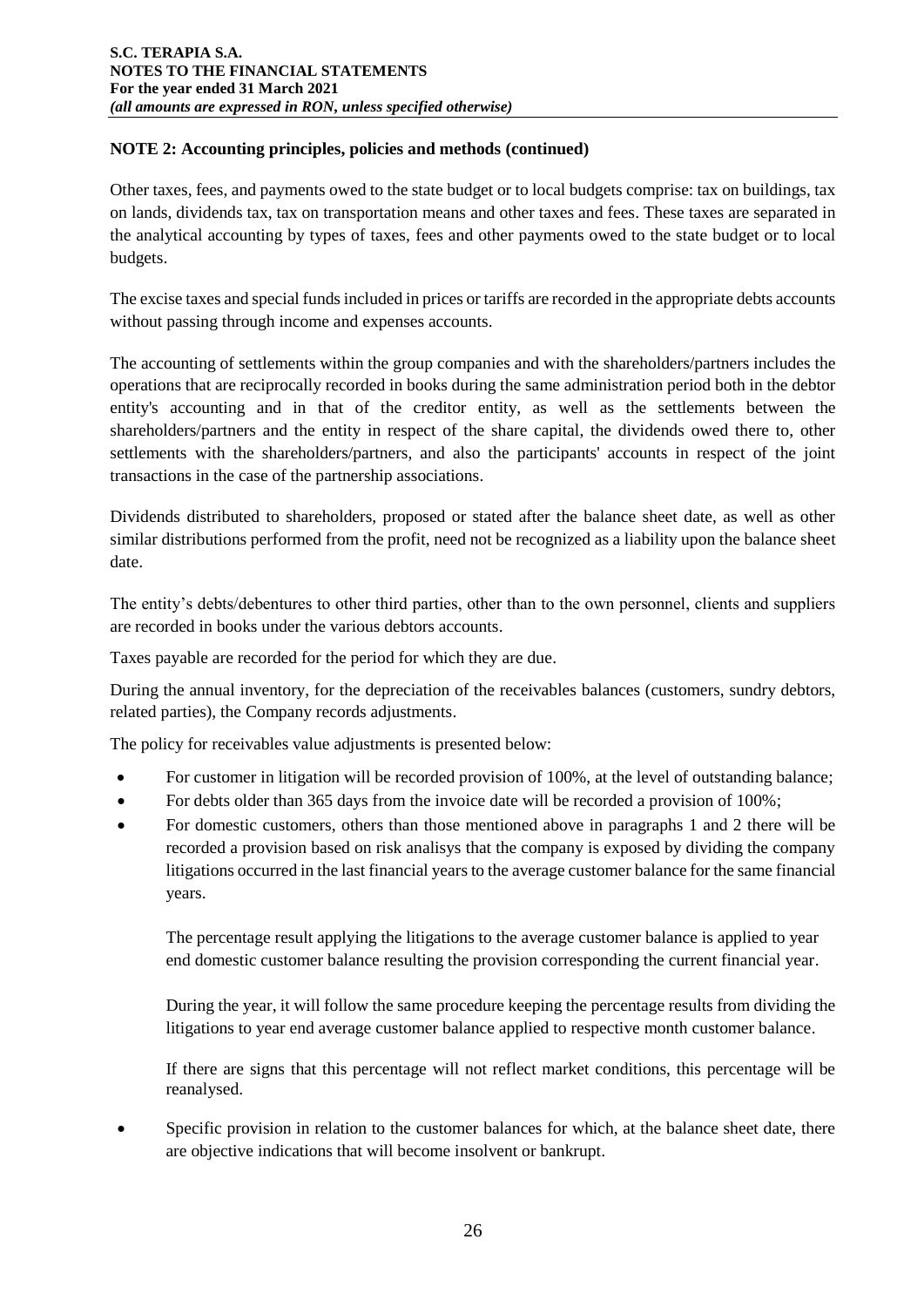In order to compute the provision/adjustment according to the information presented above, the promissory notes are not considered.

If a company within the group presents documents attesting the transfer of money which represents the value of a receivable, the company will present in its records the amounts under settlement and will settle the receivable.

The receivables and payables in foreign currency, as a result of the transactions incurred by the company are recorded in accounting both in RON and in foreign currency. A foreign currency transaction has to be initially recorded at the exchange rate communicated by the National Bank of Romania from the date of the transaction.

The foreign currency exchange differences as compared to the date of the settlement of receivables and debts in foreign currencies at rates of exchange different from those initially recorded in books during the month or as compared to those at which they were disclosed in the previous month must be recognized as revenues or expenses during the period when they are derived or incurred.

When the receivables or the debts in foreign currency are settled during the same month as that when they occurred, the entire foreign exchange difference shall be recognized in that month. When the receivable or the debt in foreign currency is settled during a later month, the foreign exchange difference which occurs until the settlement shall be assessed taking into account the change of the exchange rate occurred during each of such month.

At the end of each month, the receivables and the debts in foreign currency are revalued at the exchange rate communicated by the National Bank of Romania from the last banking day of that month. The exchange rate differences encountered are recorded as exchange rate revenues or expenses, as the case may be.

The above provisions are applicable to the receivables and debts in local currency whose settlement is made according to the exchange rate of a foreign currency. In this case, the exchange rate differences encountered are recognized in accounting under other financial revenues or other financial expenses, as the case may be.

The accounting books of third parties are kept by categories, in distinct accounts and the analytical accounts for each individual or legal person, grouped by documents and due dates.

# **Accounting of commitments and of other off-balance items**

The rights and liabilities, as well as certain goods that cannot be included in the entity's assets and liabilities are recorded in books under accounts off the balance sheet called order accounts and record accounts.

This category includes commitments (endorsements, bails, guarantees) granted or received in relation to third parties, tangible assets taken on hire, material values received for processing or repair in keep or custody, debtors removed from assets and further pursued, royalties, administrations, rental fees and other similar debts, discounted trade bills not due yet, as well as other securities.

A distinct category of off-balance items are the contingent assets and debts.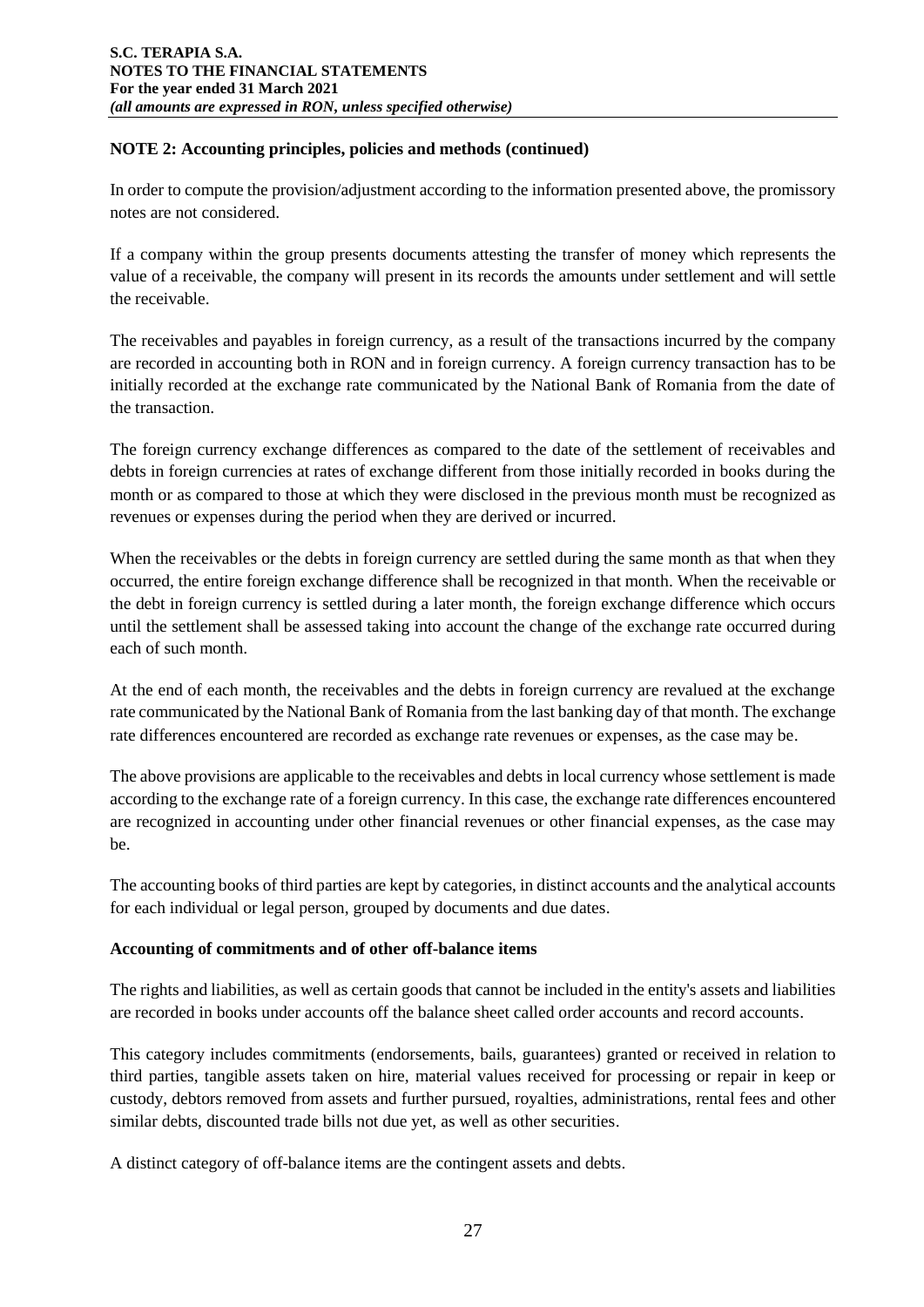A contingent asset is a potential asset which appears as a result of events before the balance sheet date and whose existence will be confirmed only by the occurrence or non-occurrence of one or more uncertain future events not wholly within the control of the entity.

A contingent liability is:

- a) a potential liability as a result of past events occurred before the balance sheet date and whose existence will be confirmed only by the occurrence or non- occurrence of one or more uncertain future events not wholly within the control of the entity, or
- b) a present obligation as a result of past events occurred before the balance sheet date but which is not recognized because :
	- it is not probable that an outflow of resources embodying economic benefits will be required to settle the obligation; or
	- the amount of obligation cannot be measured with sufficient reliability.

The contingent assets and liabilities are not shown in the balance sheet, Information is disclosed in the notes to the financial statements.

#### **Short term debts: amounts which must be paid during a period up to one year**

A debt must be classified as a short term debt, also referred to as current debt, when:

- a) it is expected to be settled during the normal operating cycle of the entity;
- b) it is chargeable within 12 months as of the balance sheet date.

#### **Long term debts: amounts which must be paid during a period exceeding one year**

The accounting of loans and debts similar to loans is kept under the following categories: loans from bonds and repayment premiums thereof, long and short term bank loans, amounts due to affiliated companies and to those to which participating interests are held, other similar loans and debts, as well as interest related thereof.

#### **Provisions**

A provision is a liability of uncertain exigibility or value.

A provision is recognized when the Group has a current (legal or constructive) obligation resulting from a past event, when it is likely that an outflow of resources carrying economic benefits may result from the settlement of these obligations, and when the value of the payment can be measured reliably.

Provisions are reviewed at the end of each year and adjusted in order to reflect an accurate estimation of the losses that might occur, estimation made taking into consideration all the information known at the moment when the financial statements are prepared.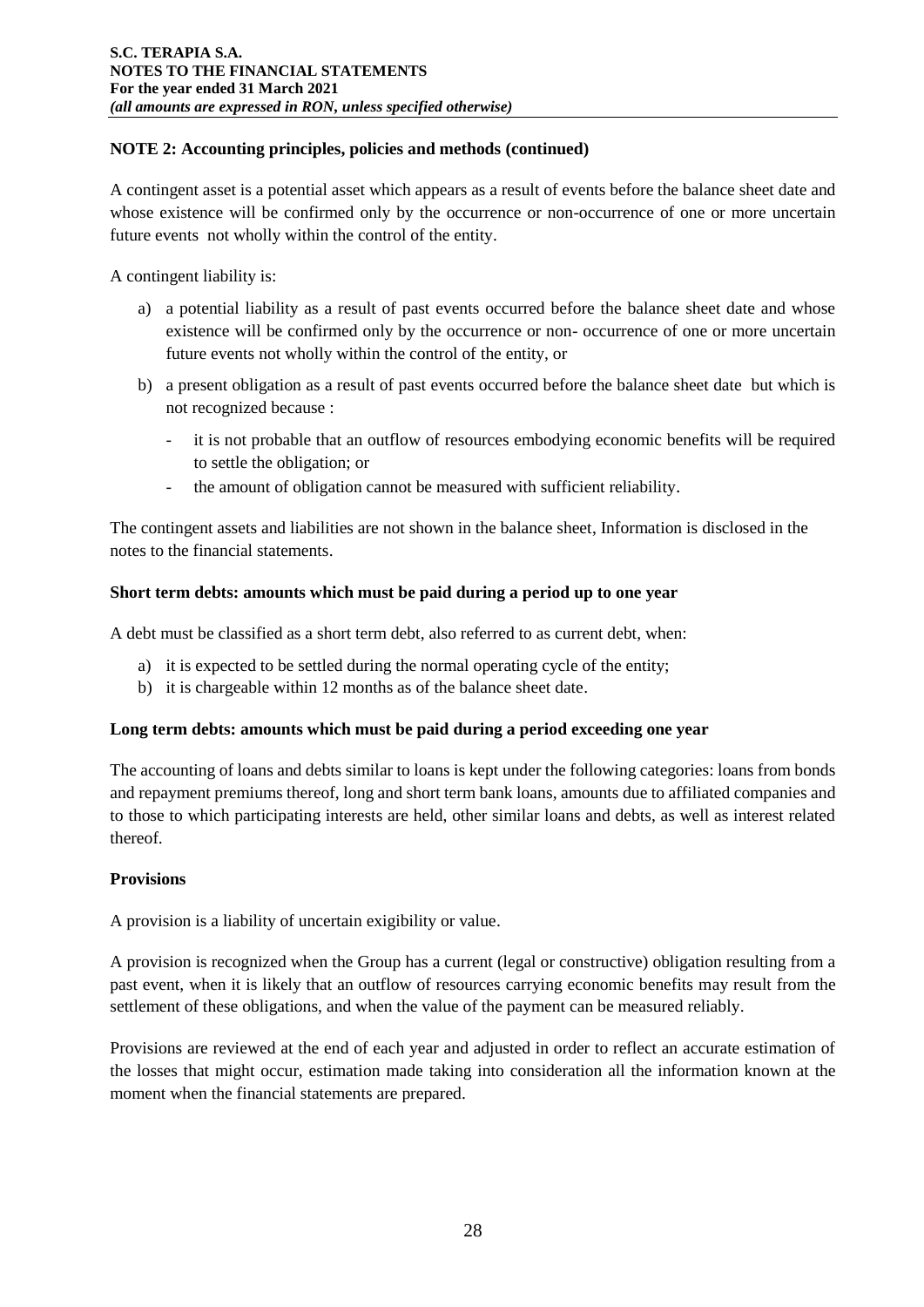Provisions are set for items such as:

- a) litigations, fines or penalties, damages, compensations and other uncertain debts;
- b) expenses in connection to the service activity during the guarantee period and other expenses regarding the guarantee granted to the clients;
- c) tangible assets decommissioning and other similar actions related to it;
- d) restructuring activities;
- e) retirement pensions and other similar liabilities;
- f) taxes;
- g) completion of the employment contract;
- h) premiums to be granted to staff depending on the profits made, according to legal or contractual provisions;
- i) provisions related to concession agreements;
- j) provisions for pecuniary interest contracts;
- k) other provisions.

The accounting of provisions is kept depending on the types of provisions, according to their nature, purpose and the scope for which they were established.

The Company sets provisions for litigations, completion of the employment contract, environment expenses and for other taxes.

The Company records the provisions for taxes in relation to amounts representing future fiscal consequences of items that currently generate taxable temporary differences between their accounting base and tax base.

When the provision is no longer necessary for the purpose for which it was established, it is reversed as income.

### **Subsidies**

Subsidies comprise subsidies related to assets and subsidies related to revenues.

The following shall be disclosed separately under subsidies:

- government subsidies;
- non-reimbursable loans like subsidies;
- other amounts received as subsidies.

Subsidies related to assets have the effect of purchase / acquisition / construction of fixed assets.

Subsidies related to income comprise all the subsidies other than those for assets.

A government subsidy may take the form of the transfer of a non-monetary asset, and in this case the subsidy and the asset shall be recorded in books at the fair value.

Inventory excess of tangible and intangible assets and the donations are also recorded in accounting under the subsidy accounts.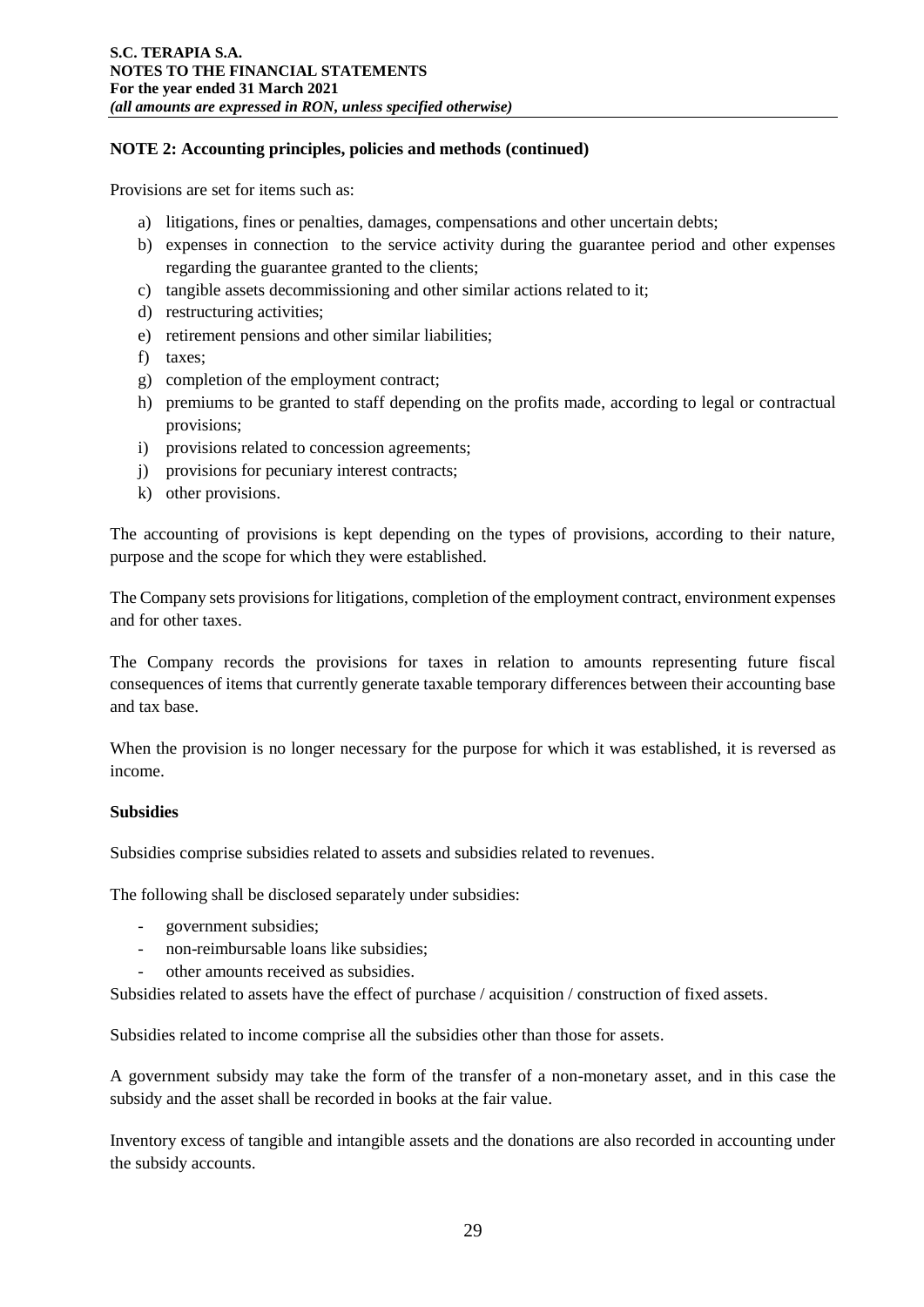The subsidies shall be systematically recognized as revenues of the periods corresponding to related expenses which these subsidies are to off-set.

The accounting of subsidies is kept under applicable accounting regulations and considering contractual provisions when appropriate.

The subsidies are not recorded in books directly under the capital and reserves accounts.

#### **Equity**

Equity represents the residual interest of shareholders in the entity's assets after deducting all liabilities.

The subscribed and paid in share capital is separately recorded in the accounting books, based on the incorporation articles of the legal person and the justifying documents as regards the capital payments.

Share premiums (issuance, merger, contribution, conversion) are the excess of the issuance value less the par value of the shares or social parts.

The accounting of reserves is kept by reserve categories as follows: legal reserves, statutory reserves or contractual reserves and other reserves.

In accordance with the Romanian legislation, companies must allocate an amount equal to at least 5% of the profit before taxation to legal reserves, until the value of the legal reserves reaches 20% of the value of capital. Once the legal reserves reach this level, the Group may allocate additional funds to the legal reserves, depending on its own requirements.

Statutory or contractual reserves are formed on annual basis from the entity's net profit, according to the provisions in its incorporation articles.

Other reserves not provided for by law or by statute may be formed optionally, based on the net profit, to cover the accounting losses or for other purposes, according to the decision of the general shareholders or partners meeting, by observing the legal provisions.

#### **Revaluation reserves**

Pluses or minuses resulted from the revaluation of non-current assets are recognized in revaluation reserve.

The revaluation reserves decrease can be made only in the limit of the existing credit balance.

The revaluation reserve must be reduced to the extent that the amounts transferred there to be no longer necessary for the implementation of the valuation method used.

The revaluation reserves of non-current assets have a non-distributable character.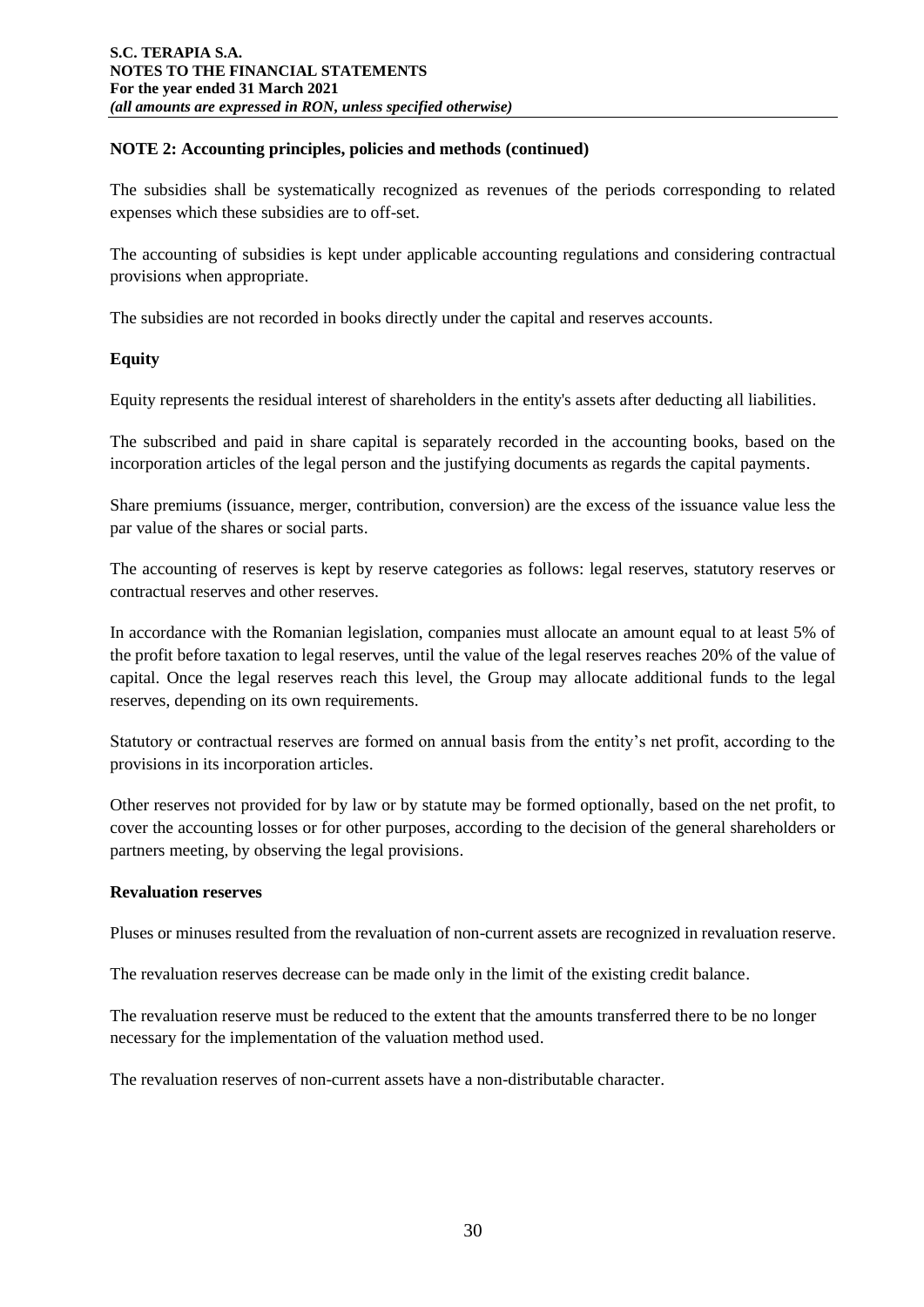The revaluation surplus included in revaluation reserve is capitalized through direct transfer in retained earnings, as long as the surplus is achieved.

The gain is considered realized as long as it is used by the entity.

Transfer between reserves is realized on a quarterly basis and at the end of the financial year.

The value of the transferred reserve is equal with the difference between depreciation of the asset computed at the gross revaluated value and the depreciation computed at the initial cost of the asset.

# **Profit and loss**

Profit and loss is established on a cumulative basis from the beginning of the financial period, as the difference between income and expenditure of the period. The final result of the financial period is established at the end of the exercise and represents the final balance of the profit and loss account.

The distribution of the profit is registered in accounting based on destination after the approval of the financial statements.

The profit distribution is made in accordance with the decision of general meeting of the shareholders according to the Romanian law.

The amounts representing reserves created from the profit of the current financial year are shown under the account "Profit appropriation", according to legal provisions.

The profit which is not distributed is transferred to retained earnings.

The retained result from changes in accounting policies and the retained result from correction of accounting errors are separately highlighted in the retained earnings.

The accounting loss reported is covered from the profit of the financial exercise and the reported one, from reserves, and equity, in accordance with the general meeting of the shareholders, according to the Romanian law.

# **Revenues**

Revenues are increases of economic benefits registered during an accounting period as inputs or increases of assets or decreases of liabilities, which materializes as a growth of shared capitals, other than the shareholders contribution.

Revenues are recognized in the profit and loss account when it is likely that the Company will derive the benefits associated with the underlying transactions, and a reliable estimate of the value of these benefits can be made.

The accounting of revenues is kept depending on the types of revenues, according to their nature, as follows:

- a) operating revenues;
- b) financial revenues.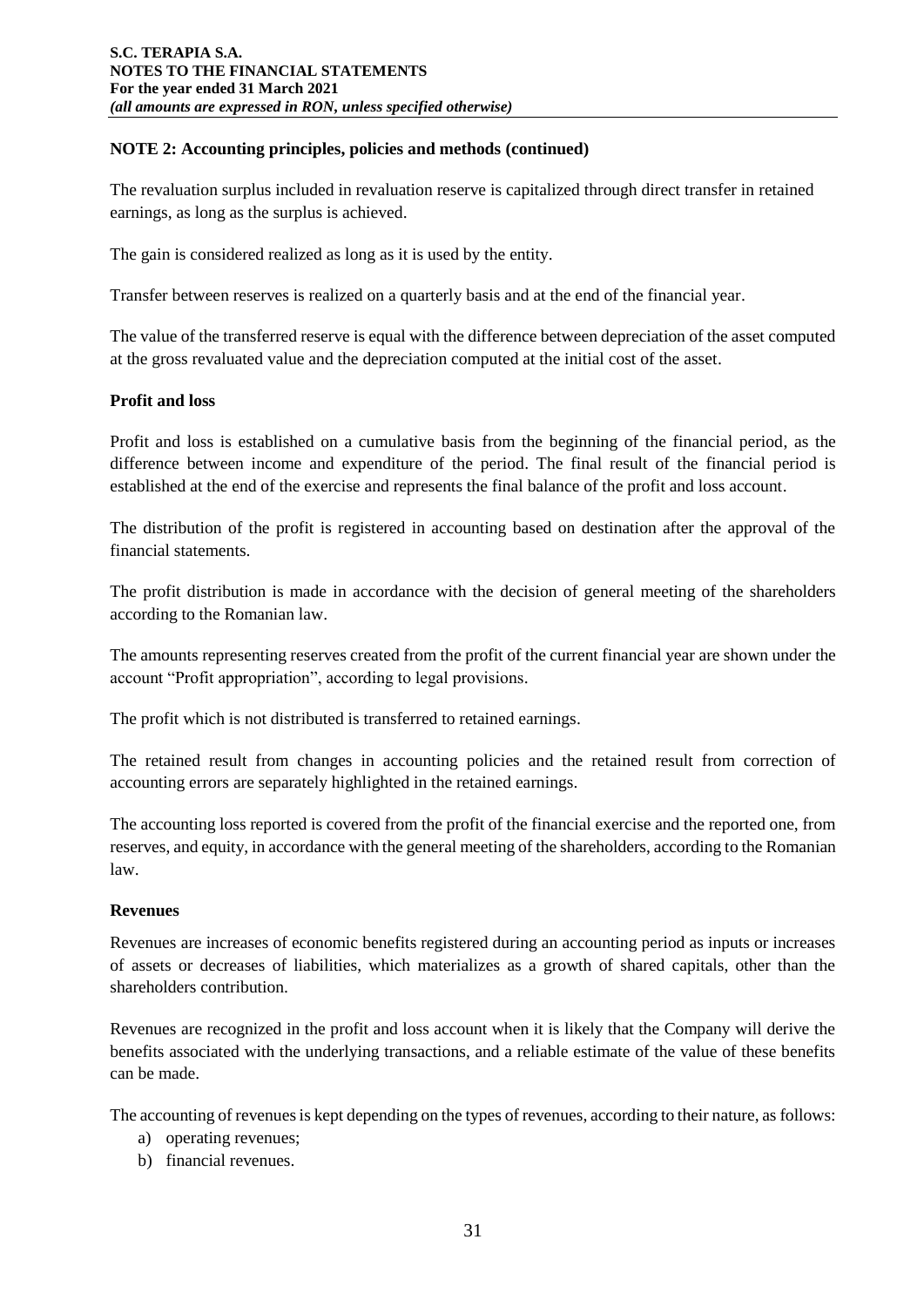Operating revenue comprise:

- a) revenues from the sale of products and commodities, work performed and services supplied;
- b) revenues from stocks variation;
- c) revenues from the production of assets;
- d) revenues from operating subsidies;
- e) other revenues from the current activity.

Revenues from the sale of goods are recorded in accounting books at the moment of handing over the goods to the purchaser, of the delivery of the goods based on invoice or in other conditions as provided for in the contract, which certify the transfer of the ownership right on such goods, to the clients.

Revenues from the sale of goods are recognized at the moment when the following conditions are met:

- a) the entity has transferred the material risks and benefits deriving from the ownership of goods to the purchaser;
- b) the entity does not administrate the sold goods and does not have control over them;
- c) revenues and expenses respectively derived or incurred by the transaction may be quantified,
- d) it is probable that the economic benefits will be generated for the entity and;
- e) the costs of the transaction can be valued in a credible manner.

The other categories of revenue are recognized if they meet the requirements for recognition established by the accounting regulations.

Financial revenues comprise:

- a) revenues from financial assets;
- b) revenues from short term investments;
- c) revenues from financial investments ceded;
- d) revenues from foreign exchange differences;
- e) revenues from interest;
- f) revenues from discounts received further to financial reductions;
- g) other financial revenues.

The financial discounts are given for a non-commercial scope, usually for stimulating the client to pay early or to stimulate him to use a certain payment form, it is not committed to a certain product but to a payment value and to a payment frequency.

The financial discounts received are registered as financial revenues for the period.

#### **Expenses**

Expenses are decreases of economic benefits registered during an accounting period as outputs or decreases of value of assets or increases of liabilities, which materializes as a decrease of shared capitals, other than the shareholders withdrawals.

The accounting of expenses is kept on types of expenses, according to their nature, as follows:

- a) operating expenses;
- b) financial expenses.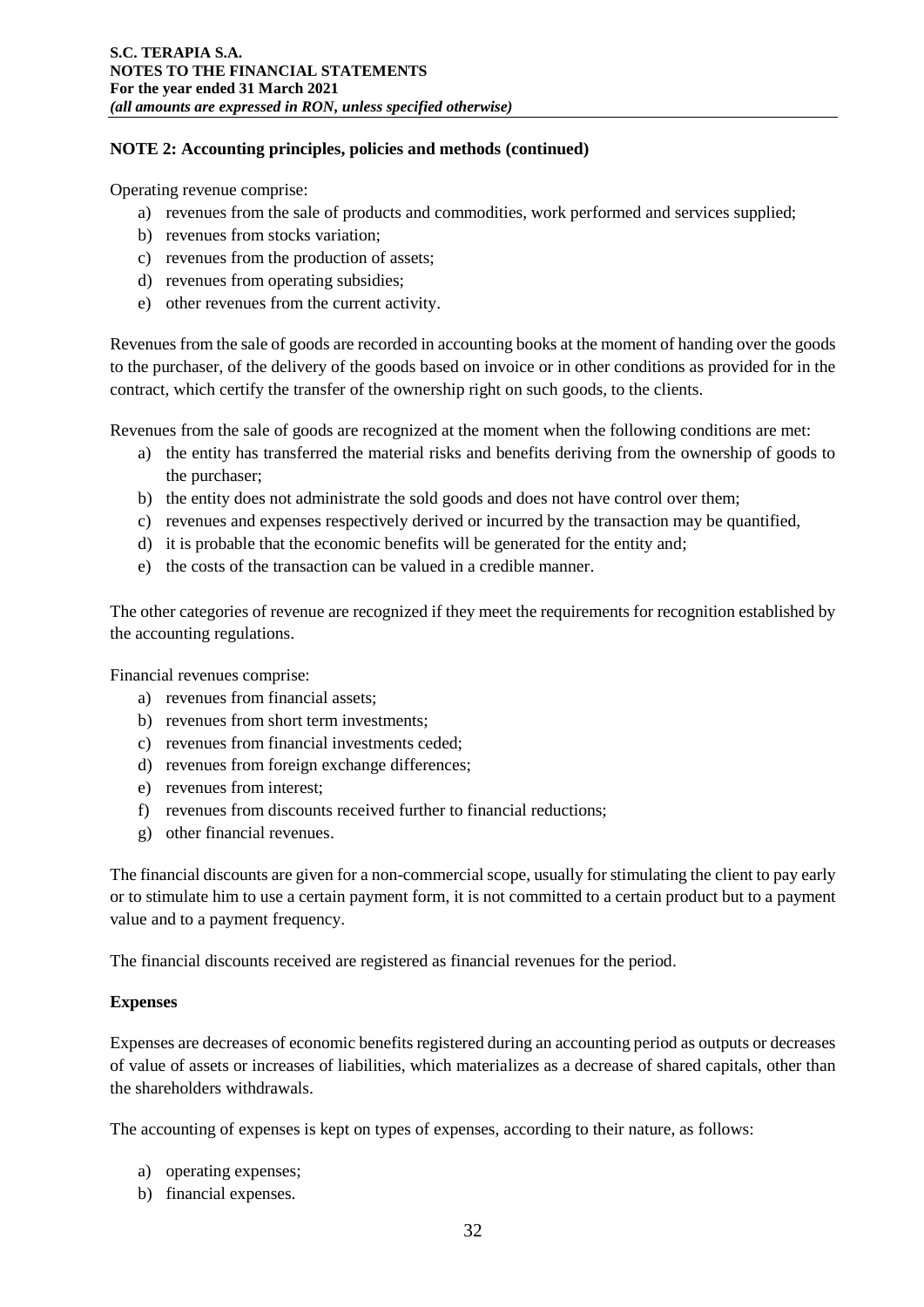Operating expenses includes:

- a) expenses for raw materials and consumables; the acquisition cost of consumed inventory objects; acquisition costs of not stocked materials, directly passed as expenses; the equivalent of the energy and water consumed; the value of biological assets such as inventories; the cost of goods sold and of packages;
- b) expenses for works and services supplied by third parties, royalties and rental; insurance premiums; studies and research; expenses for other services performed by third parties (collaborators); commissions and fees; protocol, advertising and publicity expenses; transport of goods and personnel; travels, official trips and transfers; postage expenses and telecommunication duties, banking services and others;
- c) personnel expenses (salaries, social security, meal tickets and other personnel expenses which are borne by the entity);
- d) other operating expenses (expenses related to environmental protection, losses from debentures and various debtors; compensations, fines and penalties; donations and other similar expenses; expenses regarding ceded assets and other capital expenses etc,),

Financial expenses, which comprise:

- a) losses from debentures in connection to participations;
- b) expenses regarding financial expenses;
- c) unfavourable foreign currency differences;
- d) interest regarding the current financial year;
- e) discounts granted to clients;
- f) losses for debentures of financial nature and others.

Financial discounts granted to the customers are booked in accounting as financial expenses of the period.

#### **Turnover**

The profit and loss account comprises: the net turnover, incomes and expenses of the financial year grouped by their nature, as well as the result of the period (profit or loss).

For purposes of these regulations, the net turnover is computed by summing up the income resulted from deliveries of goods, performance of services and other operating income, less trade rebates granted to the clients and value added tax and other taxes related directly to the turnover.

Trade rebates are granted to customers for specific product during a specific period of time and have the purpose to increase the sales of that product for that period of time. This kind of trade rebates will generate a decreasing of trade incomes and also of the net turnover.

#### **Retirement, post retirement and termination benefits**

• Short-term employee benefits

Short-term employee benefits comprise salaries and contributions to social security funds. They are recognized as expenses in the period in which they are paid.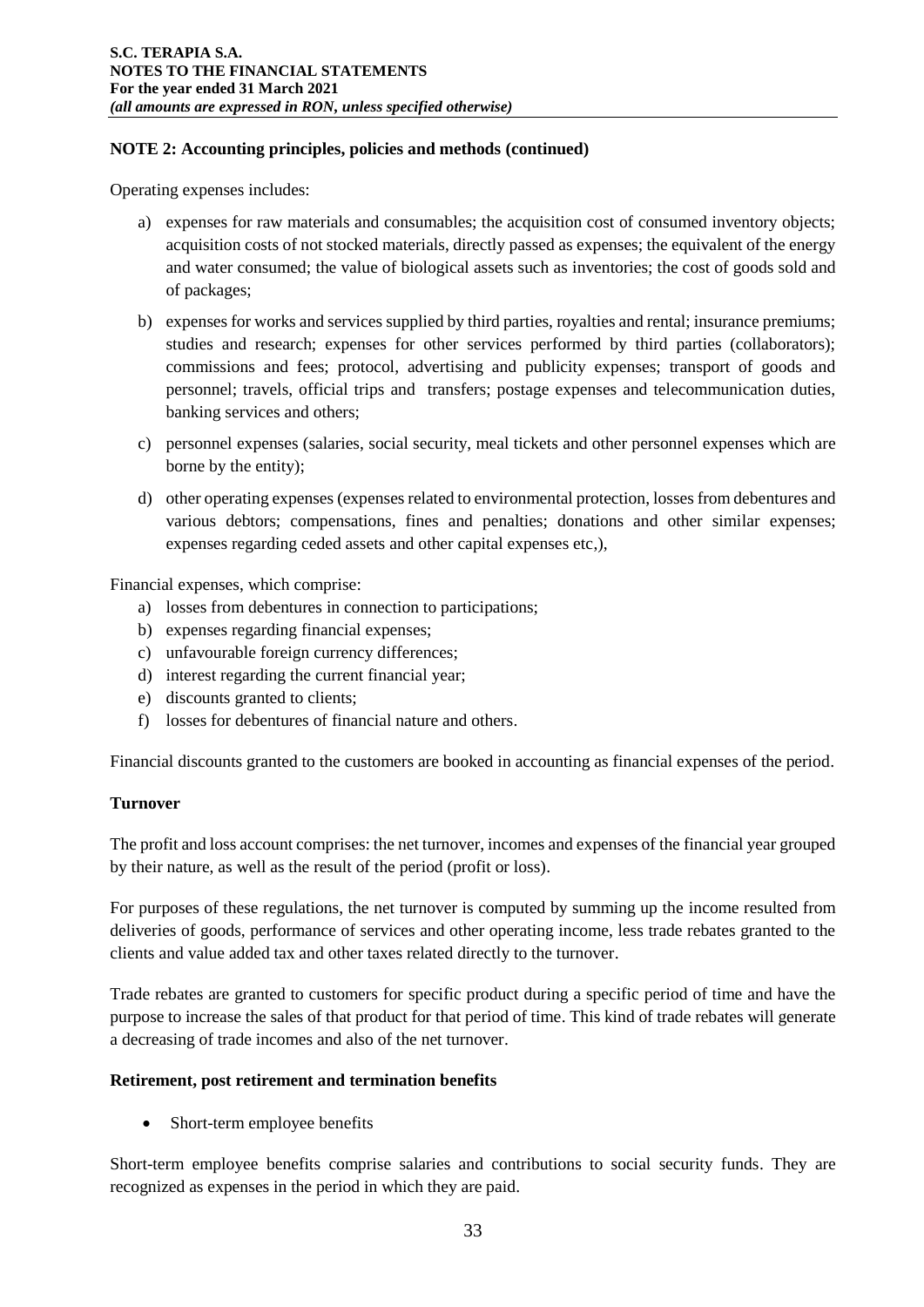Both the Company and the employees have the obligation to contribute to the National Retirement Fund. The Company has no obligation of paying other future benefits. The only obligation in this respect is the payment of the contributions to the National Retirement Fund by the due date.

Retirement benefits

Upon retirement the employees receive a bonus equal with to a gross average salary in compliance with the previsions of the collective labour agreement, The Company did record provisions for these obligations.

• Benefits upon closing of individual labour agreements

The Company has an obligation to compensate employees in case it terminates their individual labour agreements, as a result of making the respective employees redundant. The magnitude of the related termination benefits payable depends on the position held and the number of years of employment with the Group. Termination benefits obligations are recorded when the related reorganization plan is adopted by the management of the Group or when the expenses are made if there is no reorganization plan in force, according to the Collective labour Agreement.

# **Leasing contracts**

The leasing contract is an agreement, through which the leaser gives to the lessee, in exchange of a payment or a serial of payments, the right to use a good for a period of time.

# *Financial leasing*

The financial leasing is the leasing operation which transfers the most important part of the risks and advantages of a property right over an asset.

A leasing contract can be known as a financial leasing if it fulfils at least one of the following conditions:

- a) the leasing transfers to the lessee the property right over the good until the leasing contract is finished;
- b) the lessee has the option to buy the good at a price estimated to be small enough comparing to the market value at the date when the option becomes realizable, so that, at the beginning of the leasing contract there exists in a reasonable way the certitude that the option will be realized;
- c) the leasing contract duration covers for the most part the economic life time of the good, even if the property right is not transferred;
- d) the total value of the leasing rates, less the accessories costs, is greater or equal to the acquisition value of the good, represented by price paid by the leaser for the good, respectively the acquisition price;
- e) the goods that represent the object of the leasing contract have a special nature, so that only the leaser can utilize them without any major modifications.

The leasing payments are separated between the interest and the diminution of the leasing debt to obtain a constant interest rate that applies to the final balance of the debt. The interest expense is registered directly into the profit and loss.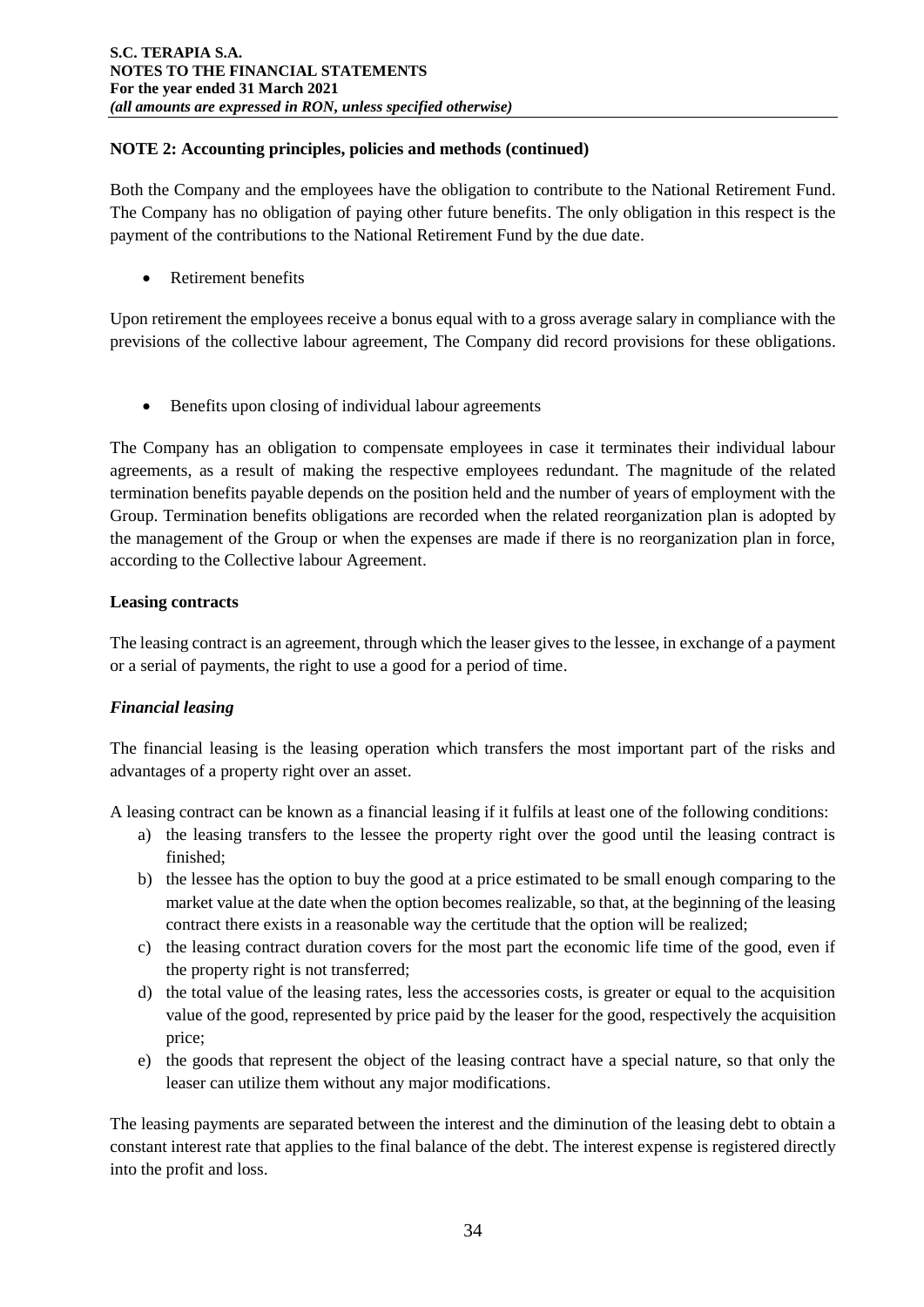The acquisition of mobile and immobile goods, in the case of financial leasing, are treated as investments, being depreciated on a consequent base with the normal depreciation policy used for similar goods.

#### *Operational leasing*

The operational leasing is the leasing operation that is not included in the financial leasing category.

The payments for an operational leasing contract are recognized as expenses in the profit and loss account, linear during the leasing contract.

#### *Leaseback*

A selling transaction of a long term asset and a rental transaction of the same asset in leasing (leaseback) are registered as follows (taking into account the leasing contract):

- a) if the transaction of selling and renting the same asset has as a result a financial leasing, the transaction represents a way through which the leaser gives to the lessee a financing, in this case the asset is considered a guarantee. The financing beneficiary (leaser) will not insert in accounting the selling operation of the fixed asset, because the conditions to recognize income are not met. The fixed asset will remain recorded at the value before the leasing operation, with the corresponding depreciation regime;
- b) if the sell and lease operation of the same fixed asset has as result an operational leasing, the selling party accounts a selling transaction, including the recording of the fixed asset as being taken out of accounting, along with all the amounts that have been cashed or have to be cashed.

# **Related parties**

Parties are considered to be related if one of the parties has the ability to control, partially control or to exercise significant influence over the other party due to the following aspects:

- a) owns the majority of the voting rights of the shareholders or associates in other entity, named subsidiary;
- b) it is a shareholder or associate of an entity and the majority of the members of the administration, management and supervising authorities of the entity (subsidiary) which have been named in these functions during the financial year, during the previous financial year and by the time the annual consolidated financial statements were prepared were named only as a result of exercising its voting rights;
- c) it is a shareholder or associate of a subsidiary and owns by itself the control over the majority of voting rights of the shareholders or associates of that subsidiary, as a result of an agreement concluded with other shareholders or associates;
- d) it is a shareholder or associate of a subsidiary and has the right to exercise a dominant influence over that subsidiary, based on a contract concluded with the entity or on a clause in the constutive deed or statute, if the regulation applicable to the subsidiary allows such contracts or clauses;
- e) Parent Company has the power to exercise or effectively exercises a significant influence or control over a subsidiary;
- f) it is shareholder or associate of a subsidiary and has the right to appoint or revoke the majority of the members of the administration, management and supervising bodies of that subsidiary;
- g) Parent Company and the subsidiary are managed on a unified basis by the Parent Company.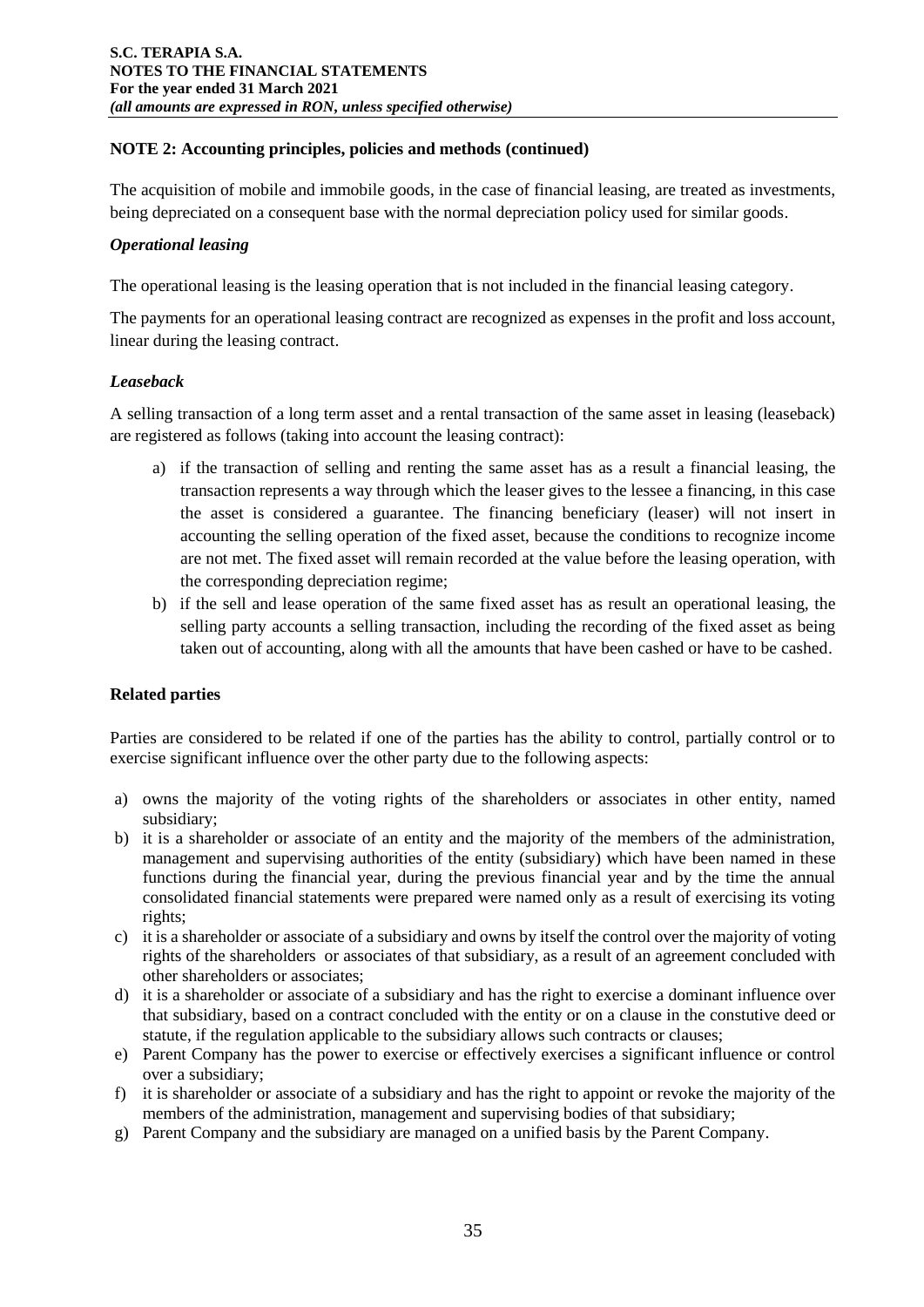The subsidiary represents an entity under the control of other entity, named Parent Company.

A transaction with related parties is a transfer of resources, services or obligations between related parties without being of importance if a price is charged.

#### **Borrowing costs**

Borrowing costs that are directly attributable to the assets with long manufacture cycle are included in the production costs as far as they are related to the production period.

Borrowing costs include the interest on capital borrowed to finance the acquisition, the construction or the production of assets with long manufacture cycle.

#### **Events occurring after the balance sheet date**

The events subsequent to the balance sheet date are those events, either favourable or unfavourable, which take place between the balance sheet date and the date on which the statements on the annual accounts are to be approved under the law.

The events which occur after the balance sheet date may supply additional information. If the additional information leads to the need to record certain incomes or expenses in books, then such records must be made, in order to give a true and fair view. This information shall also be disclosed in the notes on accounts.

#### **Correction of accounting errors**

The accounting errors may relate either to current period or to previous periods.

Previous period errors are omissions and misstatements in the financial statements.

Correction of errors is made at the date of their acknowledgement.

Correction of the errors of the current period is made in the profit and loss account.

Correction of the significant errors of the previous period is made in retained earnings.

Minor errors related to previous periods are also corrected in retained earnings. Still, they can be corrected in the profit and loss account if the errors are immaterial.

Immaterial errors are those that do not influence the information presented in the financial statements. It is considered that an error is material if it influences the economic decisions taken by the users of the financial statements. The analysis of the nature of an error is made considering the individual or cumulated value of the elements.

In case of correcting the errors which generate a carried forward accounting loss, such loss must be covered before performing any profit distribution.

The correction of errors from previous financial statements must not lead to changes in those financial statements.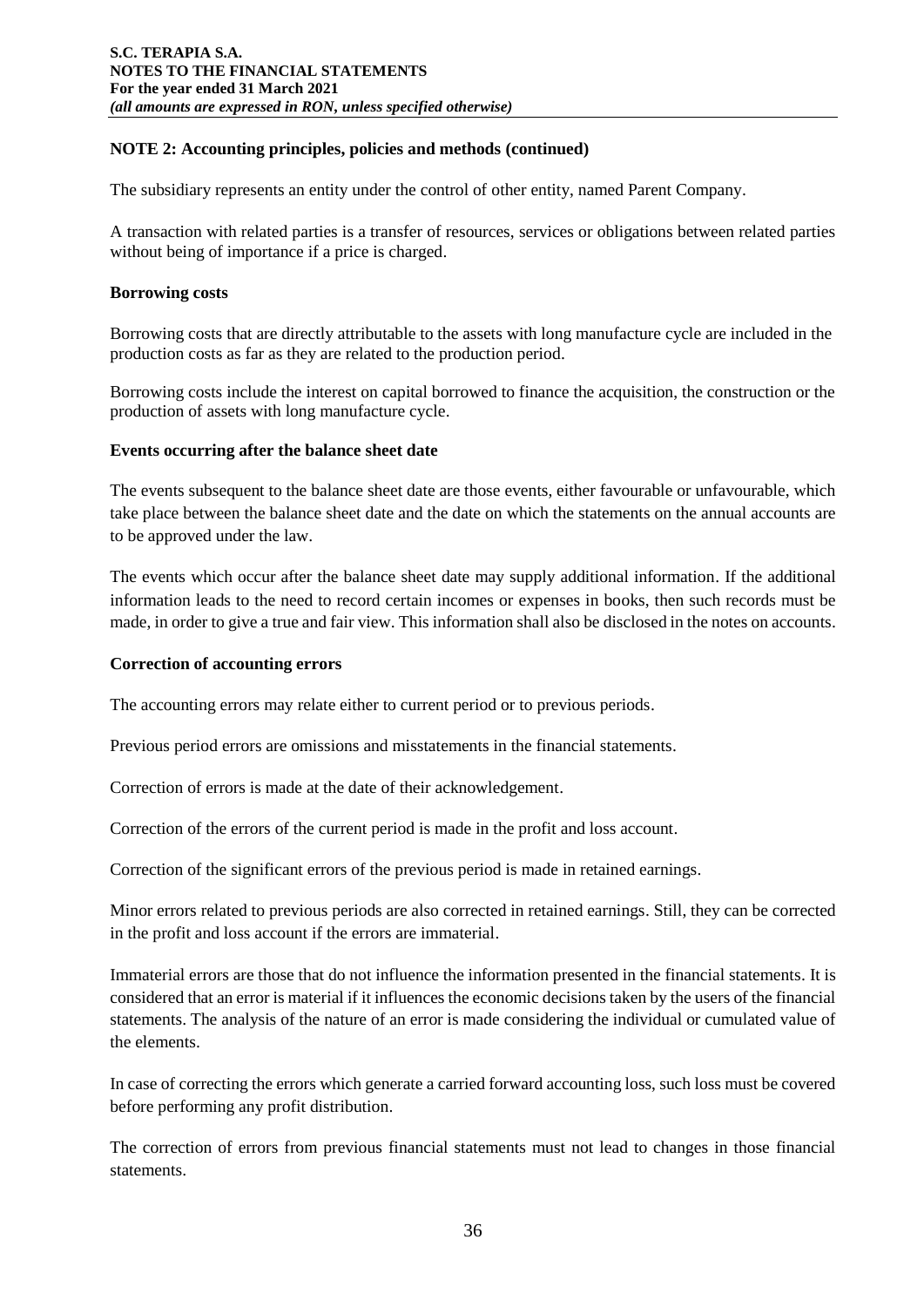In case of correcting errors from previous financial statements, these corrections must not adjust the comparative information presented in the financial statements.

#### **Estimates**

Because of the uncertainties inherent in carrying out the activities, some elements of the annual financial statements can not be measured with precision but just estimated.

The estimation process involves judgments based on the latest credible information at their disposal.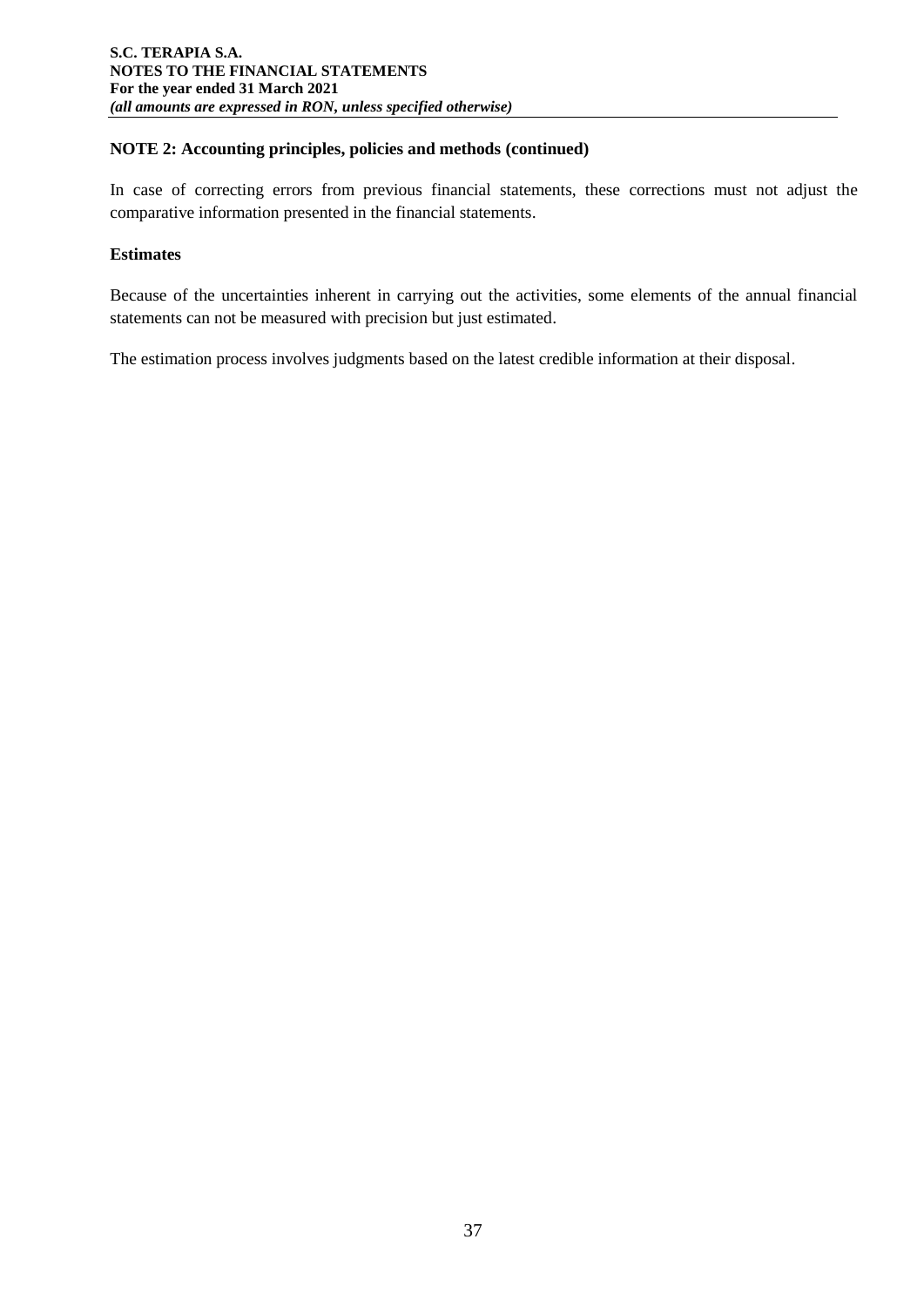#### **S.C. TERAPIA S.A. NOTES TO THE FINANCIAL STATEMENTS For the year ended 31 March 2021** *(all amounts are expressed in RON, unless specified otherwise)*

#### **NOTE 3: Non-current assets**

|                                                    | <b>Gross book value</b> |                                                                                  |                                                   |                                 |
|----------------------------------------------------|-------------------------|----------------------------------------------------------------------------------|---------------------------------------------------|---------------------------------|
| <b>Assets elements</b>                             | 01.04.2020              | Increases,<br><b>Balance at including the</b><br>increases due<br>to revaluation | Disposals,<br>transfers<br>and other<br>discounts | <b>Balance of</b><br>31.03.2021 |
| $\boldsymbol{0}$                                   | $\mathbf{1}$            | 2                                                                                | 3                                                 | $\overline{4}$                  |
| I, Intangible assets                               |                         |                                                                                  |                                                   |                                 |
| Licenses, trademarks and other<br>intangibles      | 239,095,606             | 750,980                                                                          |                                                   | 239,846,586                     |
| Other intangible assets                            | 5,185,746               | 79,701                                                                           |                                                   | 5,265,447                       |
| <b>Total intangible assets</b>                     | 244,281,352             | 830.681                                                                          |                                                   | 245,112,033                     |
| <b>II, Tangible fixed assets</b>                   |                         |                                                                                  |                                                   |                                 |
| Land and land improvements                         | 107,739,588             | 19,277,913                                                                       | 107,869                                           | 126,909,632                     |
| <b>Buildings</b>                                   | 38,288,351              | 9,828,230                                                                        | 7,115,815                                         | 41,000,766                      |
| Machinery and equipment                            | 64,459,369              | 6,832,965                                                                        | 29,984,282                                        | 41,308,052                      |
| Other tangible fixed assets                        | 2,307,612               | 1,223,882                                                                        | 1,020,302                                         | 2,511,192                       |
| Tangible fixed assets in progress                  | 2,709,888               | 5,375,323                                                                        | 5,819,444                                         | 2,265,767                       |
| Advances for the acquisition of tangible<br>assets | 774,292                 |                                                                                  | 385,587                                           | 388,705                         |
| <b>Total fixed tangible fixed assets</b>           | 216,279,100             | 42,538,313                                                                       | 44, 433, 299                                      | 214,384,114                     |
| <b>III, Financial non-current assets</b>           | 36,442                  | $\overline{2}$                                                                   | 247                                               | 36,197                          |
| <b>TOTAL</b> – Non-current assets                  | 460,596,894             | 43,368,996                                                                       | 44,433,546                                        | 459,532,344                     |

|                                             |                                                                                                           | Value adjustments (depreciation and adjustments for<br>depreciation or loss of value) |                                          |                                  |                                 |  |
|---------------------------------------------|-----------------------------------------------------------------------------------------------------------|---------------------------------------------------------------------------------------|------------------------------------------|----------------------------------|---------------------------------|--|
| <b>Classification of non-current assets</b> |                                                                                                           | <b>Balance</b> at<br>01.04.2020                                                       | <b>Adjustments</b><br>during the<br>year | <b>Decreases or</b><br>disposals | <b>Balance</b> at<br>31.03.2021 |  |
|                                             | 0                                                                                                         |                                                                                       | 2                                        | 3                                | 4                               |  |
|                                             | I, Intangible assets                                                                                      |                                                                                       |                                          |                                  |                                 |  |
|                                             | Licenses, trademarks and other<br>intangibles                                                             | 147,332,583                                                                           | 24,665,758                               |                                  | 171,998,341                     |  |
|                                             | Other intangible assets                                                                                   | 5,014,080                                                                             | 88,285                                   |                                  | 5,102,365                       |  |
|                                             | <b>Total intangible assets</b>                                                                            | 152,346,663                                                                           | 24,754,043                               |                                  | 177,100,706                     |  |
|                                             | II, Tangible fixed assets                                                                                 |                                                                                       |                                          |                                  |                                 |  |
|                                             | Land and improvements on land                                                                             | 107,869                                                                               |                                          | 107,869                          |                                 |  |
|                                             | <b>Buildings</b>                                                                                          | 4,918,778                                                                             | 2,447,994                                | 7,366,772                        |                                 |  |
|                                             | Machinery and equipment                                                                                   | 22,286,892                                                                            | 9,428,035                                | 30,193,291                       | 1,521,636                       |  |
|                                             | Other tangible fixed assets                                                                               | 695,401                                                                               | 339,790                                  | 1,020,302                        | 14,889                          |  |
|                                             | Tangible fixed assets in progress                                                                         |                                                                                       | 22,868                                   |                                  | 22,868                          |  |
|                                             | <b>Total Tangible fixed assets</b>                                                                        | 28,008,940                                                                            | 12,238,687                               | 38,688,234                       | 1,559,393                       |  |
|                                             | III, Financial non-current assets                                                                         |                                                                                       |                                          |                                  |                                 |  |
|                                             | <b>TOTAL</b> – Non-current assets<br>$M\Omega_{\text{TE}}$ 2. $M_{\text{opt}}$ sympath consta (continued) | 180,355,603                                                                           | 36,992,730                               | 38,688,234                       | 178,660,099                     |  |

NOTE 3: Non-current assets (continued)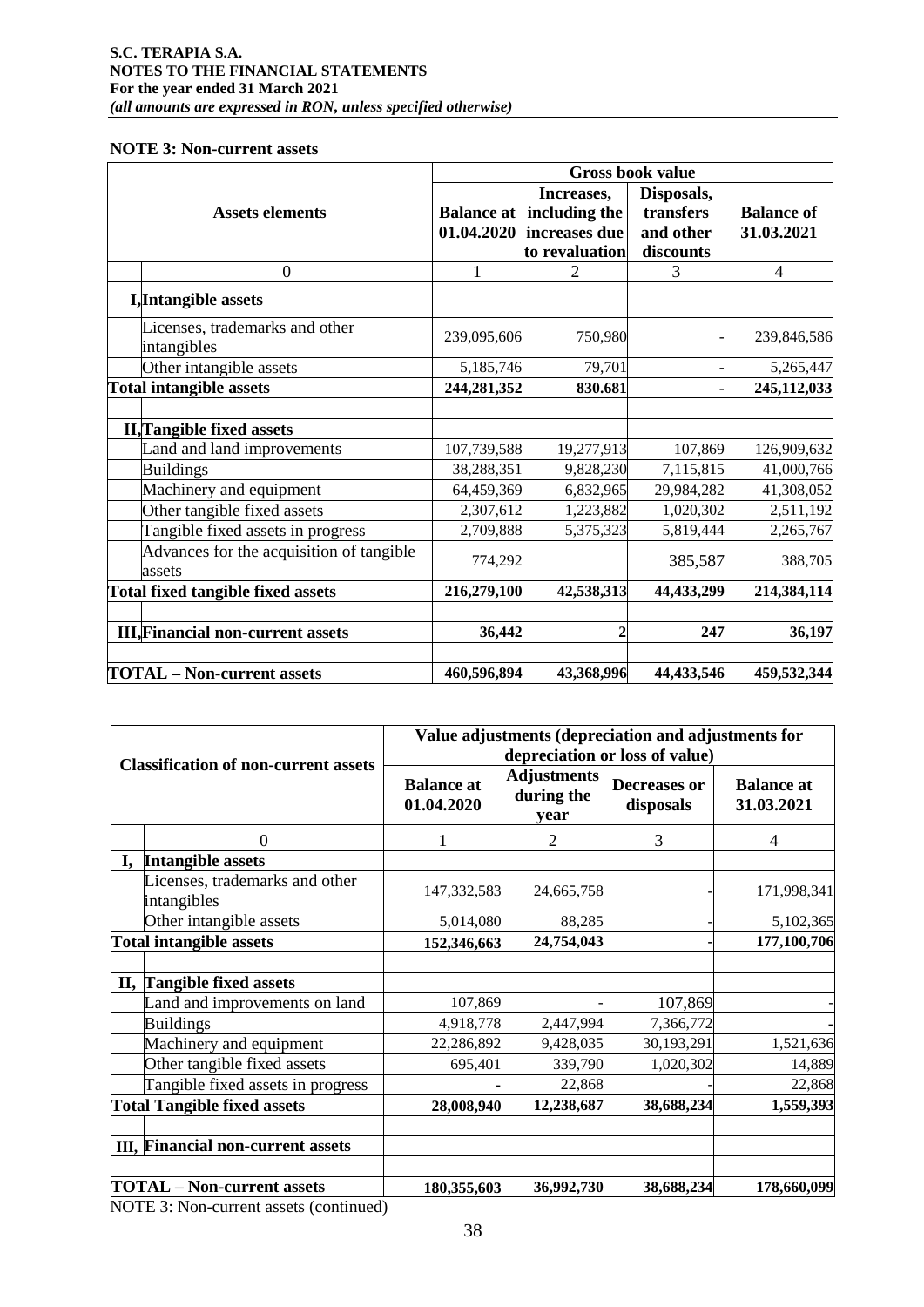# **NOTE 3: Non-current assets (continued)**

The net book value of the non-current assets as of 31 March 2021 represents the fair value, in accordance with the provisions of the Order of the Minister of Public Finance no. 1802/20149, for approving the accounting regulations regarding the individual and consolidated annual financial statements, and the Order of the Minister of Public Finance 2861/2009 for the approval of the Regulations regarding the organization and performance of the inventory of assets, liabilities and equity.

The last revaluation was made at 31.03.2021 by an independent valuer.

| Nr.  | Denumire         | Gross book   | <b>Net</b><br>book | Fair<br>value | <b>Differences</b> | Increase in  | Increase |
|------|------------------|--------------|--------------------|---------------|--------------------|--------------|----------|
| crt. |                  | value as of  | value as of        | of<br>as      |                    | value<br>of  | in       |
|      |                  | 31.03.2021   | 31.03.2021         | 31.03.2021    |                    | assets       | impaierm |
|      |                  |              |                    |               |                    |              | ent      |
| 1.   | Land             | 107,631,718  | 107,631,718        | 126,909,631   | 19,277,913         | 19,277,913   |          |
| 2.   | Land             | 107,869      | 0                  |               | $\Omega$           |              |          |
|      | improvements     |              |                    |               |                    |              |          |
| 3.   | <b>Buildings</b> | 66, 204, 217 | 32,258,487         | 41,000,768    | 8,742,281          | 8,742,281    |          |
| 4.   | Machinery and    | 217,154,581  | 39, 197, 220       | 42,190,385    | 2,993,165          | 3,094,464    | 101,299  |
|      | equipment        |              |                    |               |                    |              |          |
| 5.   | Cars             | 5,250,247    | 145,410            | 373,820       | 228,411            | 228,890      | 479      |
|      | <b>TOTAL</b>     | 396,348,632  | 179,232,835        | 210,474,604   | 31,241,769         | 31, 343, 548 | 101,778  |

The result of reevaluation prosses is as below:

The movements in value adjustments for fixed assets for period 01.04.2020-31.03.2021, including those generated by revaluation, are presented below.

|      |                                      |                   | Movements during the |                 |                   |
|------|--------------------------------------|-------------------|----------------------|-----------------|-------------------|
| Crt. |                                      | <b>Balance at</b> | vear                 |                 | <b>Balance at</b> |
| No.  | Name of the value adjustments        | 01.04.2020        | <b>Increase</b>      | <b>Reversal</b> | 31.03.2021        |
| 0    |                                      |                   |                      |                 | $5=2+3-4$         |
|      | Impairment for tangible fixed assets | 1,936,149         | 162,684              | 539,439         | 1,559,394         |
|      | <b>TOTAL</b>                         | 1,936,149         | 162,684              | 539,439         | 1,559,394         |

The tangible assets category comprises land in surface of 177,147 sqm with a net book value as at 31 March 2021 of RON 126,909,631.

Furthermore, the assets owned by the company as at 31 March 2021 comprise assets which are not currently used due to the ceasing of production activity at Bucharest site. These assets have been valued at 31 March 2021 at a net book value of RON 2,330,817.

Financial assets, amounting to RON 36,197 comprise mainly guarantees granted to Ministry of the Environment for closing and following-up after closing the residual products warehouses.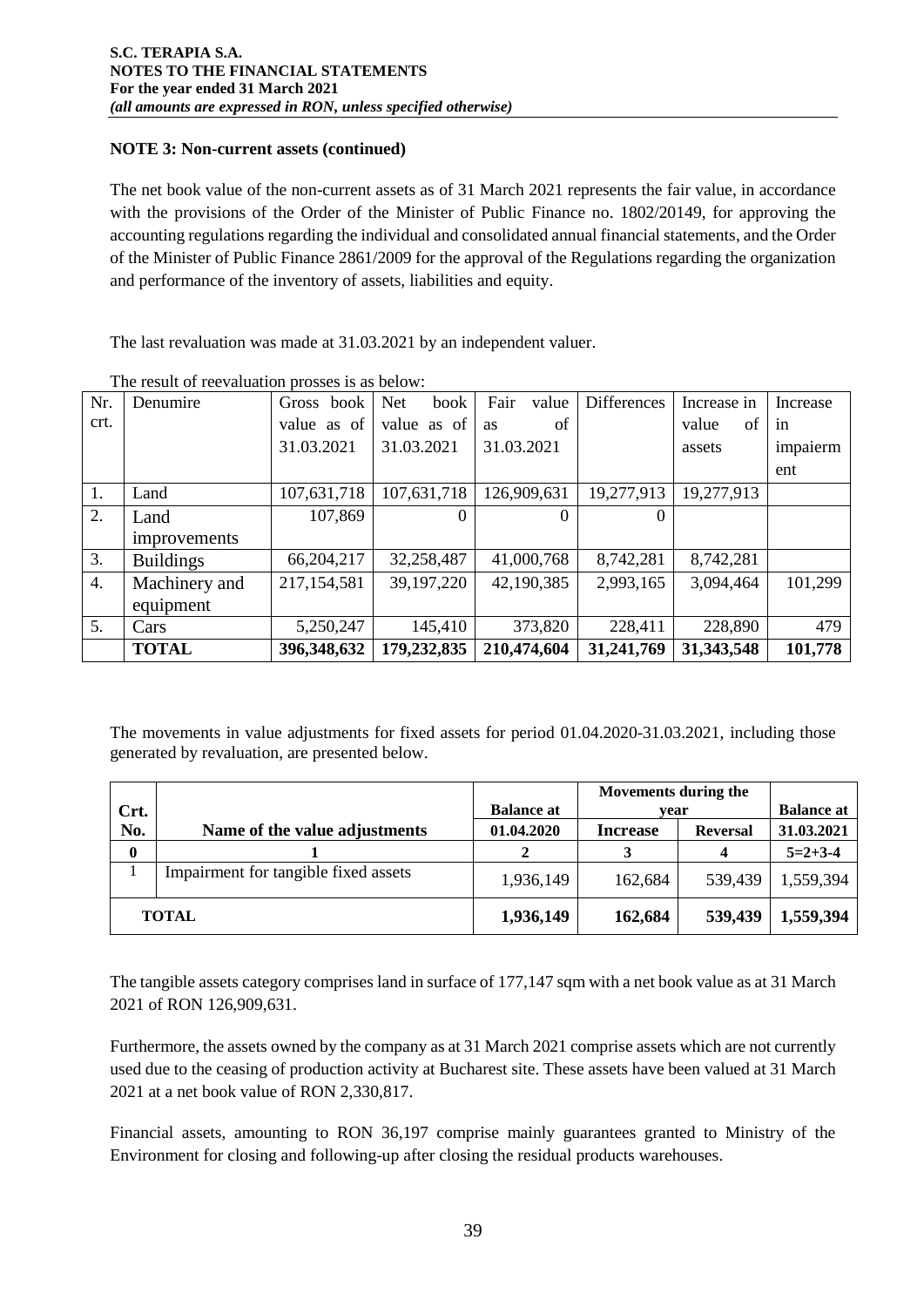#### **NOTE 3: Non-current assets (continued)**

The last revision of useful economic lives of tangible and intangible fixed assets was made at 31 March 2021, during the annual inventory of assets and during the revaluation process.

The value adjustments for fixed assets were updated in accordance with the information received from the inventory commission related to condition and utility of these assets for the company.

On 31.03.2021, the Company has assets in progress and advances for tangible assets in amount of RON 2,631,604. The main component in this amount reffering to the plant and machinery.

The book value of the fully depreciated tangible fixed assets which are still in use as at 31 March 2021 is RON 63,763,091lei.

The split on categories of fully depreciated tangible fixed assets still in use is presented below:

| buildings<br>$\bullet$                                                  | 1,028,011  |
|-------------------------------------------------------------------------|------------|
| technological equipment<br>$\bullet$                                    | 42,804,830 |
| measurement, control, regulation devices and installations<br>$\bullet$ | 17,722,531 |
| vehicles<br>$\bullet$                                                   | 77,584     |
| others<br>$\bullet$                                                     | 2,130,135  |
| Total                                                                   | 63,763,091 |

# **NOTE 4: Capital investments**

During the year the investments in tangible and intangible assets amounted to RON 5,820,418.

Investments performed during the reporting period of 2020-2021 are for the main activities of the company as follows:

| $\bullet$ | technological equipments              | 73.19% |
|-----------|---------------------------------------|--------|
|           | • quality control                     | 8.05%  |
| $\bullet$ | licences                              | 12.90% |
|           | • information technology and software | 5.46%  |
|           | • bioequivalence                      | 0.40%  |

# **NOTE 5: Inventories**

| <b>Stock description</b>                             | 31 March<br>2020 | 31 March<br>2021 |  |
|------------------------------------------------------|------------------|------------------|--|
|                                                      |                  |                  |  |
| Raw materials and consumables                        | 22,752,018       | 25,839,244       |  |
| Work in progress                                     | 3,852,620        | 5,019,639        |  |
| Finished products                                    | 18,966,556       | 27,278,414       |  |
| Goods purchased for resale                           | 42,346,955       | 50,986,533       |  |
| Advance payment for the purchases of inventories     | 1,479,264        | 1,567,208        |  |
| Provisions against the carrying value of inventories | (3,786,561)      | (6,053,805)      |  |
| <b>Total inventories</b>                             | 85,610,853       | 104,637,233      |  |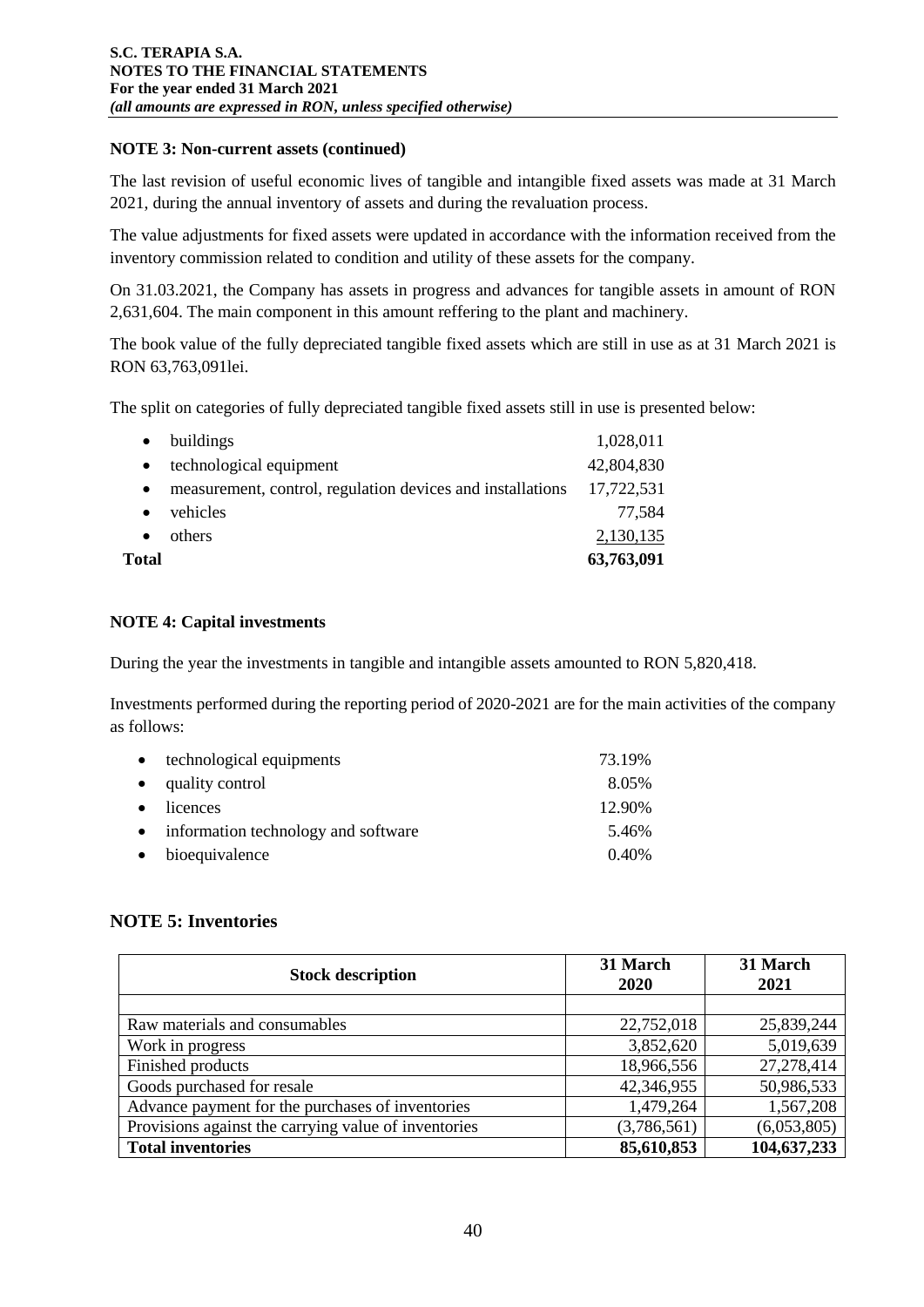# **NOTE 5: Inventories (continued)**

The inventories have increased as compared to the beginning of the financial year mainly due to the increase of finished goods and merchandise with RON 15,236,765 and raw materials with RON 3,142,802.

The inventories level at 31.03.2021 is correlated with the requirements of the production activity and of the sales activity which will take place during April- May 2021.

# **NOTE 6: Receivables and payables**

|                                | <b>Balance at</b> | <b>Balance at</b> |                        | <b>Maturity term</b> |
|--------------------------------|-------------------|-------------------|------------------------|----------------------|
| <b>Receivables</b>             | 31 March<br>2020  | 31 March<br>2021  | <b>Under 1</b><br>year | Over 1 year          |
|                                |                   |                   |                        |                      |
| 1. Trade receivables           | 285,467,974       | 275,019,717       | 274,662,759            | 356,958              |
| 2. Receivables from affiliated | 28,318,199        | 32,874,414        | 32,874,414             |                      |
| 3. Other receivables           | 11,004,092        | 10,301,124        | 10,301,124             |                      |
| 4. Provisions for receivables  | (3,020,186)       | (2,612,467)       | (2,269,647)            | (342, 820)           |
| <b>TOTAL</b>                   | 321,770,079       | 315,582,788       | 315,568,650            | 14,138               |

Trade receivables relate mainly to the sale of finished goods and of goods for resale.

The liquidity term is established considering the due date of the invoices as it is established in the contracts concluded with our partners. These terms do not overlap with the ageing intervals used in computation of value adjustments for receivables.

The Company's main customers are:

- Alliance Healthcare Romania SRL
- Mediplus Exim SRL
- Fildas Trading SRL
- Centrala Farmaceutyczna Cefarm SA
- Dona. logistica SA
- Ao "Ranbaxy" Russia
- Farmexim SA
- Pharmafarm SA
- Ropharma Logistic SA
- LLC "Ranbaxy Pharmaceuticals Ukrain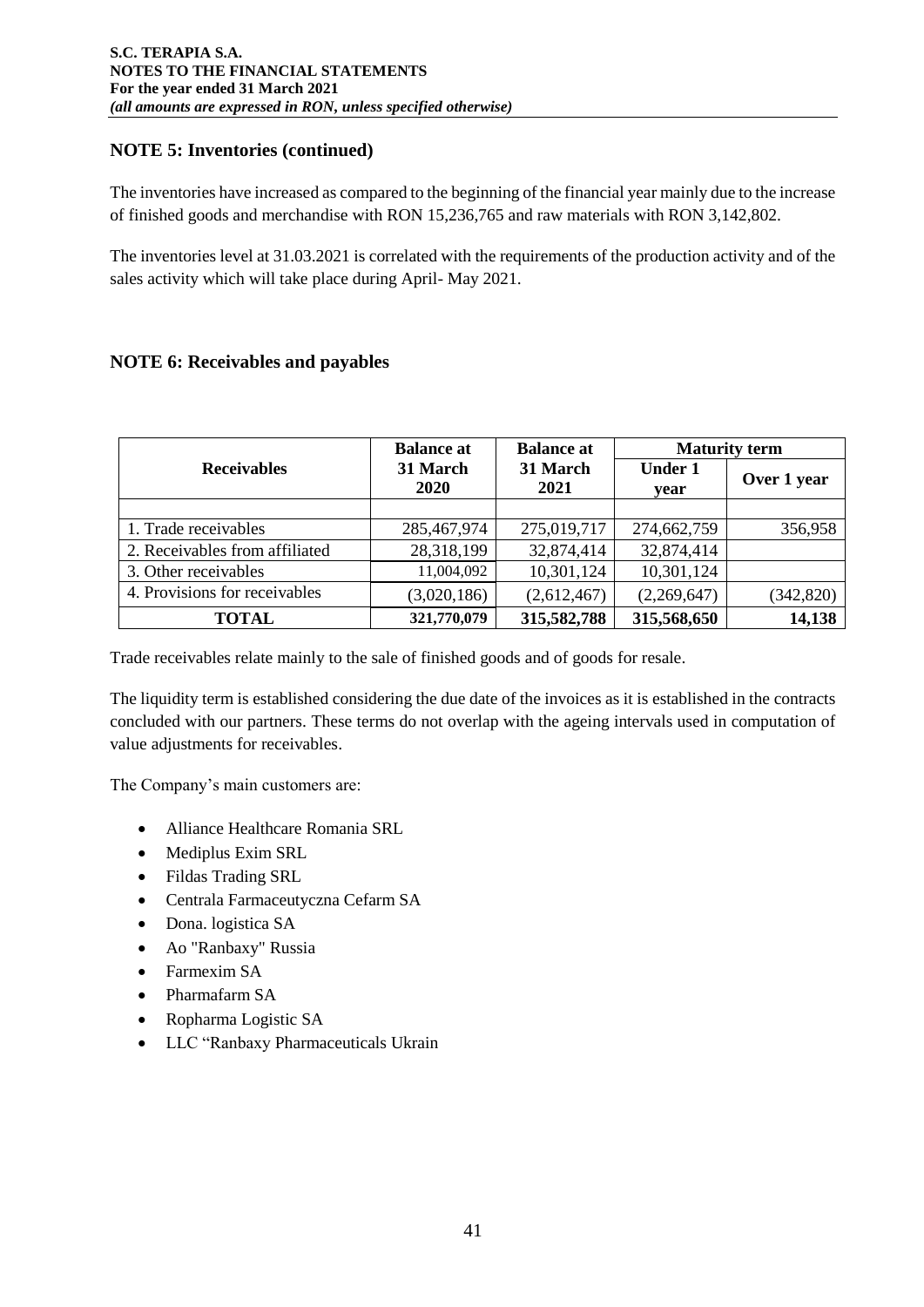#### **NOTE 6: Receivables and payables (continued)**

|                                             | <b>Balance at</b> | <b>Balance at</b> | <b>Repayment term</b> |         |        |
|---------------------------------------------|-------------------|-------------------|-----------------------|---------|--------|
| <b>Payables</b>                             | 31 March          | 31 March          | <b>Under 1</b>        | $1 - 5$ | Over 5 |
|                                             | 2020              | 2021              | year                  | years   | years  |
| 1. Suppliers - other                        | 52,375,297        | 50,305,098        | 50,305,098            |         |        |
| 2. Suppliers - intercompany                 | 155,310,499       | 24, 545, 515      | 24,545,515            |         |        |
| 3. Fixed assets suppliers                   | 676,928           | 161,492           | 161,492               |         |        |
| 4. Advances received from customers         | 309,421           | 4,793             | 4,793                 |         |        |
| 5. Payables to employees                    | 13,068,824        | 14,841,436        | 14,841,436            |         |        |
| 6. Social security and unemployment<br>fund | 2,546,731         | 2,902,512         | 2,902,512             |         |        |
| 7. Taxes and duties payable                 | 23,692,773        | 19,875,911        | 19,875,911            |         |        |
| 8. Dividends payable                        | 23,559,818        | 22,111,464        | 22,111,464            |         |        |
| 9. Other liabilities                        | 432,310           | 358,041           | 358,041               |         |        |
| 10. Payables to banks                       | 23,175            | 26,102            | 26,102                |         |        |
| <b>TOTAL</b>                                | 271,995,776       | 135, 132, 364     | 135,132,364           |         |        |

As at 31 March 2021, the suppliers' liabilities comprise the liabilities for the services supplied amounting to RON 7,985,153 for which the Company did not receive invoices until 31 March 2021.

#### **NOTE 7: Cash and cash equivalents**

|                                            |                  | $-RON-$          |
|--------------------------------------------|------------------|------------------|
| <b>Description</b>                         | 31 March<br>2020 | 31 March<br>2021 |
|                                            |                  |                  |
| Petty cash and other values                | 7,667            | 4,117            |
| Cash at bank                               | 2,368,198        | 17,436,194       |
| Guarantees received from warehouse keepers | 177,109          | 194,891          |
| Total cash and cash equivalents            | 2,552,974        | 17,635,202       |

The Company has as at 31 March 2021restricted cash balances amounting to RON 194,891 representing guarantees received from warehouse keepers;

As of 31 March 2020 **the short-term financial investments** are containing term deposits in amount of RON 45,000,000.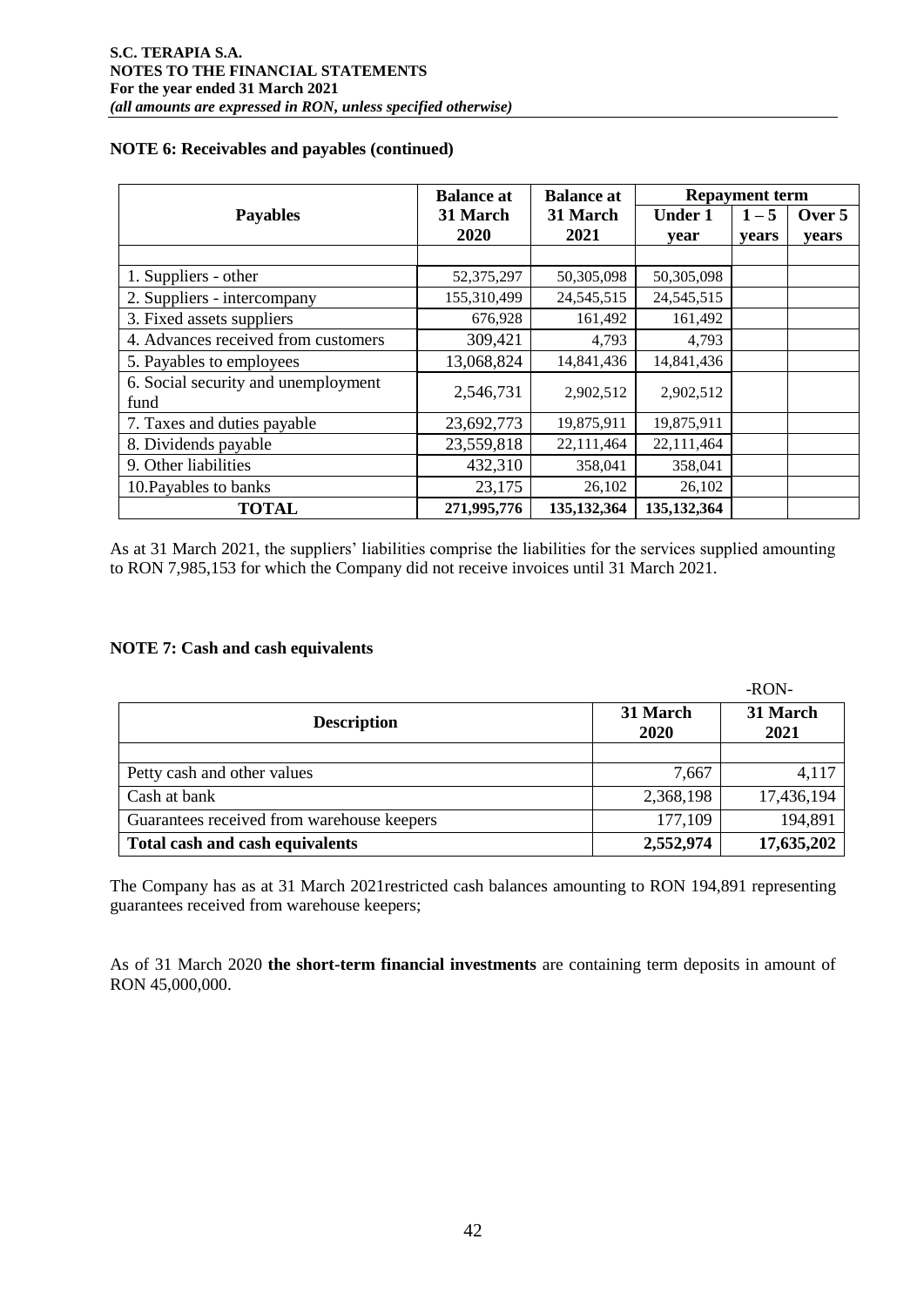### **NOTE 8: Allowances and provisions against the value of assets**

Allowances and provisions were made in relation to the impairment of assets, risks and potential losses resulting from the Company's operational activities, in accordance with the prudence principle.

### *Provisions for receivables and inventories*

For clients and inventories, the company recorded allowances and impairment provisions according to the accounting policies presented on Note 2.

In respect of inventories, besides the provisions recorded according to the accounting policy, the Company has presented in the financial statements supplementary allowances amounting to RON 2,099,447 for goods for resale and RON 83,910 for finished goods. Management considers that there is an increased risk for these goods of not being sold.

The movement during the period 01.04.2020-31.03.2021 in the value of provisions is presented in the following table:

| Crt. |                                                                        | <b>Balance at</b> | Movements during the year |                 | <b>Balance at</b> |
|------|------------------------------------------------------------------------|-------------------|---------------------------|-----------------|-------------------|
| No.  | Name of the value adjustments                                          | 31 March<br>2020  | <b>Increase</b>           | <b>Reversal</b> | 31 March<br>2021  |
|      |                                                                        |                   |                           |                 | $5=2+3-4$         |
|      | Allowances for inventories                                             | 3,786,561         | 7,668,878                 | 5,401,634       | 6.053.805         |
| 2    | trade<br>doubtful<br>for<br><b>Allowances</b><br>receivables' balances | 3,020,186         | 279,708                   | 687,427         | 2.612.467         |
|      | <b>TOTAL</b>                                                           | 6,806,747         | 7,948,586                 | 6,089,061       | 8,666,272         |

The decrease in Allowance for doubtful trade receivables' balance is due to the write-off of doubtful trade receivables in amount of RON 216,001.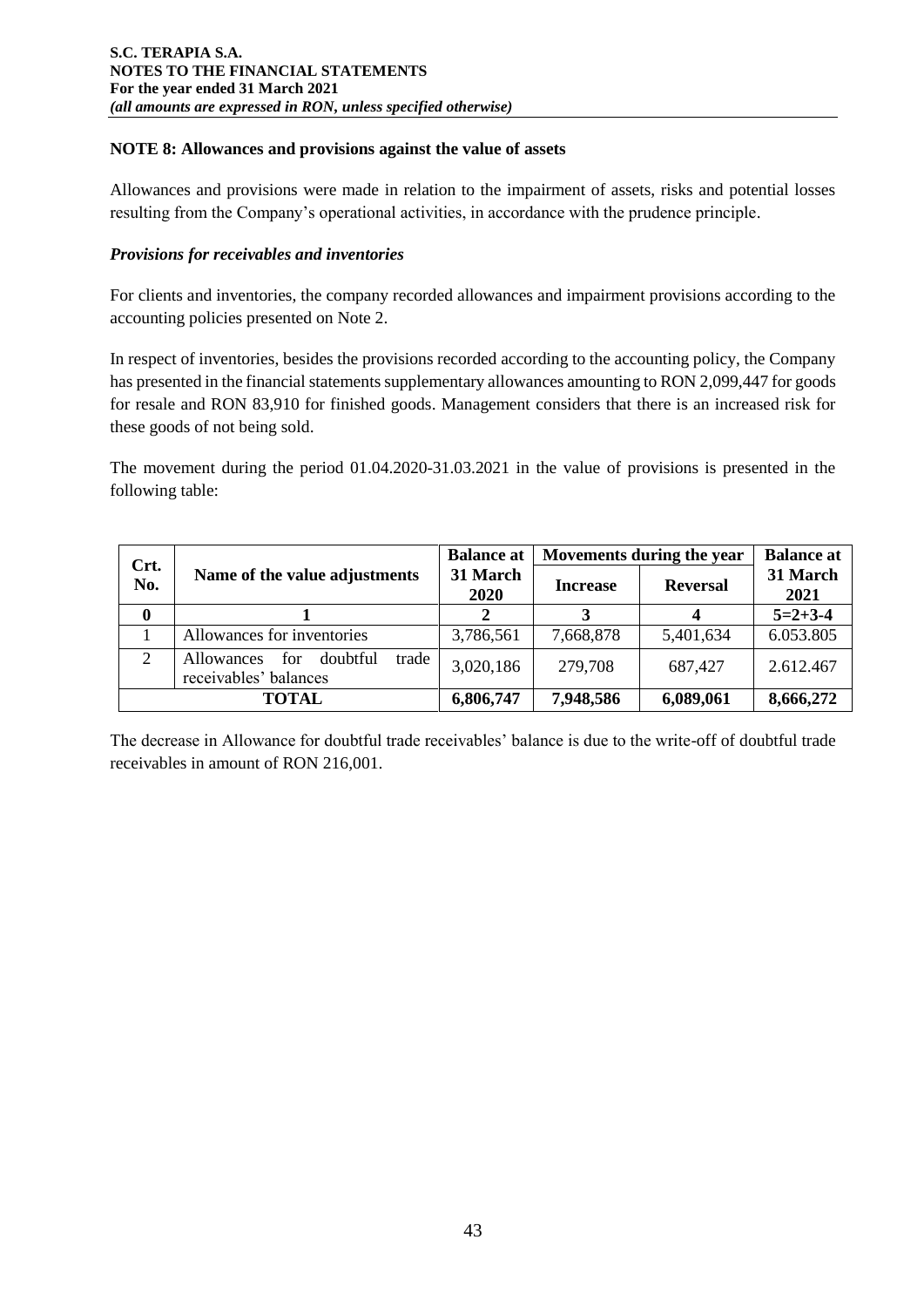#### **NOTE 9: Related parties**

#### **Transactions and balances with related parties**

Transactions with related parties are carried out on an arm's length basis.

The value of the transactions that the Company entered into during 1 April 2020 – 31 March 2021 with the Group companies, as well as the related balances as of 31 March 2021 are presented below.

#### **Transactions**

| Purchases of goods and services             | <b>Purchase type</b>    | 31.03.2020    | 31.03.2021    |
|---------------------------------------------|-------------------------|---------------|---------------|
| Ranbaxy Poland Sp Zoo                       | services                | 33,429,018    | 32,867,111    |
| Sun Pharmaceutical Industries Ltd           | goods                   | 127, 234, 313 | 146,988,919   |
|                                             | insurance               |               | 368,632       |
| Sun Pharma (Netherlands) B.V.               | services -<br>insurance | 349,655       | 585,664       |
|                                             | interest expense        |               | 254,661       |
| <b>Sun Pharmaceutical Industries Europe</b> | services                | 2,093,991     | 2,191,850     |
| <b>BV</b>                                   | recharges               | 1,194,862     | 1,530,059     |
| Alkaloida Chemical Company Zrt.             | goods                   | 320,487       | 1,389,672     |
|                                             | services                |               | 7,788         |
| Aditya Acquisition Company Ltd.             | services                | 81,839        |               |
| Sun Pharmaceutical Medicare Limited         | goods                   | 268,637       |               |
| <b>Total</b>                                |                         | 164,972,802   | 186, 184, 356 |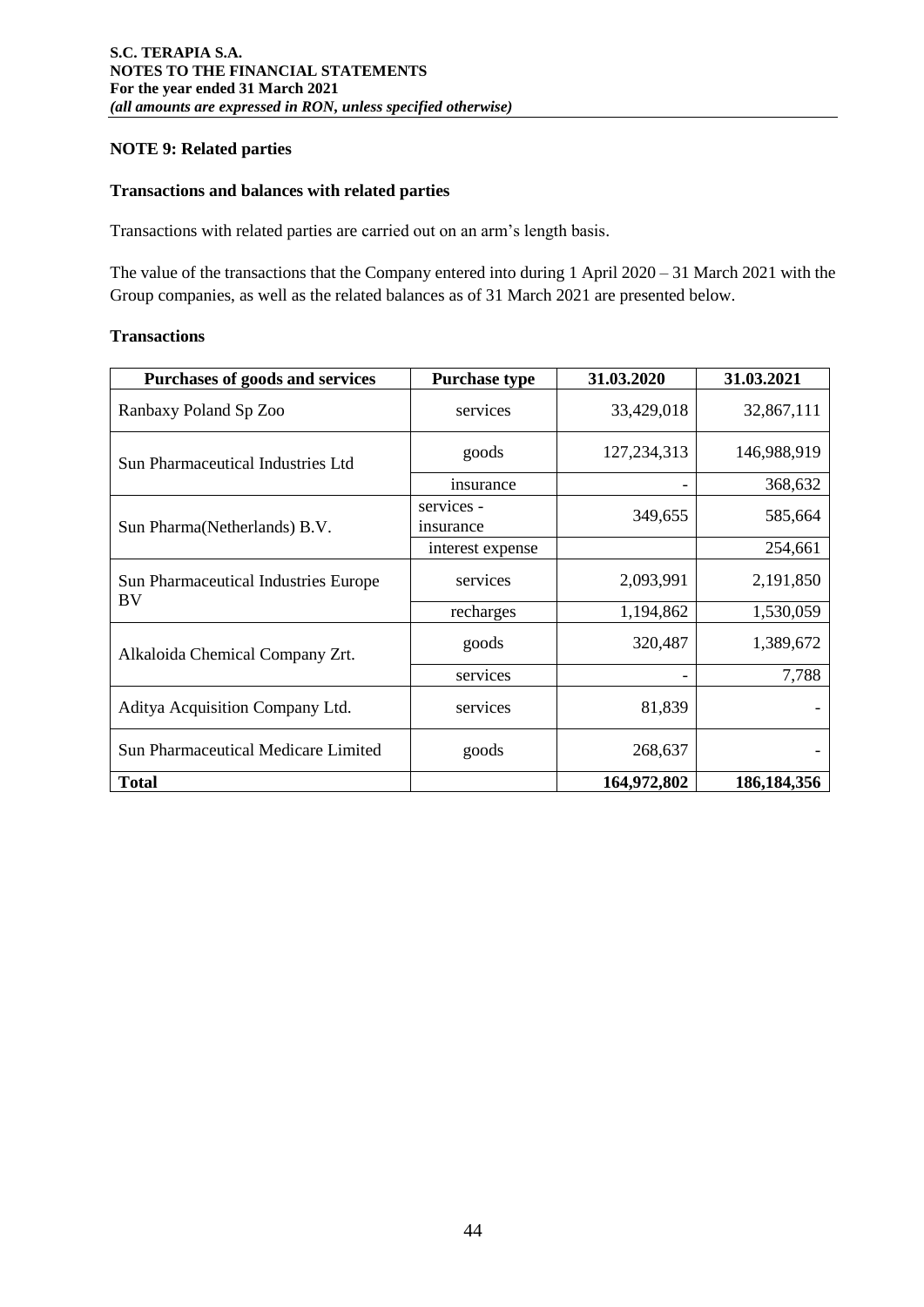# **NOTE 9: Related parties(continued)**

| Sales of goods and services          | <b>Sales type</b> | 31.03.2020  | 31.03.2021 |
|--------------------------------------|-------------------|-------------|------------|
|                                      |                   | 23,823,239  | 50,139,732 |
| <b>AO Ranbaxy Rusia</b>              | goods             | 30,575,746  |            |
| Ranbaxy UK Limited                   | goods             | 2,110,093   | 1,673,214  |
|                                      | services          |             |            |
| Ranbaxy Pharmacie Generique          | goods             | 2,103,477   | 4,112,859  |
| Ranbaxy Poland                       | goods             | 24,801      | 12,025     |
| Ranbaxy Italia Spa                   | goods             | 145,653     | 240,001    |
|                                      | services          |             |            |
| Sun Pharma Laboratorios S.L.U        | goods             | 254,305     | 202,289    |
|                                      | services          |             |            |
| LLC Ranbaxy Pharmaceuticals Ukrain   | goods             | 23,974,320  | 17,669,775 |
| Sun Pharmaceutical Industries Europe | goods             | 115,600     | 476,449    |
| BV                                   | services          | 9,465,975   | 10,640,242 |
|                                      | services          | 9,501,527   | 8,809,534  |
| Sun Pharmaceutical Industries Ltd.   | recharges         | 903,981     | 911,540    |
|                                      | goods             | 651,182     | 852,822    |
| Sun Pharmaceuticals Germany Gmbh     | services          |             |            |
| <b>Total</b>                         |                   | 103,649,899 | 95,740,482 |

#### **Balances**

| <b>Payables</b>                         | 31.03.2020  | 31.03.2021 |
|-----------------------------------------|-------------|------------|
| Ranbaxy Poland Sp Zoo                   | 7,604,534   | 11,121,498 |
| Sun Pharmaceutical Industries Ltd.      | 80,566,997  | 12,963,535 |
| Aditya Acquisition Company Ltd.         | 275,711     | 281,408,00 |
| Sun Pharmaceutical Industries Europe BV | 571,936     | 171,228    |
| Sun Pharma (Netherlands) BV             | 66,291,321  |            |
| Alkaloida Chemical Company Zrt.         |             | 7,846      |
| <b>Total</b>                            | 155,310,499 | 24,545,515 |

| <b>Receivables</b>                          | 31.03.2020 | 31.03.2021 |
|---------------------------------------------|------------|------------|
| <b>AO Ranbaxy Russia</b>                    | 22,483,766 | 27,128,825 |
| Ranbaxy UK Limited                          | 104,701    | 237,232    |
| Ranbaxy Pharmacie Generique France          | 739,611    | 952,325    |
| Ranbaxy Italy SPA                           | 88,015     | 211,390    |
| Sun Pharmaceutical Industries Ltd.          | 2,558,979  | 2,874,165  |
| <b>Sun Pharmaceutical Industries Europe</b> | 2,025,240  | 1,394,458  |
| <b>Sun Laboratories FZE</b>                 | 229,987    |            |
| Sun Pharmaceuticals Germany GmbH            | 87,900     | 76,019     |
| <b>Total</b>                                | 28,318,199 | 32,874,414 |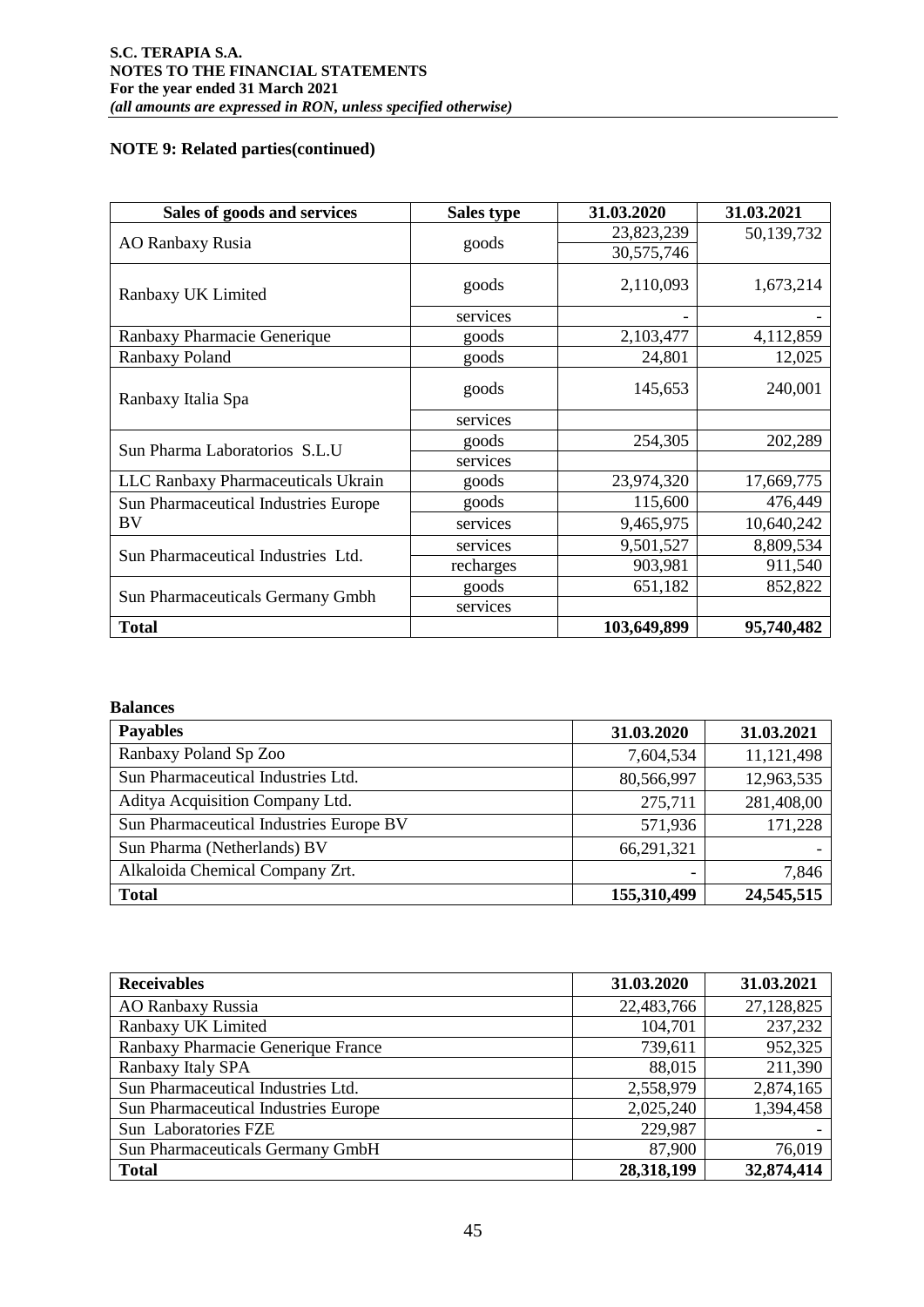# **NOTE 9: Related parties (continued)**

| <b>Collections</b>                          | 31.03.2020  | 31.03.2021  |
|---------------------------------------------|-------------|-------------|
| AO Ranbaxy Russia                           | 56,868,681  | 59,589,567  |
| Ranbaxy UK Limited                          | 2,550,746   | 1,542,831   |
| Ranbaxy Pharmacie Generique France          | 1,875,085   | 3,615,847   |
| <b>Sun Laboratories FZE</b>                 | -           | 218,086     |
| LLC Ranbaxy Pharmaceuticals Ukraine         | 25,673,222  | 17,669,775  |
| Ranbaxy Italy Spa                           | 57,997      | 118,340     |
| Sun Pharma Laboratorios S.L.U               | 254,305     | 292,410     |
| <b>Sun Pharmaceutical Industries Europe</b> | 8,612,967   | 11,757,780  |
| Sun Pharmaceutical Industries Ltd.          | 11,850,230  | 9,336,207   |
| Sun Pharmaceuticals Germany GmbH            | 563,117     | 865,493     |
| RANBAXY (Poland) Sp. z o.o.                 | 24,801      | 12,025      |
| <b>Total</b>                                | 108,331,151 | 105,018,361 |

| <b>Payments</b>                      | 31.03.2020  | 31.03.2021  |
|--------------------------------------|-------------|-------------|
| Ranbaxy Poland Sp Zoo                | 36,011,770  | 29,490,735  |
| Sun Pharmaceutical Industries Europe | 3,335,387   | 3,984,922   |
| Sun Pharmaceutical Industries Ltd.   | 61,522,639  | 216,777,804 |
| Sun Pharmaceutical Medicare Limited  | 268,637     |             |
| Alkaloida Chemical Company Zrt.      | 320.487     | 1,389,673   |
| Sun Pharma (Netherlands) B.V         | 192.364     | 742,954     |
| <b>Total</b>                         | 101,651,284 | 252,386,088 |

# **NOTE 10: Provisions**

|                                     |                                              | <b>Transfers</b> |                                |                                       |
|-------------------------------------|----------------------------------------------|------------------|--------------------------------|---------------------------------------|
| <b>Classification of provisions</b> | <b>Balance at</b><br>31 March<br><b>2020</b> |                  | <b>To account From account</b> | <b>Balance at</b><br>31 March<br>2021 |
|                                     |                                              |                  |                                |                                       |
| Provisions for retirement benefits  | 2,345,023                                    | 1,910,390        | 840,028                        | 3.415.385                             |
| Provisions for taxes                | 8,553,294                                    | 1,846,100        | 266,279                        | 10.133.115                            |
| Other provisions for expenses       | 13,841,915                                   |                  |                                | 13.841.915                            |
| Total                               | 24,740,232                                   | 3,756,490        | 1,106,307                      | 27,390,415                            |

The Provisions for retirement benefits increased with RON 1,070,362 due to the decrease of personnel turnover and increase of salaries.

Other provisions for expenses are provisions for the tax owed to the Health Ministry amounting to RON 13,683,036 and provision for environment amounting to RON 30,000, according to law in force.

The provision for taxes was built up according to the regulations in force (O.M.F.P 1802/2014) and is calculated based on the gross distributable reserves recognized in equity and the difference between the accounting net book value and the fiscal net book value of fixed assets. The provision amounts to RON 10,133,115 as at 31 March 2021.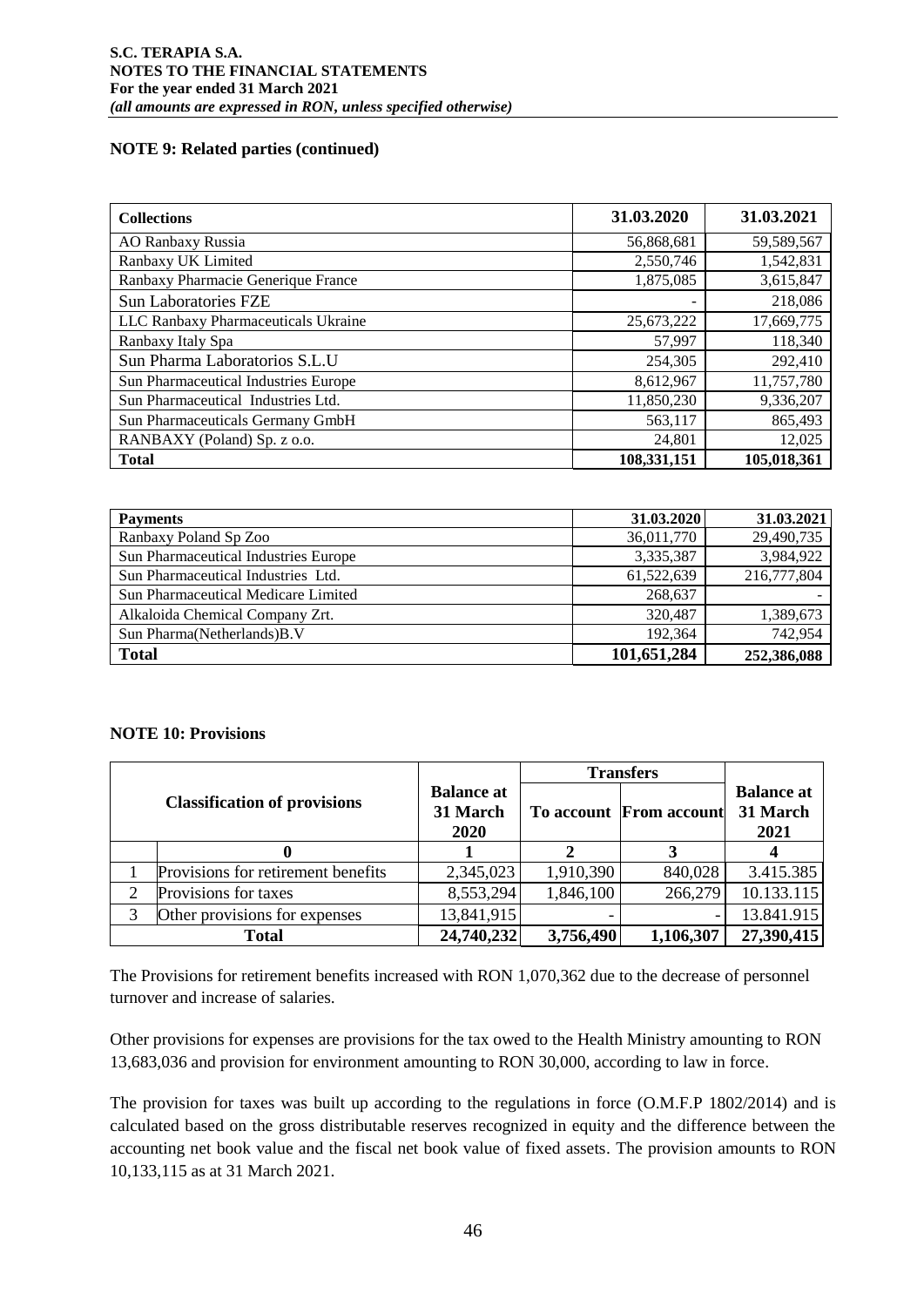# **NOTE 11: Investment subsidies**

The company has benefited in previous period by grants for fixed assets from the government and from the European Union.

The grants are recognized as income in the same time with the depreciation of fixed assets in connection with which they were received.

On 31.03.2021 information on subsidies recognized in the balance sheet are:

| <b>Type of subsidies</b> | Type of asset for which<br>they were received | The initial<br>value of the<br>subsidy | The value in<br>the balance<br>sheet at<br>31.03.2021 | <b>Period in</b><br>which it will<br>be amortised<br>(months) |
|--------------------------|-----------------------------------------------|----------------------------------------|-------------------------------------------------------|---------------------------------------------------------------|
| Government               |                                               |                                        |                                                       |                                                               |
| subsidies                | <b>Buidings</b>                               | 892,500                                | 213,819                                               | 69                                                            |
|                          | IT equipments                                 | 26,313                                 |                                                       |                                                               |
| European Union           | <b>Buildings</b>                              | 4,970,466                              | 4,003,485                                             | 290                                                           |
| subsidies                | Plant and machinery                           | 5,663,254                              | 2,403,418                                             | 52                                                            |
|                          | Laboratory equipments                         | 217,611                                | 46,835                                                | 52                                                            |
| <b>Total</b>             |                                               | 11,770,144                             | 6,667,557                                             |                                                               |

# **NOTE 12: Investments and sources of financing**

As of 31 March 2021, share capital amounted to RON 24,993,398, and was divided into 249,933,981 fully paid shares with a nominal value of RON 0.1. Subscribed capital is fully paid.

# **NOTE 13: Profit appropriation**

| <b>Profit appropriation</b>                           | 31.03.2020  | 31.03.2021  |
|-------------------------------------------------------|-------------|-------------|
|                                                       |             |             |
| 1. Net profit to be distributed:                      | 144,471,423 | 173,098,449 |
| 2. Profit distributed to reserves from tax facilities | 417,856     | 3,137,220   |
| $\vert$ 3. Profit not distributed $(1-2)$             | 144,053,567 | 169,961,229 |

From the net profit amounted to RON 173,098,449 the amount of RON 3,137,220 was allocated to reserves representing the profit reinvested in the financial year 2019 for which the company benefited from tax facilities.

At the time of the preparation of the financial statements, no decision has been taken regarding the appropriation of the profit amounting to RON 169,961,229.

In accordance with the legal provisions, following the approval of the net profit distribution by the General Shareholders Assembly, it will be reported in the financial statements for the year 2021.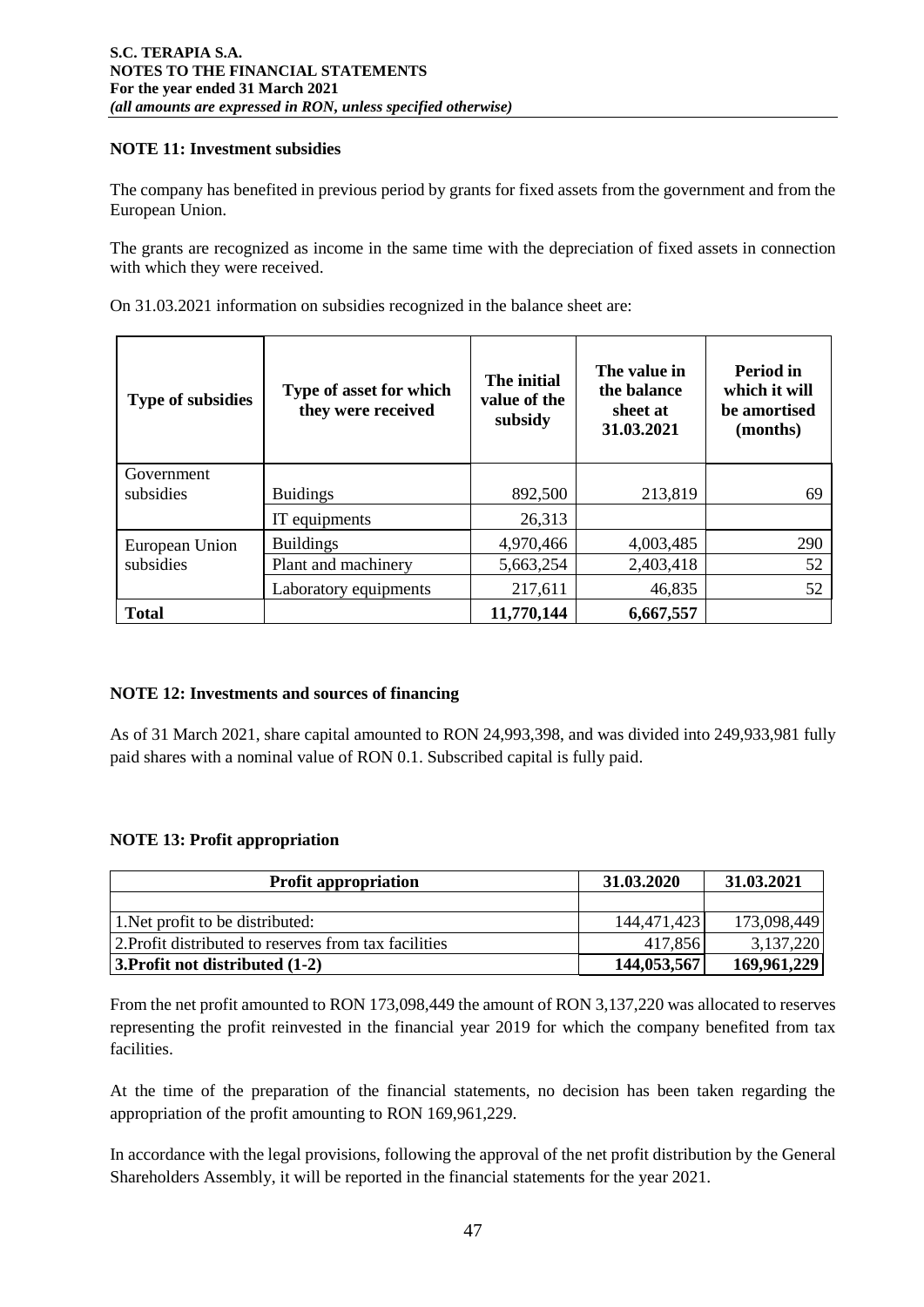#### **NOTE 14: Turnover**

|                            | 31.03.2020    | 31.03.2021  |
|----------------------------|---------------|-------------|
| Net turnover out of which: | 764,249,439   | 785,457,005 |
| - domestic sales           | 547.041.947   | 575,018,815 |
| - export sales             | 217, 207, 492 | 210,438,190 |

#### **The total net turnover was derived from sales made in the following countries:**

|                 | 31.03.2021  |
|-----------------|-------------|
| Romania         | 575,018,815 |
| Russia          | 50,150,511  |
| Poland          | 86,670,864  |
| India           | 8,809,534   |
| Ukraine         | 17,669,775  |
| Other countries | 47,137,506  |
| <b>Total</b>    | 785,457,005 |

Net turnover comprises the amounts from sale of goods and rendering of services during the period 01.04.2020-31.03.2021.

Net turnover represents the sales less the discounts granted to the clients.

The net turnover was RON 785,457,005. As compared to the previous year, the net turnover has registered a growth of 2.77% in the context of the macroeconomic framework presented below.

Terapia operates in the market through the most important medicine distributors.

During 2020 the company has developed and optimized marketing and selling activities together with new products launching.

During 2020, Terapia also initiated the activity of online marketing of nutritional supplements and medical devices through EMAG marketplace.

#### **NOTE 15: Operating result analysis**

|                                                         | <b>Previous year</b> | <b>Current</b> year |
|---------------------------------------------------------|----------------------|---------------------|
|                                                         | as at                | as at               |
| <b>Indicator</b>                                        | 31.03.2020           | 31.03.2021          |
|                                                         |                      | 3                   |
| A. Net turnover                                         | 764,249,439          | 785,457,005         |
| B. Cost of goods sold and services rendered $(3+4+5+6)$ | 300,629,412          | 319,152,910         |
| 3. Main activity expenses                               | 61,800,788           | 65,373,151          |
| 4. Cost of goods purchased                              | 175,584,503          | 198,044,730         |
| 5. Costs of sundry activities                           | 6,265,124            | 4,553,612           |
| 6. Indirect production expenses                         | 56,978,997           | 51,181,417          |
| C. Gross profit $(1 – 2)$                               | 463,620,027          | 466,304,095         |
| 8. Research expenses                                    | 11,562,296           | 11,027,668          |
| 9. Selling expenses                                     | 161,050,692          | 159,199,602         |
| 10. General and administration expenses                 | 118,427,753          | 101,805,634         |
| 11. Other operating income                              | 1,344,002            | 3,538,982           |
| D. Operating profit $(7 - 8 - 9 - 10 + 11)$             | 173,923,288          | 197,810,173         |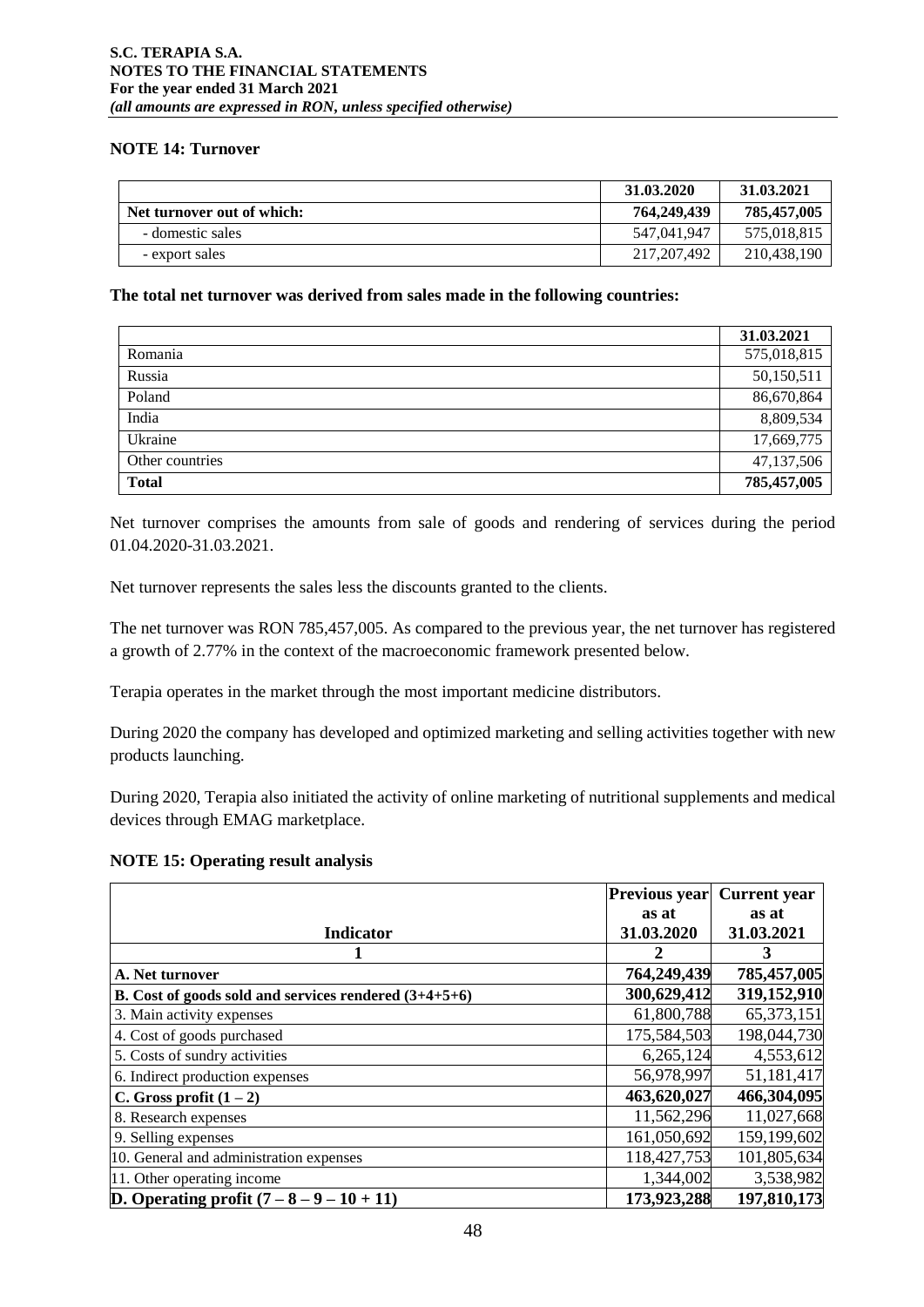# **NOTE 15: Operating result analysis (continued)**

The Company includes under cost of goods sold the direct and indirect manufacturing costs.

The cost of the goods sold also includes the adjustment regarding the transfer prices in the amount of 10,466,953 lei, an adjustment made in connection with the raw materials and the goods supplied from Sun Pharmaceutical Industries Ltd India. The adjustment was necessary to comply with the principles of transfer pricing.

In order to compute the cost of goods sold, manufacturing costs are adjusted by taking into account the movements in stock during the year.

Research expenses, selling and marketing expenses and general administration expenses are not included in the manufacturing cost

Selling expenses also include the movement in value adjustments of trade receivables.

The general administration expenses include the movement in the value adjustment of the stocks and other provisions.

The operating result increased in the current financial year compared to the previous year, mainly due to the increase in turnover but also to the reduction of the claw back tax.

#### **NOTE 16: Information regarding the employees, the administrators and the directors**

No advance payments or credits were granted to the administrators of the Company.

| Average number of employees for the period ended on: | 31.03.2020 | 31.03.2021 |
|------------------------------------------------------|------------|------------|
| Workers                                              | 232        | 232        |
| Technical, economic and administrative personnel     | 624        | 633        |
| <b>Total</b>                                         | 856        | 865        |

| Number of employees on:                          | 31.03.2020 | 31.03.2021 |
|--------------------------------------------------|------------|------------|
| Workers                                          | 230        | 231        |
| Technical, economic and administrative personnel | 637        | 628        |
| <b>Total</b>                                     | 867        | 859        |

| <b>Payroll expenses</b>         | 31 March   | 31 March   |
|---------------------------------|------------|------------|
|                                 | 2020       | 2021       |
|                                 |            |            |
| Gross salaries during the year  | 86,212,888 | 90,044,377 |
| Lunch ticket expenses           | 2,278,071  | 2,530,243  |
| Benefits in nature expenses     | 751,768    | 775,285    |
| Social insurance contributions  | 398        |            |
| Insurance contribution for work | 1,953,006  | 2,006,982  |
| Preliminary salaries taxes      | 3,598      | 36,491     |
| <b>TOTAL</b>                    | 91,199,729 | 95,393,378 |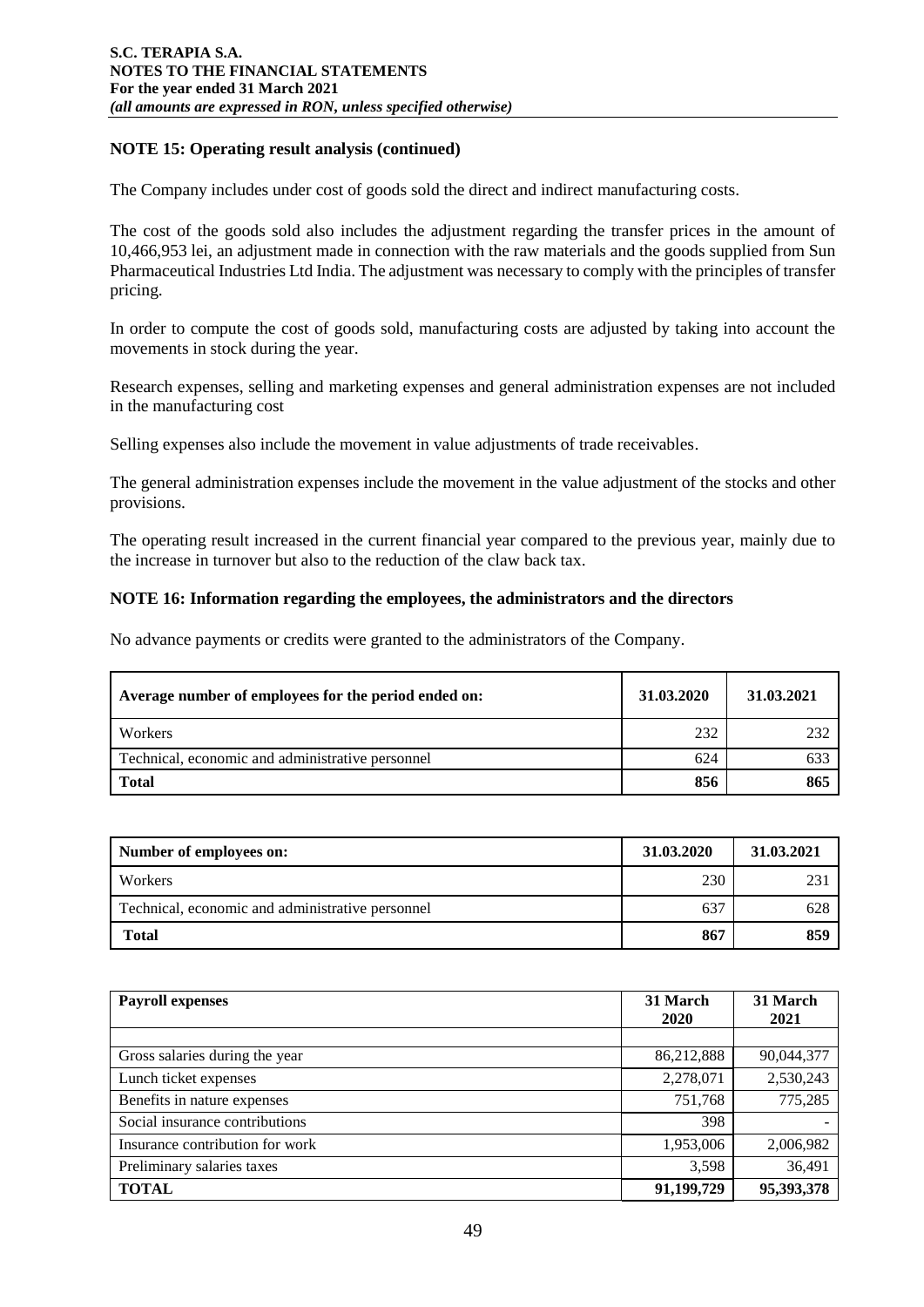# **NOTE 17: Leasing contracts**

The company has no financial leasing contracts at 31.03.2021.

The Company leased through a concession agreement land over a 25-year period, starting from year 1998. Concession royalties payable for the reporting period amount to RON 14,130. The concession royalties paid during the year 2021 are based on the amount payable for year 2020 adjusted with the annual inflation rate.

The Company has also other operational leasing contracts with the following companies:

| Company                                    | <b>Contract</b>                                                                     | The object of<br>contract | No, of<br>used<br>goods |
|--------------------------------------------|-------------------------------------------------------------------------------------|---------------------------|-------------------------|
| <b>SC ARVAL SRL</b>                        | Contract no. 11241 / 29.05.2012                                                     | Vehicles                  | 256                     |
| <b>SC Porsche Mobility SRL</b>             | Contract no. 9112934 /<br>17.06.2014                                                | <b>Vehicles</b>           | 6                       |
| LeasePlan Romania SRL                      | Contract no. 100664/2 /<br>25.05.2018                                               | Vehicles                  | 43                      |
| ETA automatizari industriale<br><b>SRL</b> | Contract no.194/18.06.2013                                                          | <b>GPS</b>                | 71                      |
| Vodafone Romania SA                        | 4622463/11.10.2016                                                                  | <b>GPS</b>                | 136                     |
| <b>SC ROXER GRUP SA</b>                    | Contracts no.15075/15.07.2012;<br>1241/17.11.2013;269/17.11.2014;<br>313/16.12.2014 | Xerox equipments          | 20                      |
| <b>SC GRENKE RENTING SRL</b>               | Contract no.145-3157/25.09.2019                                                     | Laptops                   | 196                     |

Accounting of leases comply with applicable accounting rules and accounting policies of the company.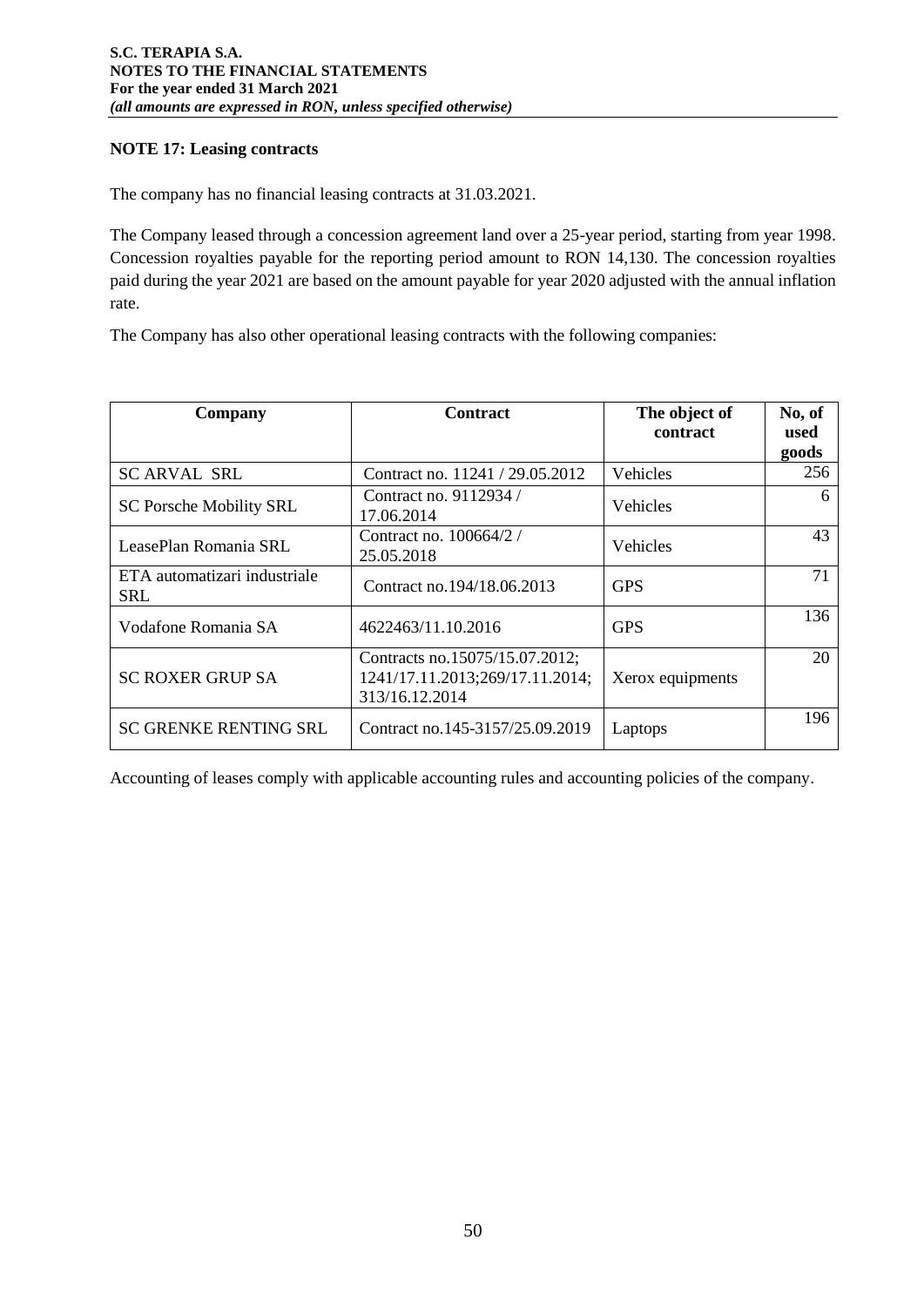# **NOTE 18: Other information**

#### **Information regarding the corporate income tax**

The corporate income tax payable by the Company for the current year amounts to RON 26,511,933. The legal tax rate in force is 16%. The effective tax rate for the period is 13%, less than standard rate due to tax facilities that the Company has benefited from. The Company had an accounting gross profit of RON 199,629,828 for the year ended 31 March 2020 and a taxable profit of RON 212,627,181.

The reconciliation between the accounting profit and the taxable profit is presented below:

|                         |                                                                                         |    | 12 month        | 12 month      |
|-------------------------|-----------------------------------------------------------------------------------------|----|-----------------|---------------|
|                         | <b>Indicators</b>                                                                       |    | period ended at | period ended  |
| Crt,                    |                                                                                         |    | 31.03.2020      | at 31.03.2021 |
| no,                     |                                                                                         |    | <b>Value</b>    | <b>Value</b>  |
| 1                       | <b>Accounting profit before tax</b>                                                     | 01 | 166,348,871     | 199,606,678   |
| $\overline{2}$          | Deductions out of which:                                                                | 02 | 39,322,133      | 36,293,894    |
|                         | deductible tax depreciation and amortization                                            |    | 37,236,594      | 34,800,441    |
|                         | deductibility regarding research expenses                                               |    | 1,934,332       | 1,471,096     |
|                         | deductible provisions                                                                   |    | 151,207         | 22,357        |
| $\overline{3}$          | Non-taxable income out of which:                                                        | 03 | 9,091,961       | 9,233,599     |
|                         | other non-taxable income                                                                |    | 9,091,961       | 9,233,599     |
| $\overline{\mathbf{4}}$ | Non-deductible expenses out of which:                                                   | 04 | 55,897,631      | 58,524,846    |
|                         | fines, taxes and penalties due to the Romanian<br>Authorities                           |    | 830             | 13,960        |
|                         | protocol and sponsorship expenses in excess of the<br>allowable level                   |    | 4,917,686       | 5,927,773     |
|                         | non-deductible provisions                                                               |    | 8,775,630       | 11,845,402    |
|                         | accounting depreciation                                                                 |    | 37,275,533      | 36,824,591    |
|                         | other non-deductible expenses                                                           |    | 4,927,952       | 3,914,120     |
| 5                       | Taxable profit (row $01 + row 02 - row 03-row 04 + $<br>row 05-row 06)                  | 05 | 173,832,409     | 212,604,031   |
| 6                       | Total corporate income tax out of which:                                                | 06 | 27,813,184      | 34,020,349    |
|                         | corporate income tax at the rate of 16 %                                                |    | 27,813,184      | 34,016,645    |
| 7                       | Corporate income tax reductions calculated in<br>accordance with applicable regulations | 07 | 5,935,737       | 7,508,416     |
| 8                       | Corporate income tax due (row $08 - row 10$ )                                           | 08 | 21,877,448      | 26,508,229    |
| 9                       | Income tax related to previous years' rectifications                                    | 09 |                 |               |
| 10                      | Income tax due (row 10- row 11)                                                         | 10 | 21,877,448      | 26,508,229    |
| 11                      | Net accounting profit (row 01 - row 12)                                                 | 11 | 144,471,423     | 173,098,449   |
| 12                      | Tax payments made in advance for the period                                             | 12 | 23,315,268      | 22,744,701    |
| 13                      | Income tax payable/ to be recovered                                                     | 13 | (1, 437, 821)   | 3,763,528     |

At March 31, 2021, the company has an unused fiscal credit in the amount of RON 8,273 for which we will receive the necessary documents in the next period so that it can be used or deducted from the corporate income tax payment.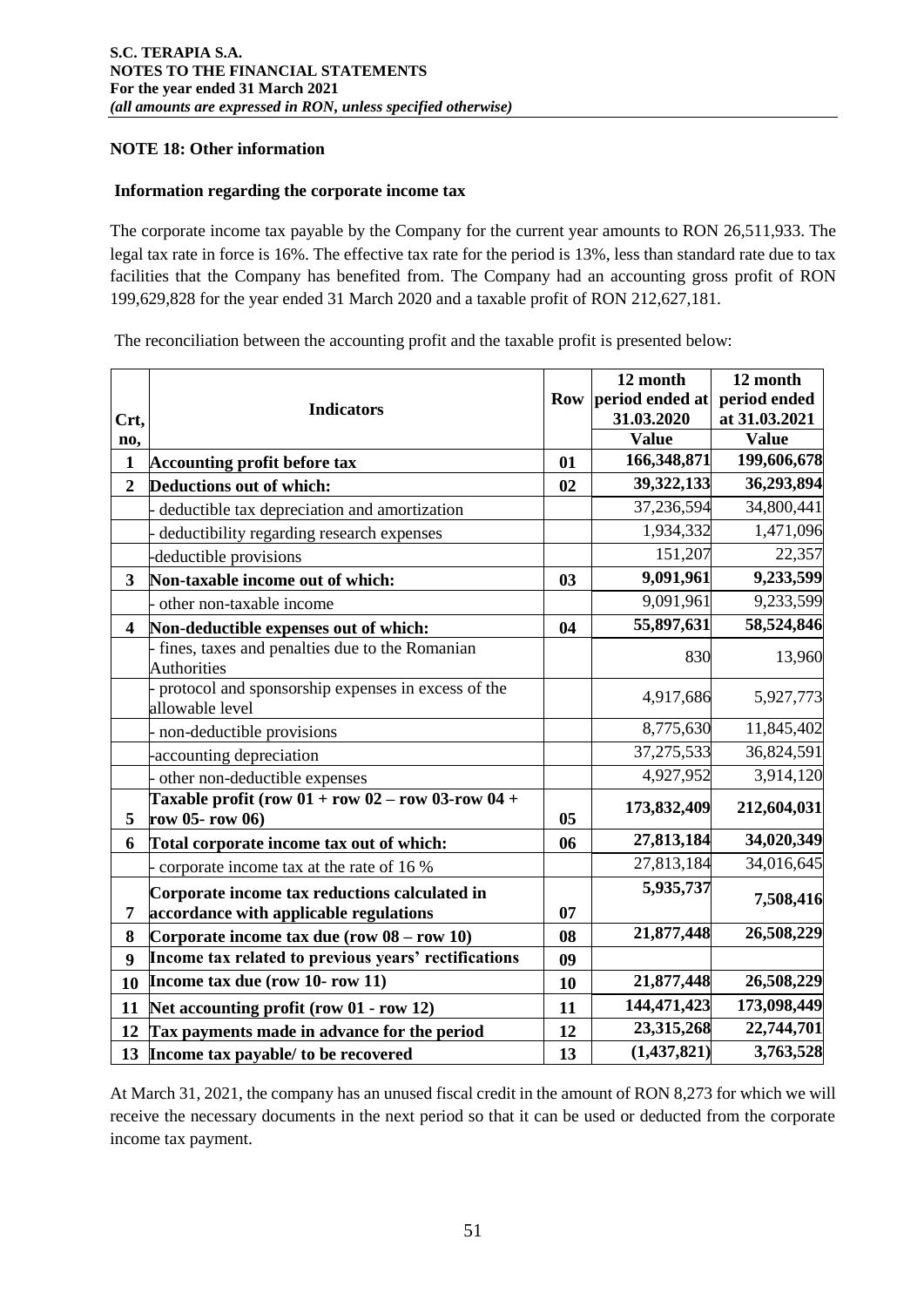#### **NOTE 18: Other information (continued)**

#### **Other information**

As of the balance sheet date, the Company has from Unicredit Bank Romania :

- a credit facility with amounting to EUR 5,500,000 used as security for the issuance of letters of guarantee and for acreditivs;
- a facility of 4,000,000 EUR as a guarantee for Forex contracts;
- an over draft in amount of USD 20,000,000 for financing general needs.

The un-utiliezed credit facilities represent off balance sheet items and, consequently, are not reflected in the balance sheet of the Company as at 31 March 2021.

The amount paid for consultancy services during the period 01.04.2020-31.03.2021 amounts to RON 182,118 and relates to the following:

- management consultancy fees, amounting to RON 36,768;
- other consultancy services fees, amounting to RON 145,350.

The financial activity generated a gain of RON 1,796,503 as shown below:

- Gain from exchange rate differences in the amount of RON 1,859,280, mainly due to the apreciation of the national currency against the foreign currencies;
- Income interest in amount of RON 299,312 generated from bank deposits;
- Interest expenses in amount of RON 362,089.

As of 31.03.2021 the short-term financial investments held amounted to RON 45,000,000.

The Management performed an analysis of the impact that the pandemic generated by SARS COV-2 has on the Company as at 31 March 2021. Also, the Management analysed the potential impact of COVID 19 on the future activity of the Company. In accordance with the analysis performed, the Management assesses that no significant impact exists on the balance sheet items presented in the current financial statements and no significant risk over the future activity of the Company was identified.

At the level of the Company's management, a "Covid-19" working group has been created which analyzes weekly the situation of positive cases, quarantined and / or isolated in accordance with the requirements of the law and takes measures to protect staff and avoid disease transmission among employees.

The Company has also taken steps to promote and facilitate anti-Covid vaccination among employees, so that at the end of the balance sheet year we have about 600 employees vaccinated with the first dose, the second dose and/or enrolled in the vaccination platform.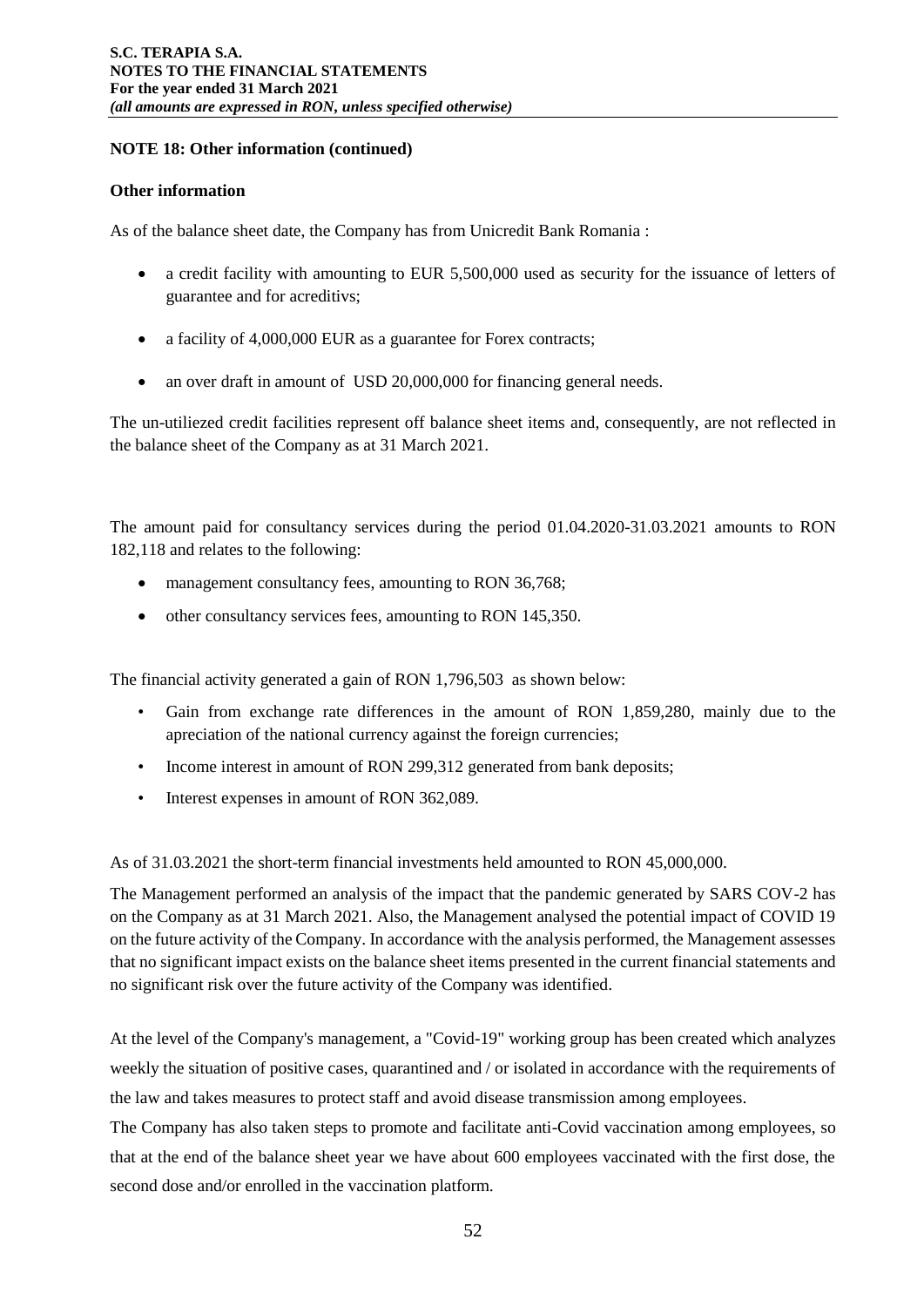#### **NOTE 19: Analysis of main financial ratios**

| <b>FINANCIAL RATIOS</b>                                                      | <b>VALUE</b>                              | <b>VALUE</b>                              |
|------------------------------------------------------------------------------|-------------------------------------------|-------------------------------------------|
|                                                                              | 12 month<br>period ended<br>at 31.03.2020 | 12 month<br>period ended<br>at 31.03.2021 |
| <b>1. LIQUIDITY RATIOS</b>                                                   |                                           |                                           |
| A. CURRENT LIQUIDITY RATIO - index -                                         | 1.52                                      | 3.81                                      |
| (current assets/current liabilities)                                         |                                           |                                           |
| B. ACID TEST RATIO - index -                                                 | 1.21                                      | 2.98                                      |
| (current assets - inventories/current debts)                                 |                                           |                                           |
| 2. RISK RATIOS                                                               |                                           |                                           |
| A. GEARING RATIOS                                                            |                                           |                                           |
| (long term loans/equity) $*100$                                              | Shall not be<br>calculated                | Shall not be<br>calculated                |
| (long term loans/(equity + loan long term portion) *100                      | Shall not be<br>calculated                | Shall not be<br>calculated                |
| <b>B. INTEREST COVERAGE RATIO</b>                                            |                                           |                                           |
| (profit before interest and corporate income tax / interest expense) $-$ RON | 839                                       | 581                                       |
| <b>3. ACTIVITY RATIOS</b>                                                    |                                           |                                           |
| A. STOCK TURNOVER - number of rotations                                      | 3.82                                      | 3.25                                      |
| (cost of sales / average inventory balances)                                 |                                           |                                           |
| B. STOCK DAYS - days-                                                        | 95.56                                     | 112.47                                    |
| (average inventory balances / sales cost x 365)                              |                                           |                                           |
| C. DEBTORS' DAYS-days-                                                       | 131.59                                    | 143.14                                    |
| (average trade debtors' balances / turnover)*365                             |                                           |                                           |
| D. RECEIVABLES TURNOVER - number of rotations                                | 2.73                                      | 2.80                                      |
| (turnover / non-current assets)                                              |                                           |                                           |
| E. TOTAL ASSETS TURNOVER - number of rotations                               | 1.10                                      | 1.03                                      |
| (turnover / total assets)                                                    |                                           |                                           |
| 4. PROFITABILITY RATIOS                                                      |                                           |                                           |
| A. RETURN ON CAPITAL EMPLOYED %                                              | 42.56                                     | 34.81                                     |
| (profit before interest and corporate income tax / (equity +loan long term)  |                                           |                                           |
| portion)                                                                     |                                           |                                           |
| <b>B. GROSS PROFIT MARGIN %</b>                                              | 60.66                                     | 60.70                                     |
| (gross profit / turnover $x$ 100)                                            |                                           |                                           |
| <b>5. PROFITABILITY PER SHARE</b>                                            |                                           |                                           |
| A. EARNING PER SHARE - RON/share                                             |                                           |                                           |
| (net distributable profit / weighted average number of ordinary shares)      | 0.58                                      | 0.73                                      |
| Net distributable profit                                                     | 144,471,423                               | 173,098,449                               |
| Weighted average number of ordinary shares used in the calculations          | 249,933,981                               | 249,933,981                               |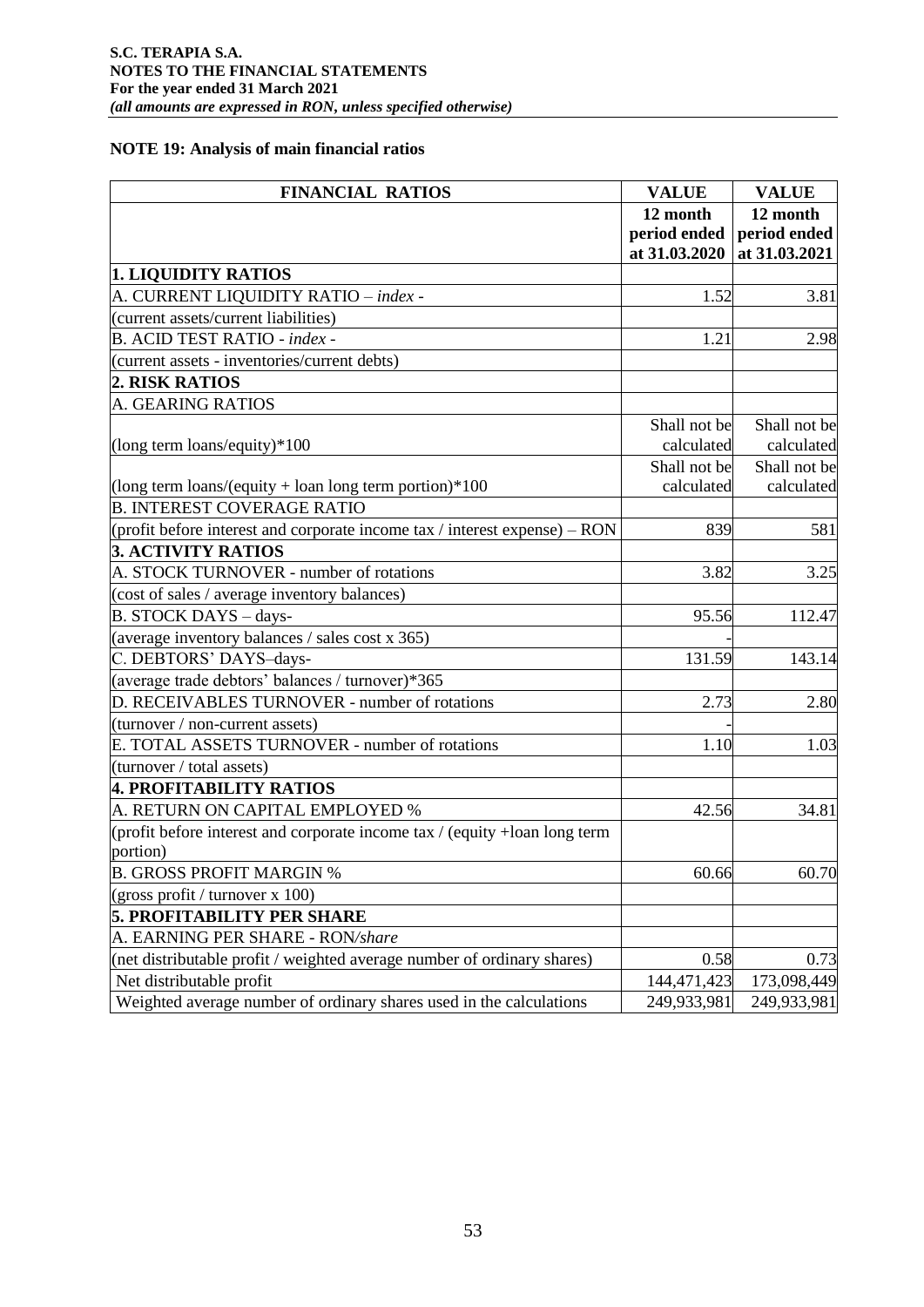# **NOTE 20: Contingent liabilities**

The Romanian Government has agencies authorized to perform controls of the companies which develop their activity in Romania. This controls are similar in nature with the tax controls performed by the tax authorities from the majority of the countries of European Union but can be extended not only to tax aspects but also to other legal aspects and regulations in the domains in which those agencies perform. It is probable that the Company will make the object of regular controls as new laws and regulations are issued.

The Company considers that all fiscal liabilities for the reporting period were recorded and presented in the financial statements.

Terapia SA has at 31 March 2021 letter of bank guarantee in the amount of RON 4,199,244 issued by UniCredit Bank in favor of ANAF in order to suspend the execution of the tax decision no. F- MC146.

Also, the Company has as at 31 March 2021 letters of guarantee amounting to RON 470,263 issued for the following:

- execution and administration of the residual waste warehouse located in Cluj-Napoca, Pata Rat;

- lease contract for the office premises located in Bucharest, Bld, Dimitrie Pompeiu, no, 9-9Asecondary branch.

Capital commitments as at 31.03.2021 represents the orders launched to the suppliers and not honored until the date of the financial statements. Capital commitments are in amount of RON 6,505,678 out of which RON 5,018,0 12 are related to plant and machinery, RON 401,403 are related to measuring and control equipments, 905,359 RON are related to product licenses purchase contracts and RON 180,904 are related to software and IT equipments.

The Emergency Order no. 104/2009 published in the Official Monitor no. 669/07.10.2009 for the amendment and completion of Law no. 95/2006 regarding the Health reform established that the owners of market authorizations, for drugs issued on prescription, who collect money from marketing on the Romanian market of those drugs, should pay a quarterly contribution for financing of some health expenses.

The norms and instructions of the Ministry of Health and of the National House of Health Insurance for implementing the provisions of the Emergency Ordinance no. 104/2009 represent an insufficient framework for establishing the payment obligations related to the quarterly contribution for financing of health expenses.

The provisions of Law no. 95/2006 regarding healthcare reform established by the Emergency Ordinance no. 104/2009 have been revoked by the Emergency Ordinance no. 77/2011 published in the Official Gazette no. 680/26.09.2011.

Considering the regulations mentioned above there exists the risk that subsequent obligations might be established for the Company regarding this tax (claw back) for period 01.10.2009 – 30.09.2011 and accordingly the Company has booked a provision for risks and expenses.

Since the fourth quarter of 2011, based on the Emergency Ordinance 77/201, the tax payment obligations regarding claw back were calculated by the company based on information received from the National Health Insurance House. The company contested the information received for each quarter.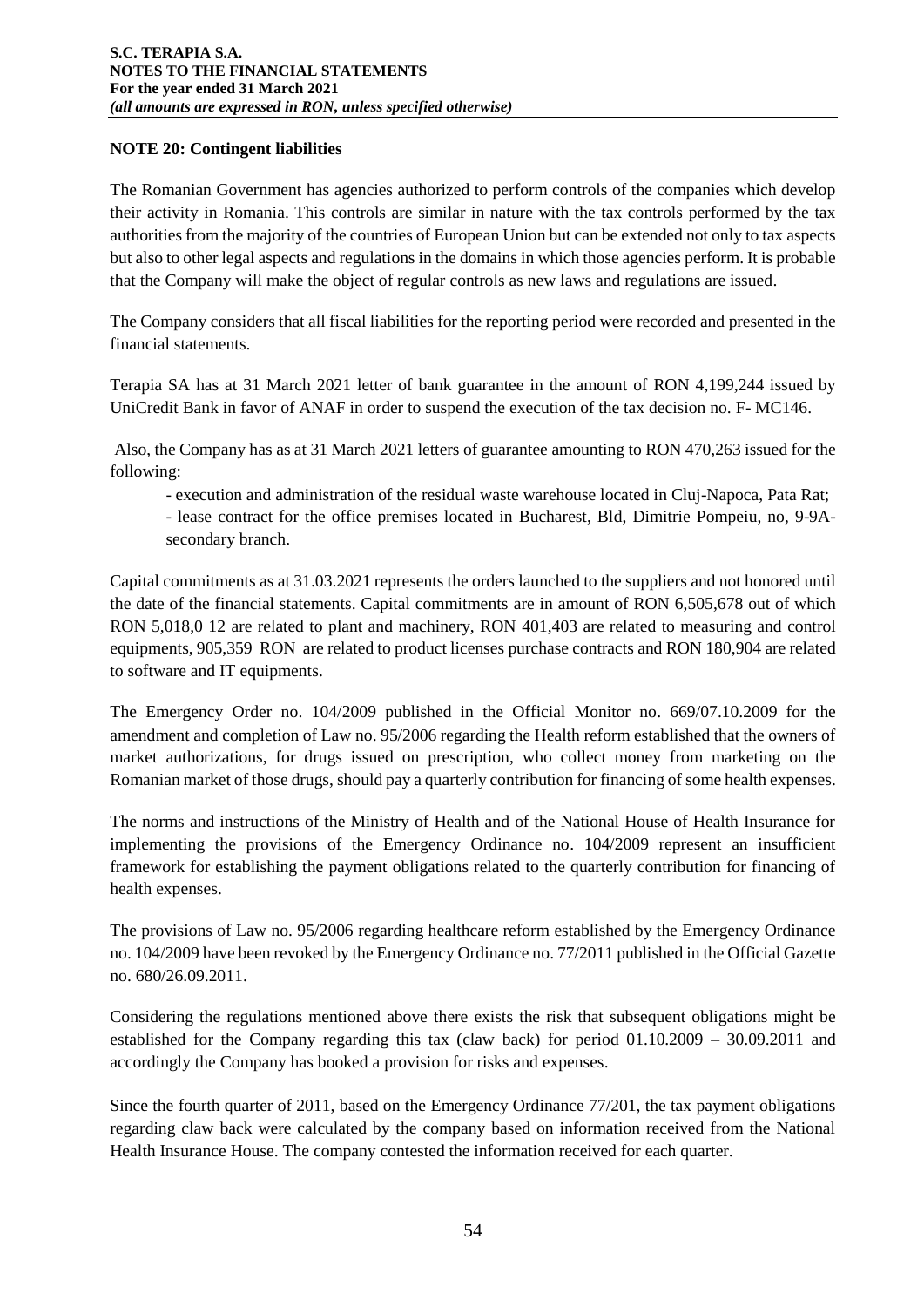### **NOTE 20: Contingent liabilities (continued)**

For the reported period, the fee calculated and paid at maturity by the company was RON 46,022,642. The company contested the information received for each quarter of the reporting period due to errors found in the basis for calculating the fee received from the National Health Insurance House. No legal actions were initiated in the reporting period. Responses received or in pending are in the evaluation and management discretion.

# **NOTE 21: Risk management**

The following is a summary of the nature of activities and management policies with respect to risk management:

#### **i) Foreign currency risk and inflation**

The Company is exposed to currency risk through sales and purchases transactions that are denominated in currencies other than RON. The exchange rate risk is mainly related to transactions in EUR, in RUB and PLN.

In respect of monetary assets and liabilities held in currencies other than RON the Company ensures that the net exposure is kept to an acceptable level by buying or selling foreign currencies at spot rates and where necessary, uses forward operations.

The value of monetary current assets and current liabilities held in local and foreign currencies at 31 March 2021 can be analysed as follows:

|                                           | <b>RON</b>    | <b>USD</b> | <b>EUR</b> | Other<br>currencies | <b>Total</b>  |
|-------------------------------------------|---------------|------------|------------|---------------------|---------------|
| <b>Current assets</b>                     |               |            |            |                     |               |
| Trade receivables                         | 281,427,351   | 66,163     | 15,601,097 | 8,187,053           | 305,281,664   |
| Other receivables                         | 10,301,125    |            |            |                     | 10,301,125    |
| Short-term investments                    | 45,000,000    |            |            |                     | 45,000,000    |
| Cash and cash                             |               |            |            |                     |               |
| equivalents                               | 3,615,177     | 23,896     | 6,769,453  | 7,226,676           | 17,635,202    |
| <b>Total current assets</b>               | 340, 343, 653 | 90,059     | 22,370,550 | 15,413,729          | 378,217,991   |
| <b>Current liabilities</b>                |               |            |            |                     |               |
| Loans and interest                        |               |            |            |                     |               |
| Trade payables                            | 34,627,045    | 13,781,453 | 13,630,023 | 12,973,584          | 75,012,105    |
| Other payables                            | 60,115,466    |            |            |                     | 60,115,466    |
| <b>Totalcurrent</b><br><b>liabilities</b> | 94,742,511    | 13,748,453 | 13,630,023 | 12,973,584          | 135, 132, 364 |